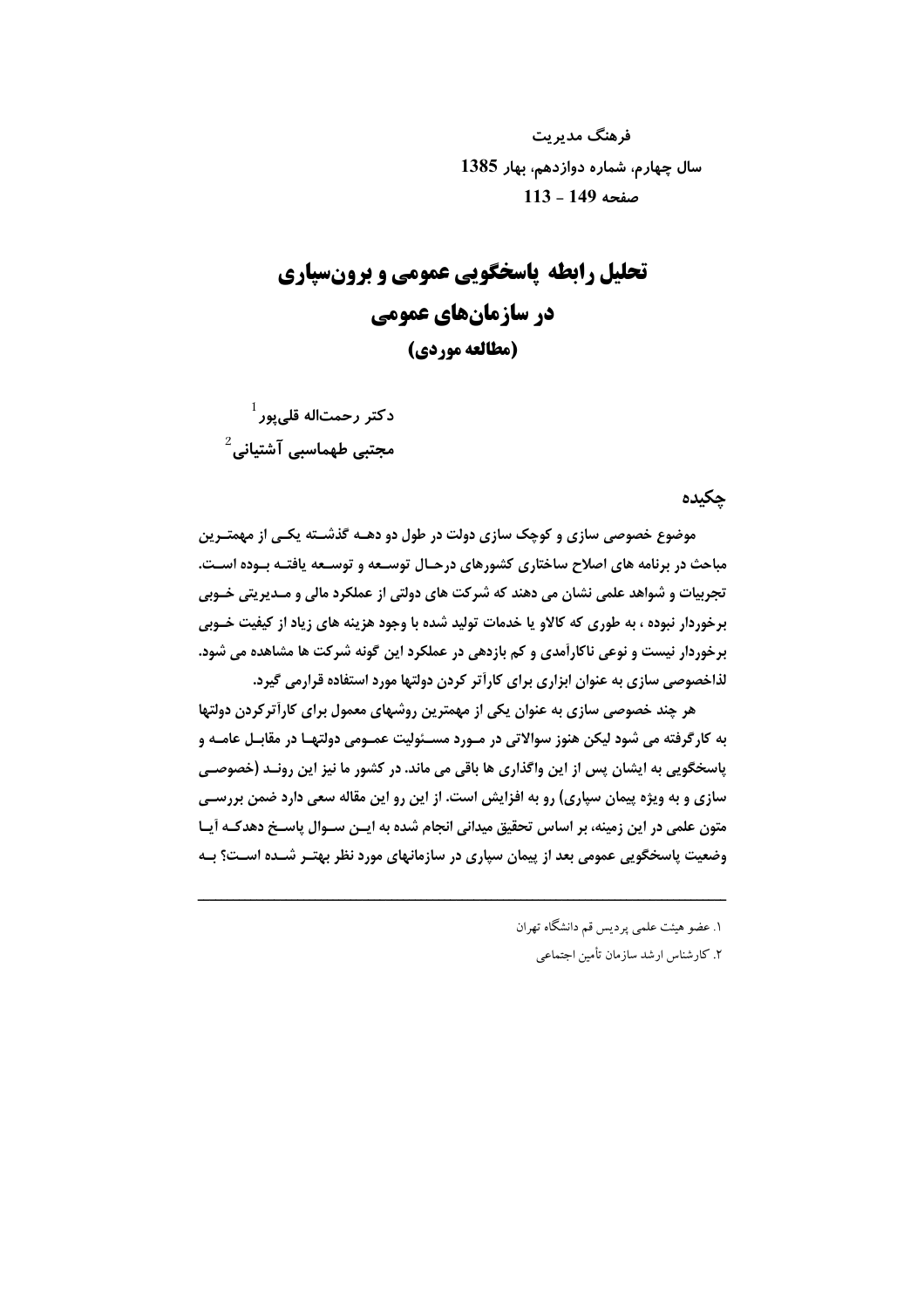منظور پاسخ به این سوال از روش تحقیق توصیفی ومقایسه میانگین دو جامعــه آمـاری بــا ابــزار پرسشنامه و مصاحبه استفاده شده است،که نتیجه حاصل از یافته های پژوهشی، اثبات فرضیه هـا را نشان می دهد. به این معنا که پس از پیمان سیاری، وضعیت پاسخگویی عمـومی بهبـود یافتـه است.

واژگان کلیدی

پاســـخگویی <sup>1</sup> پاســـخگویی اخلاقـــی، پاســـخگویی قـــانونی، پاســـخگویی عملکـــردی،  $^5$ خصوصی سازی  $^2$  به پیمان دادن  $^3$ برون سیاری  $^4$  مدیریت دولتی نوین

مقدمه

پاسخگویی مسئله ی مهم و چالش آور در نظامهای اداری و سیاسی بیشــتر کشــورها بوده و هست. در سازمانهای دولتی که امروزه دستخوش تغییرات زیادی شده انــد، مســاله پاسخگویی مبتنی بر این فرض است که تصمیمات و اقدامات کارگزاران همواره بــر امــور اقتصادي، سياسي، اجتماعي و فرهنگي جوامع اثر مي گذارد (فقيهي،1380،ص53).

لیکن موضوع پاسخگویی در بخش خصوصی بیشتر مورد توجه بوده و کوشش شده تا با ایجاد ساختارها و شیوه های مناسب تحقق ایــن امــر میســر شــود. مســائلی از قبیــل اینکه:چگونه می توان از پاسخگویی مدیران به سهامداران اطمینان حاصــل کــرد؟ چطــور می توان از درستی تصمیمات و فعالیتهای مدیران مطمئن گردید؟و بـالاخره چــه تضــمینی وجود دارد که سازمانهای خصوصی به مسئولیتهای اجتماعی و اخلاقی خود عمل نمایند؟ در بخش خصوصی مطرح است (الوانی، 1379، ص5.).

درنظام سنتی اداره امور عمومی، پاسخگویی مدیران سیاسی و کارکنان دولتی از راه سلسله مراتب اختیار و مسئولیت به نمایندگان مردم در مجلس است. در این نظام به غیر از

1. Accountability

5. New public management

<sup>2.</sup> privatization

<sup>3.</sup> Contracting out

<sup>4.</sup> Outsourcing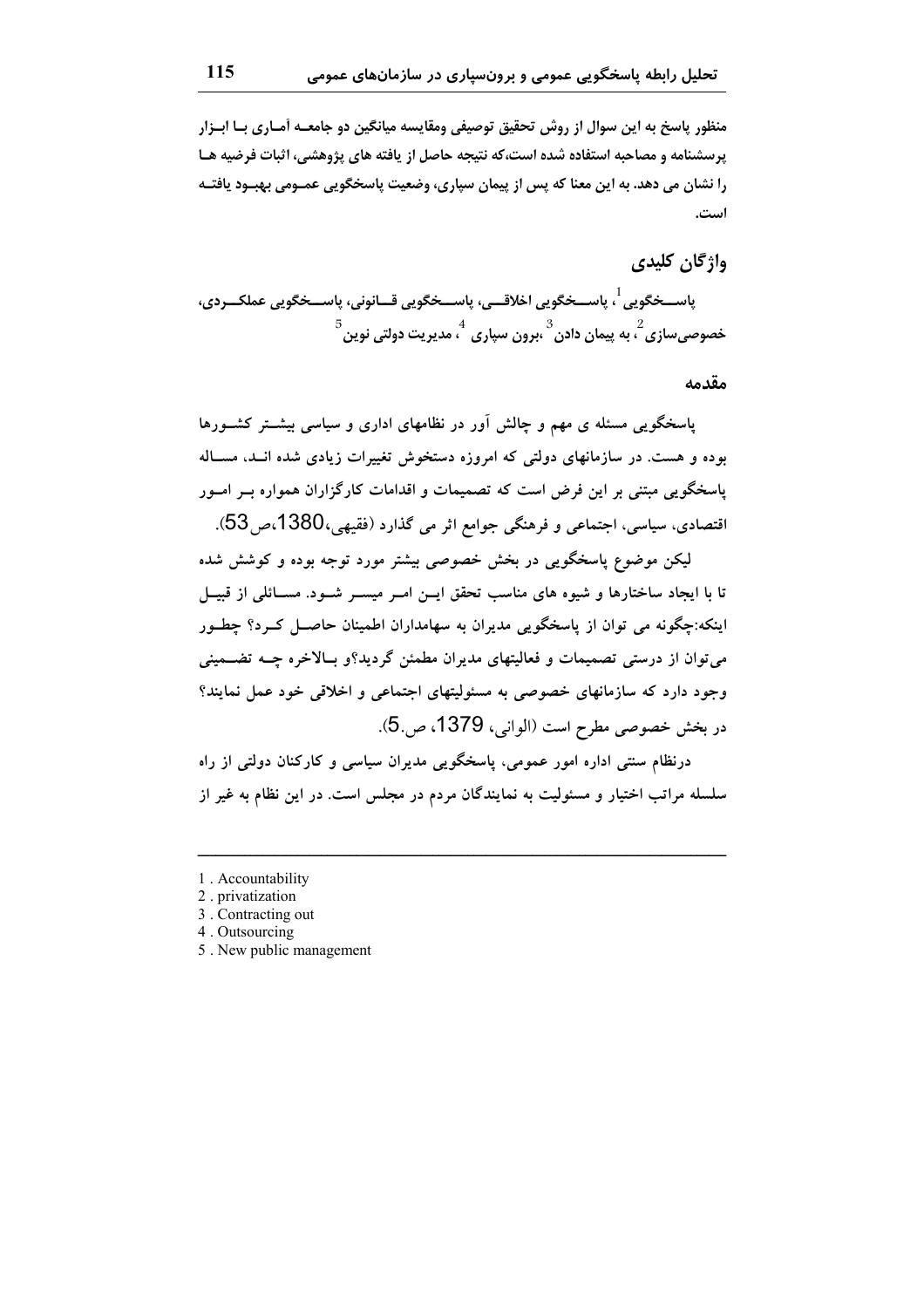فرایند انتخابات و مجلس نمایندگان مردم، دادگاهها و محـاکم اداری نیــز گــاهی اوقــات کارکنان دولتی را در برابر قانون و مردم پاسخگو نگه میدارند.

گرایش جدید مدیریت دولتی به نظام مــدیریت گرایــی در ســازمانهای دولتــی و بــه کارگیری روشهای جدید درمدیریت امور عمومی مانند خصوصی سازی، پیمان سـباری و کوچکسازی دولت، باعث شده سازمانهای دولتی در معـرض آزمونهـای جــدیتــری از یاسخگویی و پرسش مسئولیت قرار گیرند و سوالاتی را فرا روی دانشمندان این رشته قرار داده است که چه مدل پاسخگویی میتواند مورد استفاده قرارگیــرد تــا بتوانــد جوابگــوی خواستههای عامه مردم از مسئولان و نمایندگان خود باشد. علت طرح سوالهای جدید این است که روشها و معیارهای سنتی مسئولیت پرسی از سازمانهای دولتی کارایی خود را در شرایط جدید از دست داده و ضرورت شکل گیــری شــیوههــا و ابزارهــای جدیــد کــاملاً محسوس گردیده است.

بر این اساس این پژوهش سعی دارد تا ضمن بررسی متون علمی، بـه ایــن موضــوع مهم؛ که تمام سازمانهای دولتی کشور ما را نیز فراگرفته است و هنوز مشخص نیســت کــه اً یا این روند (پیمان سپاری) مانعی برای پاسخگویی عمومی می باشد یا خیر – بیردازد.

#### فرضيات تحقيق

فرضيه اهم: وضعيت ياسخگويي بعد از خصوصي سازي (بـه پيمـان دادن خـلـهات) بهبود يافته است.

# فرضيه فرعي

- 1. وضعیت پاسخگویی (اخلاقی، قسانونی وعملک ردی) قبسل از خصوصه پسسازی از وضعيت مطلوب آن ياپين تر است.
- 2. وضعیت پاسخگویے، (اخلاقی، قسانونی وعملکردی) بعسد از خصوصی سازی از وضعيت مطلوب أن ياپين تر است.
- 3. پوضعيت پاسخگويي (اخلاقي، عملكردي و قانوني) بعد از خصوصي سيازي بهيود يافتە است.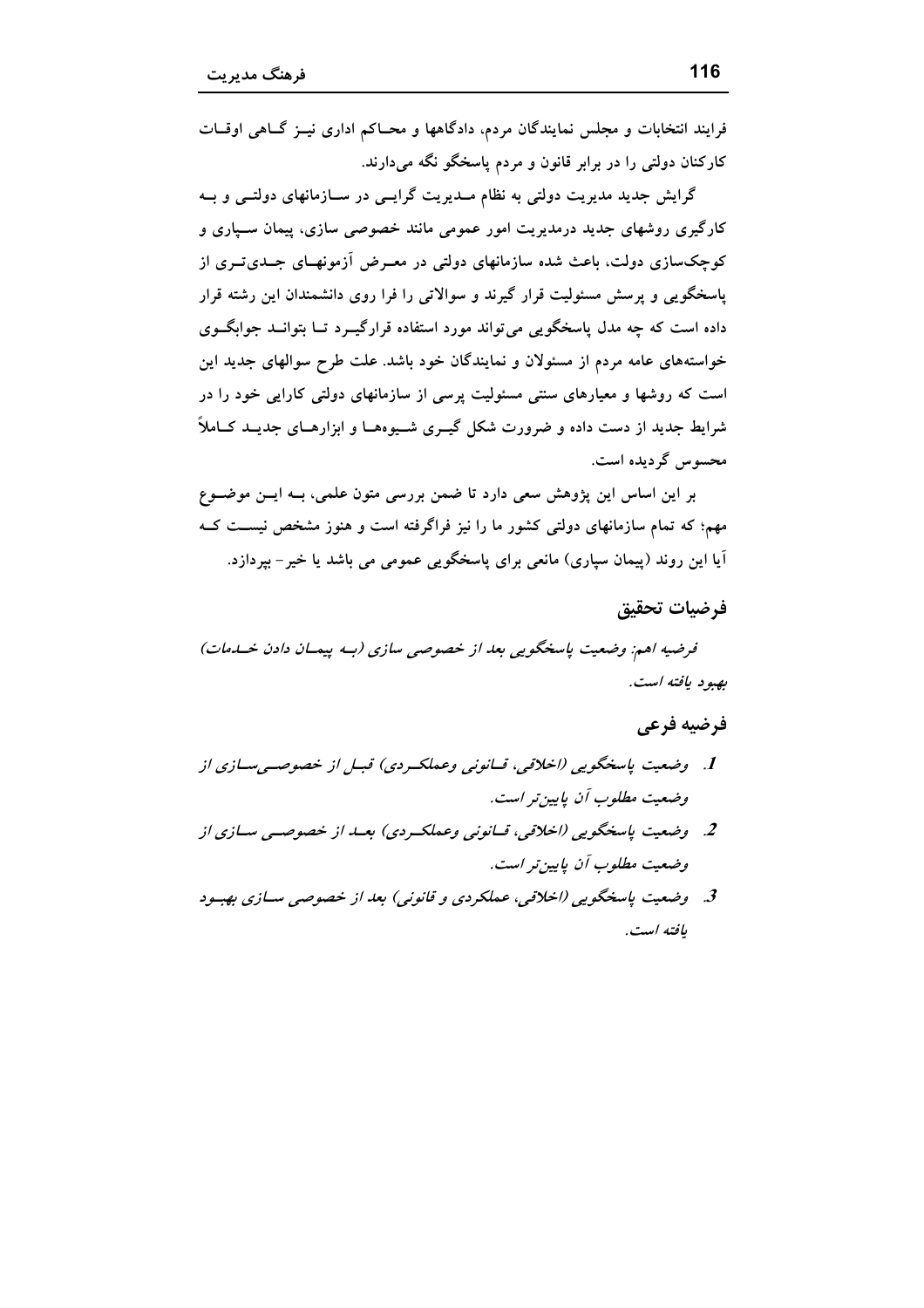4. بين وضعيت ياسخگويي در دو سازمان مورد تحقيق تفاوت وجود دارد.

# جامعه، نمونه و روش نمونه گیری

جامعه آماری به مجموعه افراد، اشیاء و پدیدههایی گفته میشود کـه حـداقل دارای یک ویژگی مشترک باشند. جامعه آماری در این پژوهش مشتریان و مشترکین شرکتهـای مخابرات و گاز شهر قم میباشد. با توجه به این که آمار دقیق از مشتریان این دو شــرکت در اختیار محقق نبود، واز طرفی چون مقایسه قبل و بعد از یک دوره زمانی با یک جامعه، مورد آزمون قرار می گیرد،حجم نمونه با استفاده از واریانس نمونه 60 تایی و رابطه ذیــل محاسبه مي گر دد :

$$
n \equiv \frac{\left(z_{1-\frac{\alpha}{2}} - z_{1-a}\right)}{d^2} \equiv 207
$$
  

$$
d = \frac{\mu_1 - \mu_2}{\sigma} = 0.25
$$
:  $207$ 

محقق با اضافه نمودن 3 نفر به حجم نمونه محاسبه شده مجموعاً 210 نفر یا مشترک از ارباب رجوع های هر دو شرکت را به عنوان نمونه مورد مطالعه، انتخاب نمــوده اســت. البته با در نظر گرفتن احتمال عدم بازگشت برخی از پرسشنامه ها، بیش از250 پرسشـنامه توزیع شد که محقق توانست به مقدار مورد نظر دست یابد.

روش نمونهگیری تصادفی لیکن هدفدار بوده است. دراین روش ابتــدا تعــداد نمونــه متعلق به هر سازمان (شرکت مخابرات و شرکت گاز) محاسبه می شود – به طــور مســاوی هر سازمان 105 نفر(مشترک) انتخاب شدهاند – لیکن در صورتی که پاسخگو کمتــر از 5 سال از خدمات این سازمان استفاده نموده باشد، یا به وی پرسشنامه داده نمیشد یا اگر به بند الف سوال4 از سوالات عمومی پاسخ مثبت می داد از ادامه پاسخ منع میشد. لازم بــه یادآوری است سوالات برای مخاطب خوانده می شد، و در صـورت لـزوم بـرای ایشــان توضیحاتی نیز ارائه میگردید.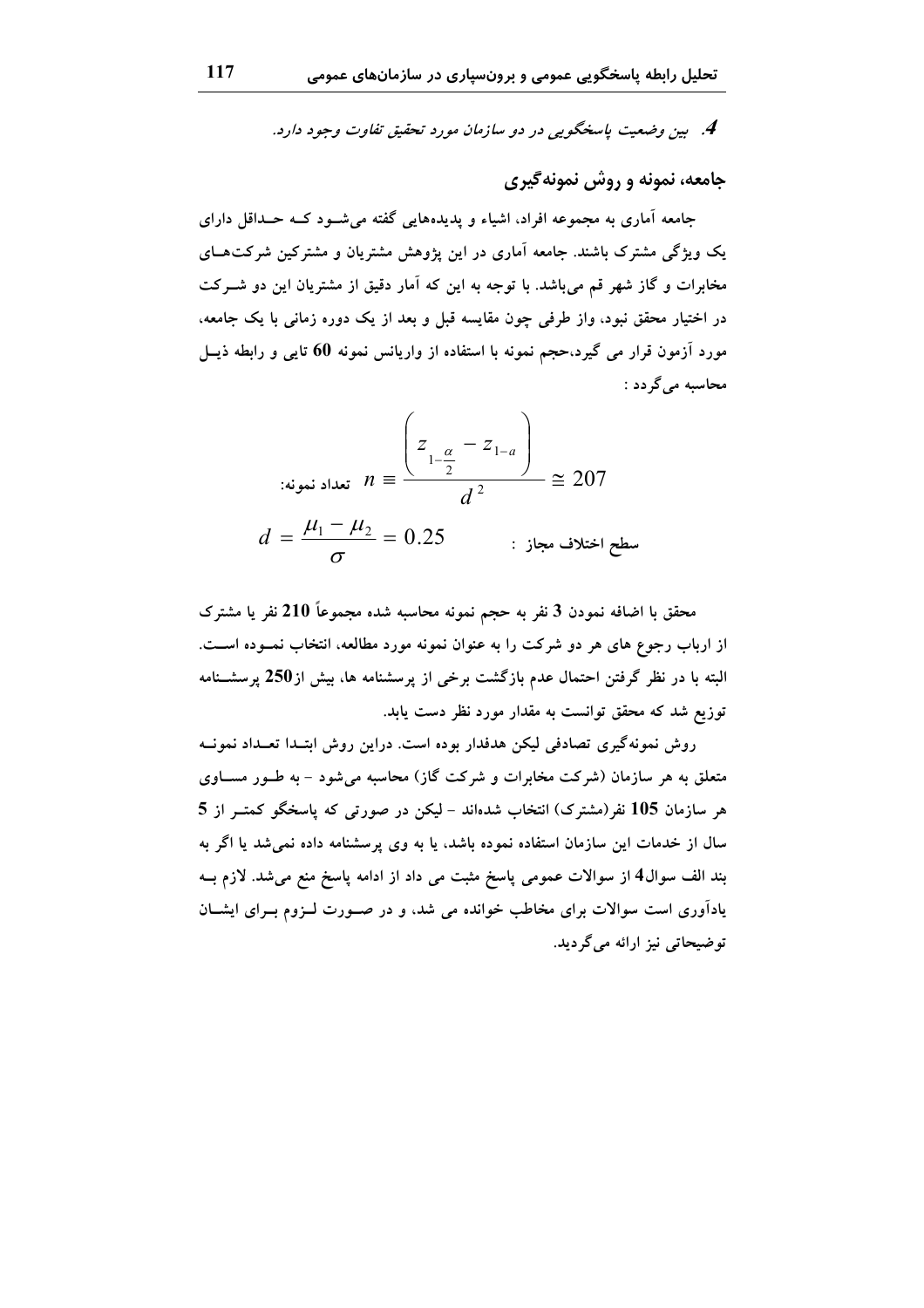مروري پر ادبيات نظري تحقيق

ياسخگويي

مفهوم پاسخگوی، مفهومی چند وجهی، پیچیده و قابل تامل مــیباشــد. اولســون بــه وجود واژههای مختلف برای این مفهوم اشاره مـیکنــد و مــیگویــد در زبــان بعضــی از کشــــورها، واژه پاســـخگویی وجــــود نــــدارد و نزدیکتــــرین واژه بــــه آن، مســــئولیت<sup>1</sup> است(Olson,1998). برای پاسخگویی تعریفهای متعدد اما همسو ارائه شده اســت کــه در این نوشتار به چند تعریف از پاسخگویی که مورد استفاده بیشتر است، اشاره می شود:

- پاسخگویی در مفهوم اصلی خود، به جوابگویی در برابر یــک شــخص، بــه خــاطر عملکرد مورد انتظار، تعبیر و تفسیر می شود(Mulgan,2000).
- پاسخگویی عبارت است از وجود نوعی تعهد و التزام به منظور جوابگویی و پاسـخ دادن به مسئولیتهای انجام شده توسط فردی که ان مسئولیتها برعهده او بـوده اسـت .(Gary&jankins, 1993).
- کات و ماری ضمن آن که پاسخگویی را مفهومی میدانند که بیشتر در هزاره سـوم مورد تأکید است، ان را اساس «اندازه گیری عملکرد، ارزیابی وگزارش دهی» فرض میکنند و اعتقاد دارندکه پاسخگویی باید در« انــدازه گیــری عملکــرد» از اهمیــت  $(Cutt, J & Murray, V, 2000)$ ، مالاس بوخوردار ماشد.

باتوجه به تعاريف فوق و ساير تعاريف موجود از ياسخگويي، اصـول حــاكم بــر آن عبارتنداز :

1. Responsibility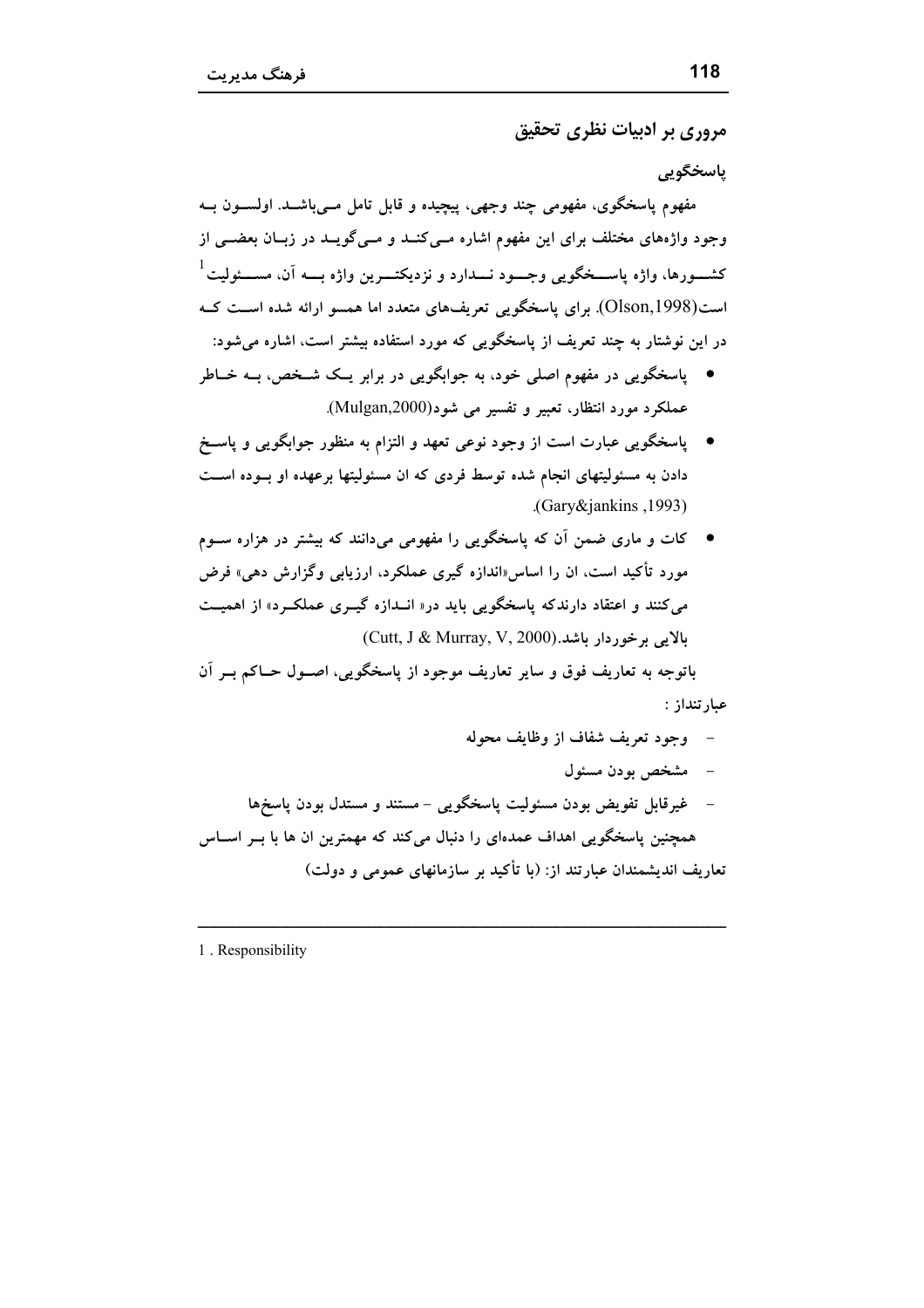- جلوگیری از به هدر رفتن منابع عمومی و تضمین برای استفاده صحیح از این منابع
	- نظم اجتماعی
	- رشد و توسعه
	- کنترل قدرت و جلوگیری از فساد
	- اقتدار مردم و مردم سالاری وشایسته سالاری
	- \_ رضایتمندی مردم، مشروعیت سازمانها و اعتماد عمومی

تاريخچه پاسخگويي در اداره امور عمومي

وقتی حمورابی پادشاه بابل مجموعه قوانین و دستوالعمل هـای قــانونی خــود را در 2000 سال قبل از میلاد مسیح منتشر نمود، به نظر میرسید که توجه خــوبی بــه موضــوع پاسخگويي نموده است و افرادي كه اموال ديگران در دسترس آنها بود ملزم به پاسخگويي بودند(Gray & jankins,1993). بررسی اجمالی سیر تاریخی نظام سیاســی و اداری در جهان نشان می،دهدکه حاکمیت استبداد و دیکتاتوری، مجالبی برای طـرح مفــاهیمی چــون پاسخگویی عمومی فراهم نمی کرده است. در اواخر قرن نوزدهم، همزمان با ظهور دولتهای قانونی و سازمانها به صورت امروزی، بحث پاسخگویی حکومتها چهرهای دیگر گرفت.

مدلهای اولیه بیش از آن که برمفهوم پاسخگویی متمرکز باشد بر حمایتهای قــانونی از افراد و جلوگیری از تجاوز و تعدی های دولتی متمرکز است. جدایی سیاست از اداره فقط پاسخگویی سیاسی را در سطح حکومت قابل قبول میدانست و فرایند انتخابات تنهـا عامل نظارتی بر حاکمان سیاسی دولت بود. از طرف دیگر در سازمانهای اداری و دولتــی، حاکم بودن بوروکراسی تنها پاسخگویی سلسله مراتبی را ایجاد میکرد که ریشههای آن را در مفاهیم و نظریات کلاسیک «تیلور» و «وبر» می توان یافت. لیکن از ابتـدای قــرن بیســتم نظریات متفاوتی مبنی بر عدم جدایی عمل اداری و سیاست ظهور یافت. نظریــه پردازانــی ماننسد گودنسو (1900) ، گیولیسک (1933)، وایست(1936) ، ایسل بسای (1949)و لانگ(1962) به نوعی از دخالت اداری ها در تعیین خط مشیها سخن بــه میــان آوردنـــد (دنهارت، 1380.ص195). به همین دلیل بیشتر این نظریه پردازان بصورت مستقیم یا غیــر مستقیم مسئله پاسخگویی کارگزاران و بورکراتها به شهروندان را مورد بررسی قــرار داده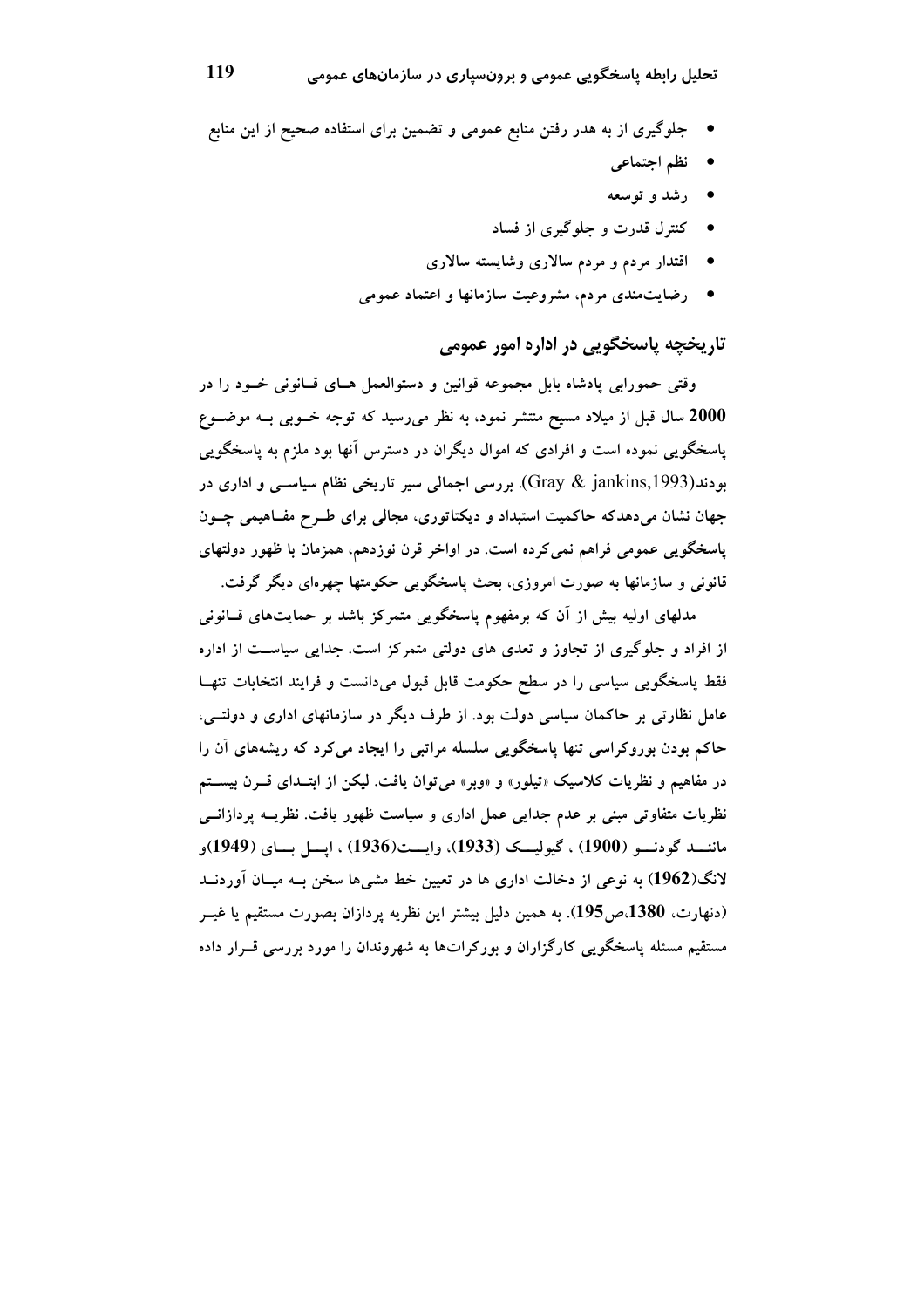و خواستار تضمینی برای پاسخگو بودن یک مدیر دولتی، به مردم بودنــد. گروهــی ماننــد: مارشال دیماک (1936)، موشر (1968) به دنبال ایجاد نــوعی حــس مســئولیت۔پــذیری و تعهد اخلاقی یا حرفهای برای مدیران و کارکنان دولت (با تأکید بر ویژگی هــای شخصــی همچون وفاداری، صداقت و …) بودند و ان را لازمه پاسخگو بودن اداریها میدانستند.

از طرف دیگر گروهی از اندیشمندان، پیش بینی و تعیین ساز و کارهـای رســمی یــا عینی را برای حصول اطمینان از مسئولیت پذیری و پاسـخگویی ســازمانهای دولتــی لازم میدانستند.هر چند که از قبل مکانیزمهایی چون محدودیتهای مالی، حسابرسی و ممیــزی وجود داشت. لیکن انها، این مکانیزم را ناقص وگاهی اوقات دچار ابهام میدانستند. لذا هر یک به گمان خویش سازوکاری جهت حصول به مسئولیتپذیری بیان می نمودند. فردریک کلیولند (1920) وجود یک بدنه کنترل کننده دقیق خارج از سازمان که قدرتمند و دارای اراده مردمی باشد، کینگزلی (1944) بورکراسی نماینــدگی بــه ایــن معنــی کــه کارکنــان سازمانهای دولتی به نوعی نماینده کل جمعیت مردم باشـند و لاوی (1966) دموکراســی قضائی به معنای ارتباط ویژه نهادهای خاص دولتی با گروههـای ذینفـع از طریــق قــوانین معین را راهی برای دستیابی به این مهم دانستهاند. همچنین فاینز معتقد به تعیین مسیر کاری کارکنان دولت از خارج سازمانها بود و کنترل در اجرای این خط مشیها بصورت دائمی از طرف مقامات منتخب به صورت مستقیم را به عنــوان ابــزاری بــرای پاســخگویی بیــان مي نمود. (دنهارت،1380،ص 173).

به دلیل نارسائی های موجود در اداره امور دولتی و بـه دنبـال تغییــرات اقتصــادی و اجتماعی، سیاسی در سطح جهان از دهه 1960 رویکرد نوینی در مدیریت بخش عمــومی به وجود اَمد. این تغییرات، یک تغییر یا تجدید نظر ساده نبود بلکه تحولی همــه جانبــه در رابطه میان دولت و شهروندان ایجاد نمود. دراین تغییر پارادیم نه تنها ارزش های قبلی(کــه به خوبی ایفای نقش کردهاند) همانند کارایی، صرفهجویی، اثربخشی، پاسـخگویی نســبت به مقامات منتخـب و مســئولیت پـــذیری دارای اعتبارنـــد، بلکــه ارزشـــهای دیگـــری ماننـــد پاسخگویی به شهروندان، مشارکت دادن کارکنان و شهروندان در تصــمیمگیــری، توزیــع مساوی خدمات دولتی و مانند آن را مورد توجه قرار داد (فردریکسون 1380،صص 82 - $(81)$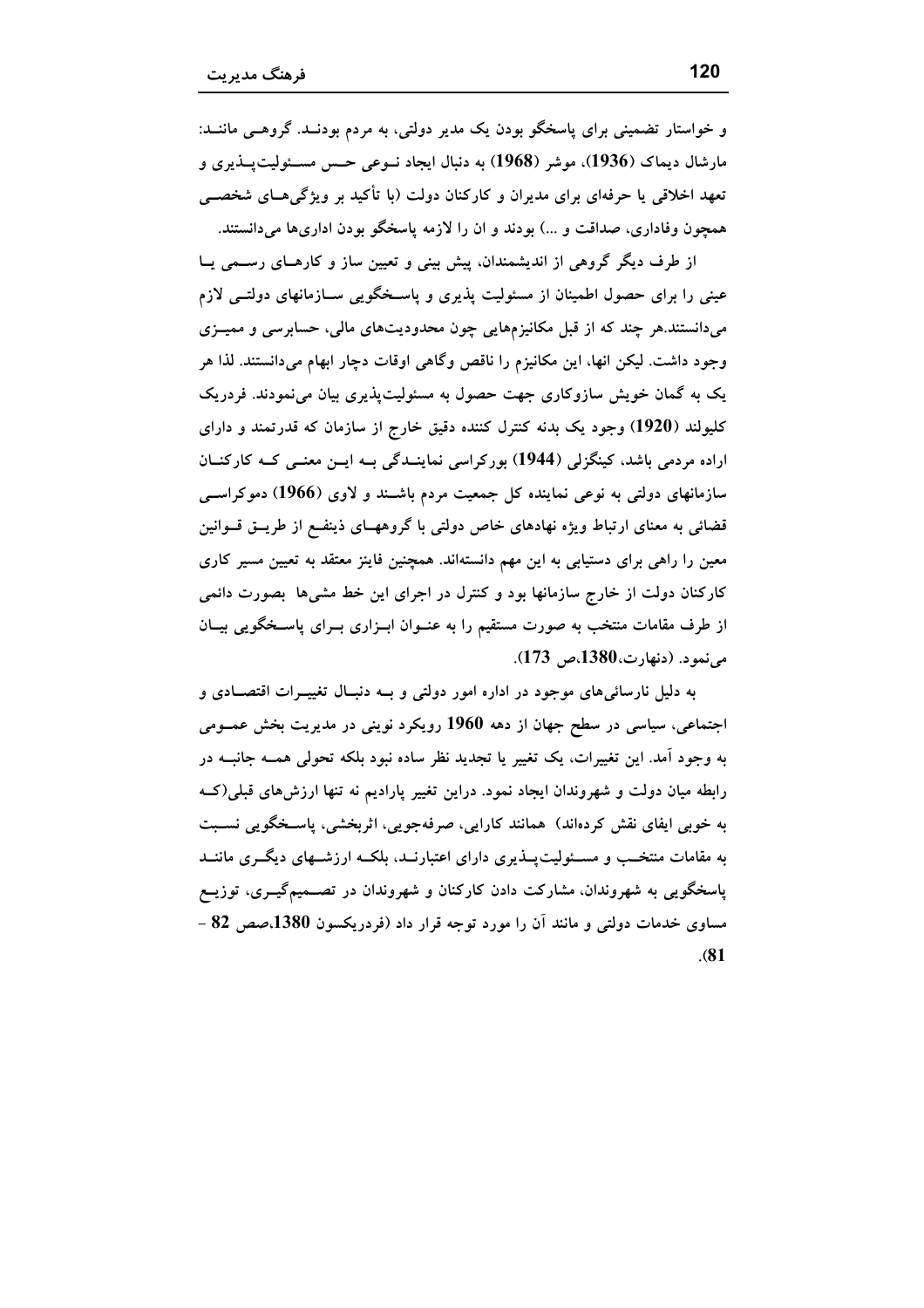درآخرین تحولات در حوزه مدیریت دولتی، پارادایم و دیدگاه خدمات عمومی نوین مطرح می شود که درآن نقش دولت از هدایت کردن به خدمت کــردن تبــدیل مــی شــود و دولت به توانمندسازی شهروندان و خلق ارزشهای مشترک میان آنها میپسردازد و عوامــل انگیزشی برای مدیران دولتی، خدمت به مردم و مرجع پاسخگویی انها شهروندان میباشــد. در این دوره رویکرد به پاسخگویی، چند جانبه و نه تنها به مقامات منتخب و مشتریان بلکه به ارزشهای اجتماعی، هنجارهای سیاسی و حقوق شهروندی و نهادهای مدنی، میباشد.

به طور خلاصه می توان گفت موضوع پاسخگویی از ابتدای تاریخ ایجاد دولتها کــم و بیش مورد توجه قرار گرفته است. لیکن انچه امروز به عنوان مسئله پاسخگویی مطرح است برای اولین بار در کتابهای درسی وعلوم اداری بریتانیــا از دهــه 60 و 70 مــیلادی شــکا گرفته است.(Gary& Jenkes, 1993).

طبق بررسی های به عمل آمده، بسیاری از اندیشمندان علم اداره و مــدیریت پیرامــون پاسخگویی بحث و اظهار نظر نمودهاند و هـر یـک از زاویــه دیــد خــویش بــه موضــوع یرداختهاند. این نظریات را بطور کلی در چهار گروه اصلی (به لحاظ موضوعی) مےتوان تقسیمېندی کرد:

- نظریات پیرامون پاسخگویی به عنوان یک ارزش نظریات پیرامون محتوا و چالشهای پاسخگویی
	- - نظریات در مورد انواع و اشکال پاسخگویی
		- نظریات در مورد ساز و کارهای پاسخگویی

نظریات مختلف و گوناگون ییرامون یاسخگویی، میزان توجه اندیشمندان علم اداره و مدیریت را به آن مشخص می کند. از انجا که بررسی بیشتر در این مـورد موضــوع بحــث این مقاله نمی باشد لذا از بسط بیشتر انها صرف نظر نموده و با توجه به هدف اصلی ایس مقاله، بحث خود را در مورد پاسخگویی در بخش عمومی یا دولتی ادامه داده و سپس بــه صورت ويژه به بحث پاسخگويي در بخش دولتي با رويکرد نوين مي پردازد:

پاسخگویی در بخش عمومی (دولتی) هر دولتی نیازمند یک نظام پاسخگویی است تا به روشی عمل کند کــه مــورد قبــول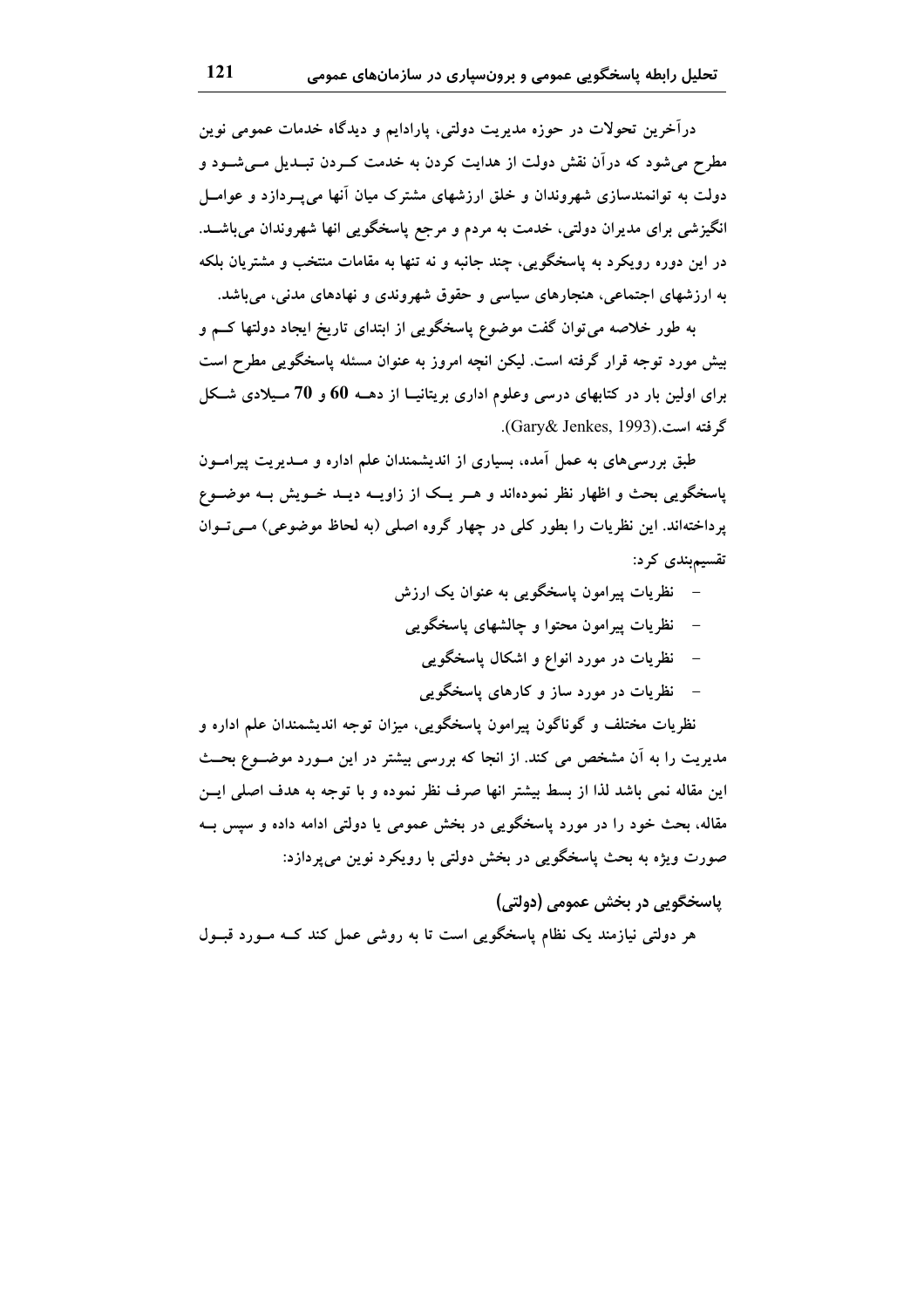افراد ان جامعه باشد. پاسخگویی مبنای هر جامعهای می باشد که مدعی دموکراسی است. شاید بتوان این جمله را بر عکس و با شدت بیشتری بیـان نمـود کـه لازمـه دموکراسـی، داشتن یک نظام پاسخگویی مناسب است. زیرا که سازمانهای دولتی بوسیله مردم و بــرای انها ایجاد میشوند و می بایست در برابر انها جوابگو باشند. دولتهـا از مـردم مالیــات و رأی می گیرند و در مقابل مسئولیت دارند که به شکل مناسب در انجام خواستههـای انهــا بکوشند و در صورتی که خلاف این، عمل نمودهاند به مجازات برسند (Hughes, 2003).

رابطه دولت و شهروندان نظام پاسخگویی را شکل می دهد. از این رو می توان رابطه اصيل- وكيل را بين شهروندان و دولت ديد، زيرا در حقيقت شهروندان موافقت كردهاندكه دیگری اداره جامعه را به نام انها برعهده بگیرد (رای دادن) و از طرفــی او را در ایــن امــر یاری میدهند (با دادن مالیات). لیکن آنها باید اطمینان حاصل کنند که علائق انهــا مــورد توجه قرار می گیرد، پس او (وکیل) مجبور به پاسخگویی است.

نکته مهم اینجاست که پاسخگویی موسسات دولتی در مقایسه با پاسـخگویی بخــش خصوصی کاملاً متفاوت است. اغلب عقیده دارند که موسسات دولتی در مقایسه با بخـــش خصوصی، انچنان که باید احساس مسئولیت نمی کنند و از طرفی بخـش خصوصــی فاقــد پاسخگویی سیاسی همانند بخش دولتی است. زیرا در این مورد احتمالاً معیارهــای دقیقــی دیده نمیشود.لذا می توان گفت که نوع پاسخگویی و جنس ان در دو بخـش خصوصــی و عمومی (دولتی) متفاوت است. اما مادامی که بخش خصوصی به عنوان پاسـخگو شــناخته شود، بخش دولتی متهم به عدم پاسخگویی می باشد(Hughes,2003).

یاسخگویی در بخش عمومی به دورههای متعدد تقسیم میشود. الف )پاسخگویی در پارادایم ًسنتی اداره امور عمومی پاسخگویی در این دوره بیشتر به دو نوع سیاسی و بوروکراتیک تقسیم میشود.

#### 1- ياسخگويي سياسي

درمدل سنتی، پاسخگویی الزام همه فعالیت های دولتی اســت و درنهایــت یــک نفــر برای همه فعالیت های دولت یاسخگو است. درتحلیل نهایی، رای دهنده نهایی با دادن یک رای موافق قدرت تعیین شایستگی اداریها، سیاسی ها و بورکرات ها را خواهــد داشــت.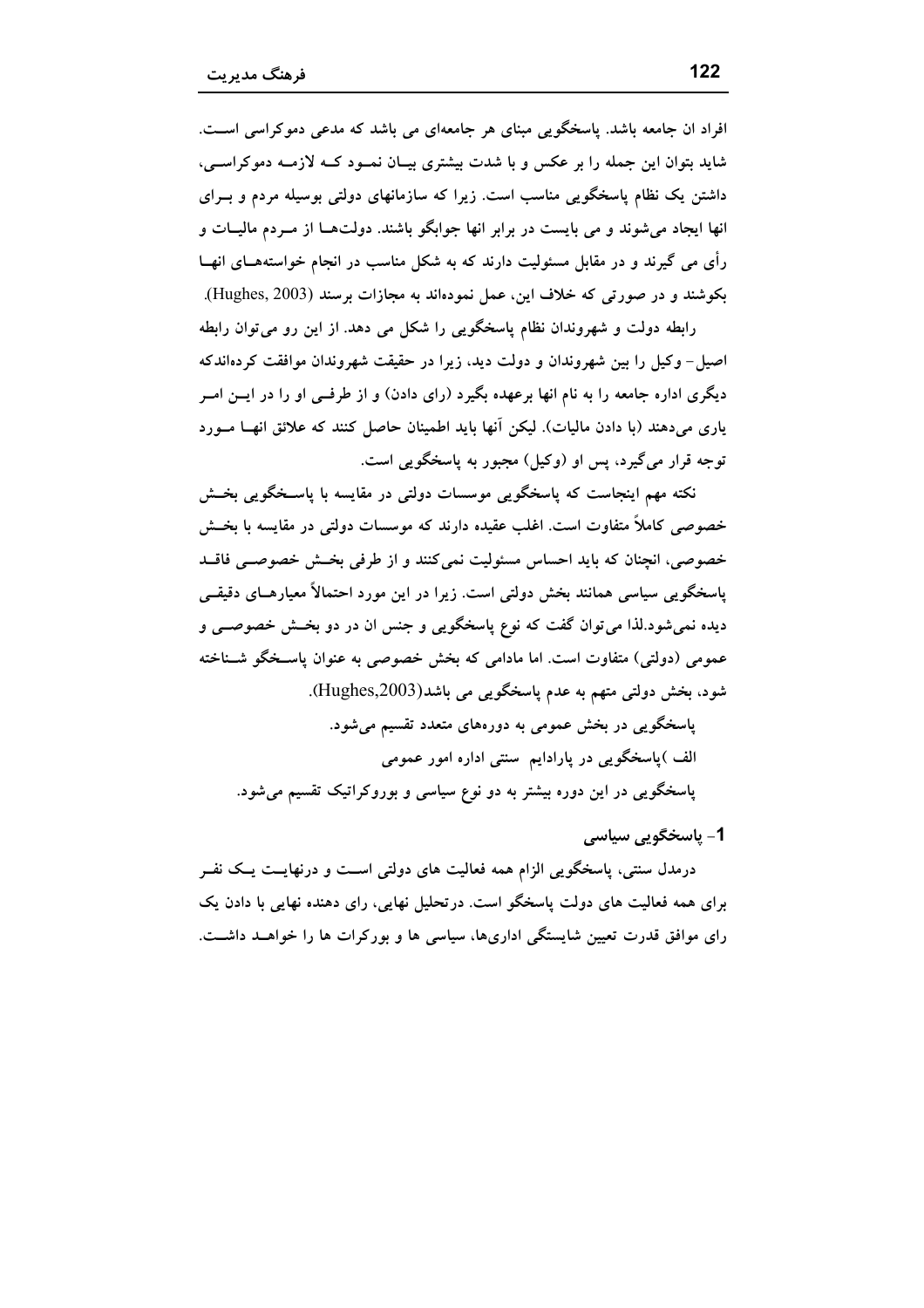درالگوی سنتی همچنان هر عملی باید مبتنی بر قــانون باشــد(حــداقل در نظریــه) و همــه فعالیت های بورکراسی می تواند از طریق نظام پاسخگویی مبتنی بر رأی دهندگان پیگیری شود. این نگرش نظام گونه باعث می شود که از زیاده روی فردی بورکرات ها و استفاده از قدرت و نفوذشان در همه زمان ها مطابق با قوانین ایجاده شده ممانعت شود.

# 2-پاسخگويي پور کراتيک

اداره امورعمومی سنتی شکل خاص خــود را از پاسـخگویی بوروکراتیــک دارد. در اینجا فرض براین است که در بورکراسی - که به تنهـائی از طریــق رهبــری سیاســی بــا مشاوره در خط مشی گذاری و مدیریت منابع اش از طرف ایشــان اداره مــی شــود \_ هــر خدمتگزار بخش عمومی بصورت فنی قابلیت پاسخگویی از طریق سلسله مراتب اداری بــه رهبران سیاسی و نهایتا به مردم را دارد. بعلاوه باید به این نکته توجه کرد که این موضـوع در قالب جدایی کامل موضوعات سیاسی و موضوعات اداری بکار گرفته شده در خدمات عمومي جاي مي گير د(Hughes, 2003).

باهن<sup>1</sup> در این باره چنین می گوید: پــارادایم اداره اسـور عمــومی بصــورت درونــی استمرار دارد. جدائی بین سیاسی ها و اداری ها، یک ساختار ساده ،جذاب، مـدل سلسـله مراتبی می سازدکه پاسخگویی سیاسی را نادیده می گیرد، و در نتیجه رو به افول خواهــد گذاشت.تنها مزیت اصلی پارادایم قدیمی، مشروعیت دادن به روابط پاسـخگویی سیاسـی است. مبنا قراردادن پاسخگویی بر جدائی سیاست و اداره یک شکل ضعیف برای توصیف آن است و این خیال پردازترین قصه است. به ویــژه زمــانی کــه مــا تفکــر معقــول بــرای واقعیتها داشــته باشــیم (Behn,2001,P.42). وضــعیت پاســخگویی در مــدل ســنتی در نمودار 1 نمایش داده شده است.

1.Behn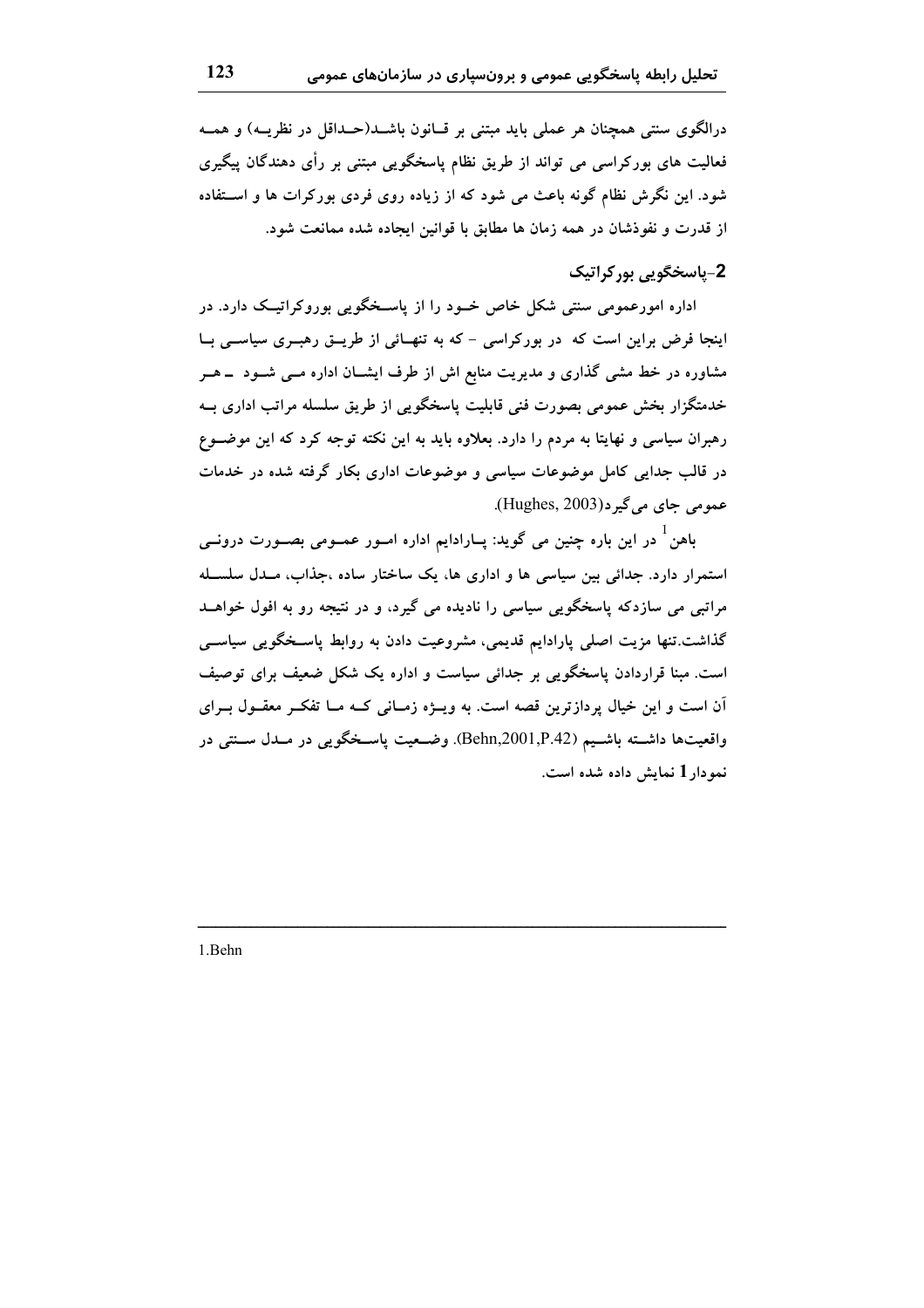

نمودار 1- وضعیت پاسخگویی در مدل سنتی اداره امور عمومی

منبع: نگارند گان

ب )پاسخگويي در رويکرد نوين مديريت دولتي

چندین سال از ظهور مدیریت دولتی نوین گذشته است، برخــی از اندیشــمندان از ان جانبداری و برخی با آن به مخالفت برخاستند. در هر حال اکنون موضوع مدیریت دولتــی نوين در محافل دانشگاهي موضوعي پيش پا افتــاده اســت.(فردريكســون،1380،ص 65). لیکن هنوز بعد از چند سال از مطرح شدن این پارادایم نکــاتی قابــل تامــل در آن وجــود دارد، که از جمله موضوع پاسخگویی است.

ماهیت پاسخگویی در مدیریت دولتی نوین به سختی قابل تشخیص است. این مشکل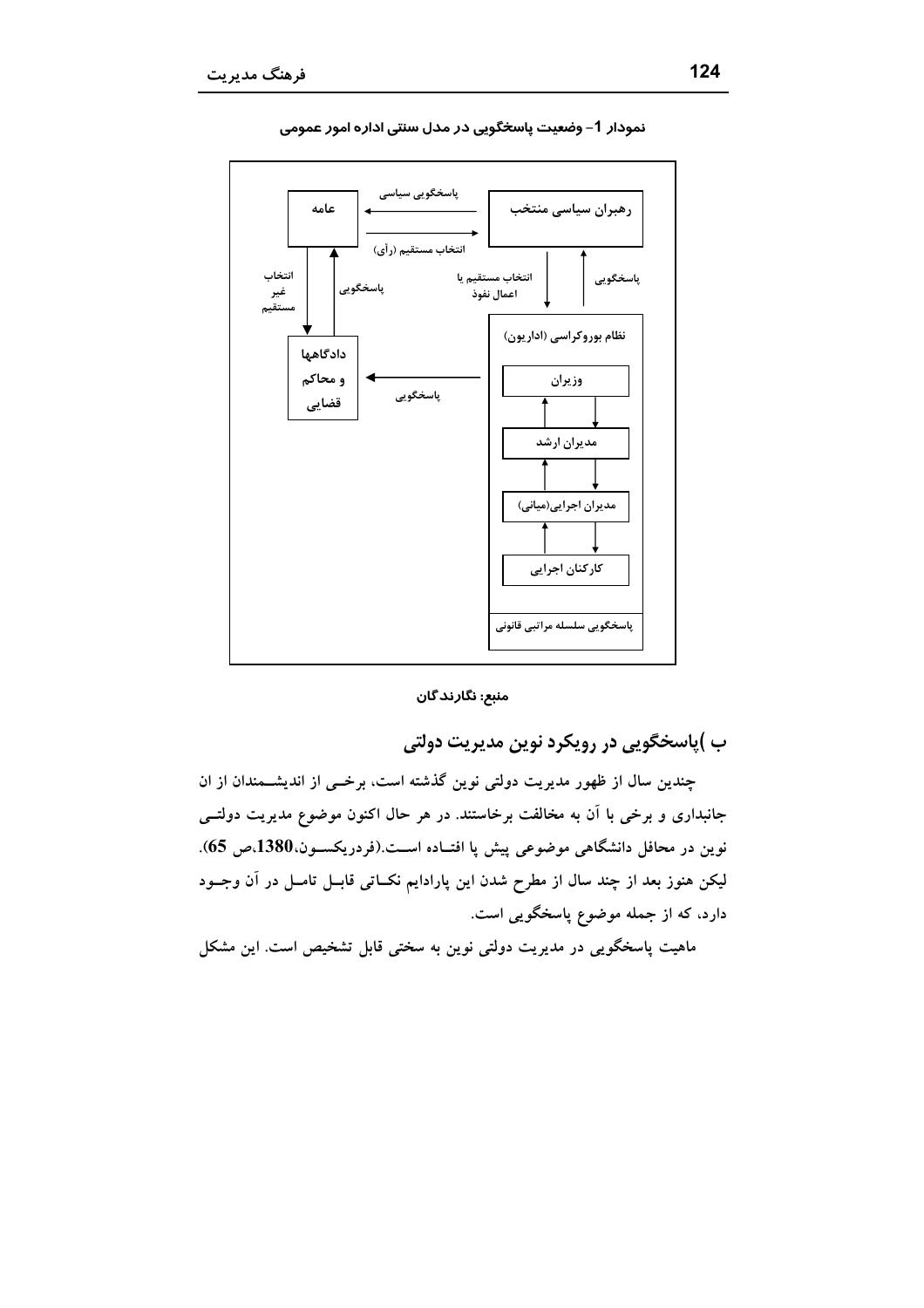که هنوز پاسخگویی منحصر به موارد مالی شود وکمتر به عنــوان معیــاری بــرای ســنجش اثربخشی و کیفیت خدمات مطرح می شود، قابل تأمل است. اما بــا وجــود ایــن حرکــت مدیریت دولتی نوین به سمت اشکال مختلف بازار،خدمات را بهبود بخشــیده و ایــن امــر احتمالا منجر به افزایش پاسخگویی به مشتریان خواهد شد(Kloot,1999,P.256). زیــرا ایجاد و توسعه استانداردها و معیارهای واضح و روشن به منظور سنجش عملکرد که منجر به پاسخگویی بیشتر از سوی کارکنان میشـود (Glynn & Perkines, 1998) یکــی از اصول مديريت دولتي نوين است.

بنابراین بحث پاسخگویی در ایجاد مدیریت دولتی نوین و همچنین تقویت پایــههــای آن نقش اساسی داشته است. لیکن شیوه پاسخگویی ارائه شده در این مدل متفاوت با مدل سنتی (ترکیبی از پاسخگویی بوروکراتیک و سیاسی) و شکل کاملتری از آن خواهــد بــود. در اینجا مدیر دولتی نه تنها بر اساس تعاریفی که از اهداف و عملکردش به عمــل آمــده، پاسخگویی سلسله مراتبی و نهایتا پاسخگویی سیاسی را دنبال میکند، بلکه هــم زمــان بــا أنها پاسخگویی اخلاقی، پاسخگویی مستقیم وعملکردی به ارباب رجوع را به عنوان ارکان اصلی کار خود دنبال می کند. (شکل شماره 2)

نمودار 2: بررسی وضعیت پاسخگویی در مدل مدیریت دولتی نوین



(زارعی، 1380، ص 141)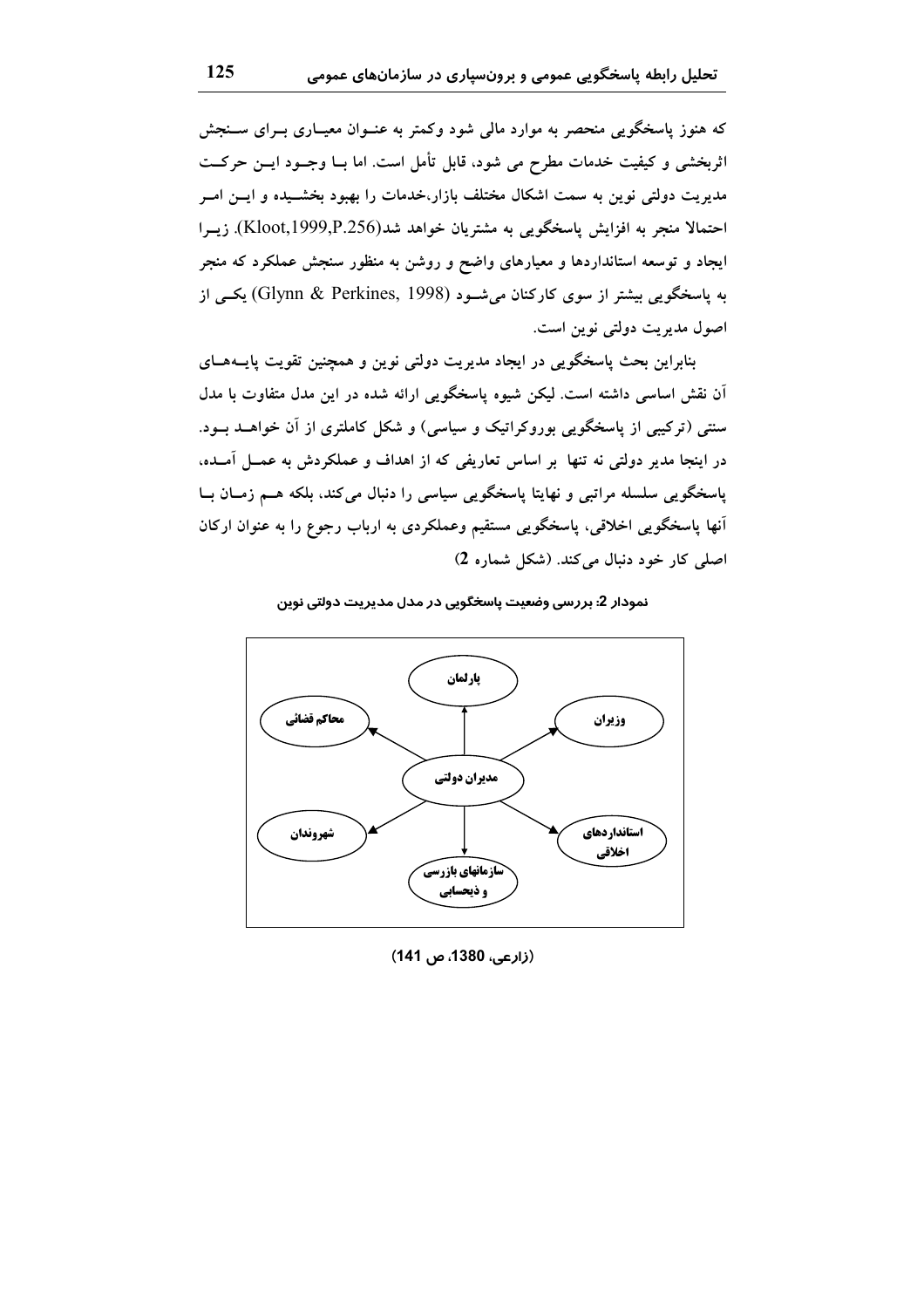در نگرش مدیریت دولتی نوین که بر مبنای ستادهها به جای دادهها، تــدوین روشـــن اهداف فردی و سازمانی و ارزیابی سیستماتیک عملکرد، فاصـله گـرفتن از بوروکراســی، انعطاف پذیر کردن سازمانها، ترجیح مکـانیزمهـای بـازار بــه مکـانیزمهـای بروکراتیـک، خصوصی سازی، استفاده از پیمانکاری، افزایش رقابت میان ارائه کنندگان خدمات، کاهش اندازه مقیاس و دامنه دولت استوار است، در واقع دولت به جای آن که ارائه دهنده مستقیم کالا و خدمات از طریق بروکراسی باشد باید به طور غیر مستقیم و از طریــق قــرارداد بــا بخش خصوصی عمل کند. چیزی که طرفداران مـدیریت دولتــی نــوین از آن بــه عنــوان هدايت كردن به جاى پارو زدن ياد مى كنند(فرج وند، 1382، ص 79).

فردریکسون نیز در مقاله خود تحـت عنــوان پایــه گــذاران مــدیریت دولتــی نــوین ارزشهایی چون: پاسخگویی بوروکراتیک، مشارکت کارکنان و شهروندان در تصمیمگیری، عدالت اجتماعی، انتخاب شهروندی، مسئولیت اداری اثربخش برنامهها را معرفی مسیکنــد که وی معتقد است آنها باید در مدیریت دولتی نوین تحقق یابنــد. همچنــین وی در ادامــه ابزارهائی را برای تحقق این امر معرفی میکند که البته خود اذعـان مــینمایــد ایــن ابــزار احتمالاتی را در دستیابی به ارزشهایی برای ما ایجاد مینماید و هـیچ قطعیتـی در اینجـا وجود ندارد. به طور مثال وی برای دستیابی به ارزشی چون پاسخگویی سه ابـزار معرفــی می کند که شامل تمرکز زدائی (سیاسی، اداری)، پیمان سپاری وکنترل محلی بر بروکراسی خدمات عمومي ميباشد(فردريكسون،1380 ، صص36-86)

الوانی درمقاله خود تحت عنوان «مـدلهای پاسـخگویی درسـاختار مـدیریت دولتــی جديد»در اين مورد چنين مي گويد:

مدیریت دولتی جدید ضمن گذشتن از چند مرحله، شکل های مختلفی به خود گرفتــه و دوران تکاملی خود را طی کرده است. در آغاز با برنامههای خصوصی ســازی در زمینــه فعالیتهای اقتصادی وفروش کارخانه ها وصنایع به بخش خصوصــی، مــدیریت دولتــی جدید مطرح گردید. بازارگرا شدن و مشتری مداری کــه ازخصوصــیات اصــلی مــدیریت بازرگانی است. در مرحله بعد به مدیریت دولتی جدید شکل تازهای بخشید. محیطی شــبه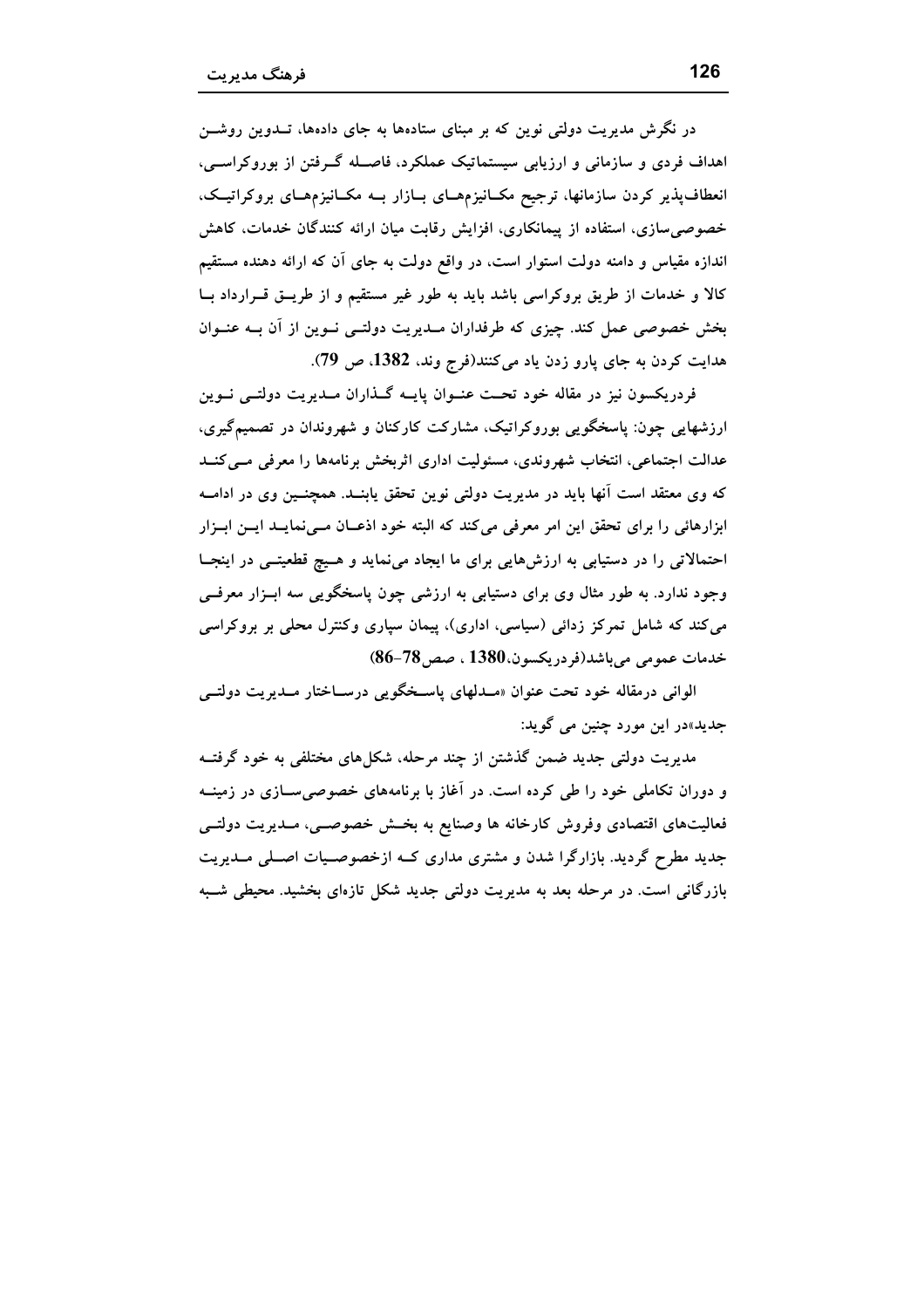بازار<sup>ا</sup> برای سازمانهای دولتی در نظر گرفته شد و سازمانها ب خریبد و فیروش خیدمات اقدام کردند و نیروهای بازار در عملیات آنها نقش بیشتری نسبت به سلسله مراتب دولتے پیدا کردند.در این مرحله سازمانها و موسسات نیمه مستقلی در بدنــه ســاختار دولــت بــه وجود امدند که آنها را سازمانهای نسل دوم یا مرحله دوم<sup>2</sup> نام نهاده اند. دولت واحــدهای خود را به صورت واحدهای خریدار خدمت سازماندهی کرد وارائه کننــدگان خــدمت از بخش خصوصی از طریق پیمان و در محیطی رقابتی به عرضه خدمت پرداختند. این ابـزار کارامد هنوز در بخش دولتی مورد استفاده قرار میگیرد. (الوانی، کنترولر، ص10)

بر طبق اَنجه گفته شد می توان نتیجه گرفت خصوصی سازی و پیمان سـیاری یکــی از ابزارهای اساسی در رویکرد مدیریت دولتی نوین میباشد، لیکن باید به ایــن نکتــه توجــه کرد که نگرش مدیریت دولتی نوین نقاط ضعفی در این رابطه دارد. اون هیوز در خصوص تفاوت بین پاسخگویی بخش عمومی یا دولتی با بخش خصوصی بیان میدارد که هر چنــد پاسخگویی در مدیریت دولتی نوین به شـکل بخـش خصوصــی ایجـاد مــیشــود لــیکن پاسخگویی سیاسی در بخش خصوصی و یا خصوصی شده وجود ندارد. ارزش های برتو در مدل پاسخگویی بخش خصوصی همانند بخش دولتی نیست و معیار اثربخشی هزینههـا و افزایش سهم سود و بازار همواره مدنظر قرار میگیرد. از طرفی بر اساس رابطه اصــیل و وکيل نمې توان بخش دولتي را پاسخگوتر دانست چون پاسخگويي بخش دولتي گسترده تر از گروه خاص اصیل می باشد، به همـین دلیـل اندیشـمندانی چـون دنهـارت، حالــت جدیدی ازیاسخگویی دولت - شهروندی را معرفی میکنند کــه فراتــر از رابطــه اصـــیل و وکیل موجود در مباحث مدیریت دولتی نوین مےباشـد کـه موضـوع بحـث ایــن مقالــه نمى باشد.

حال با توجه به بنیادهای نظری پاسخگویی و جایگاه پاسخگویی در اندیشه نوین، بــه بررسی این موضوع و رابطه آن با خصوصی سازی می پردازیم.

- 1. Quast-market
- 2. Next step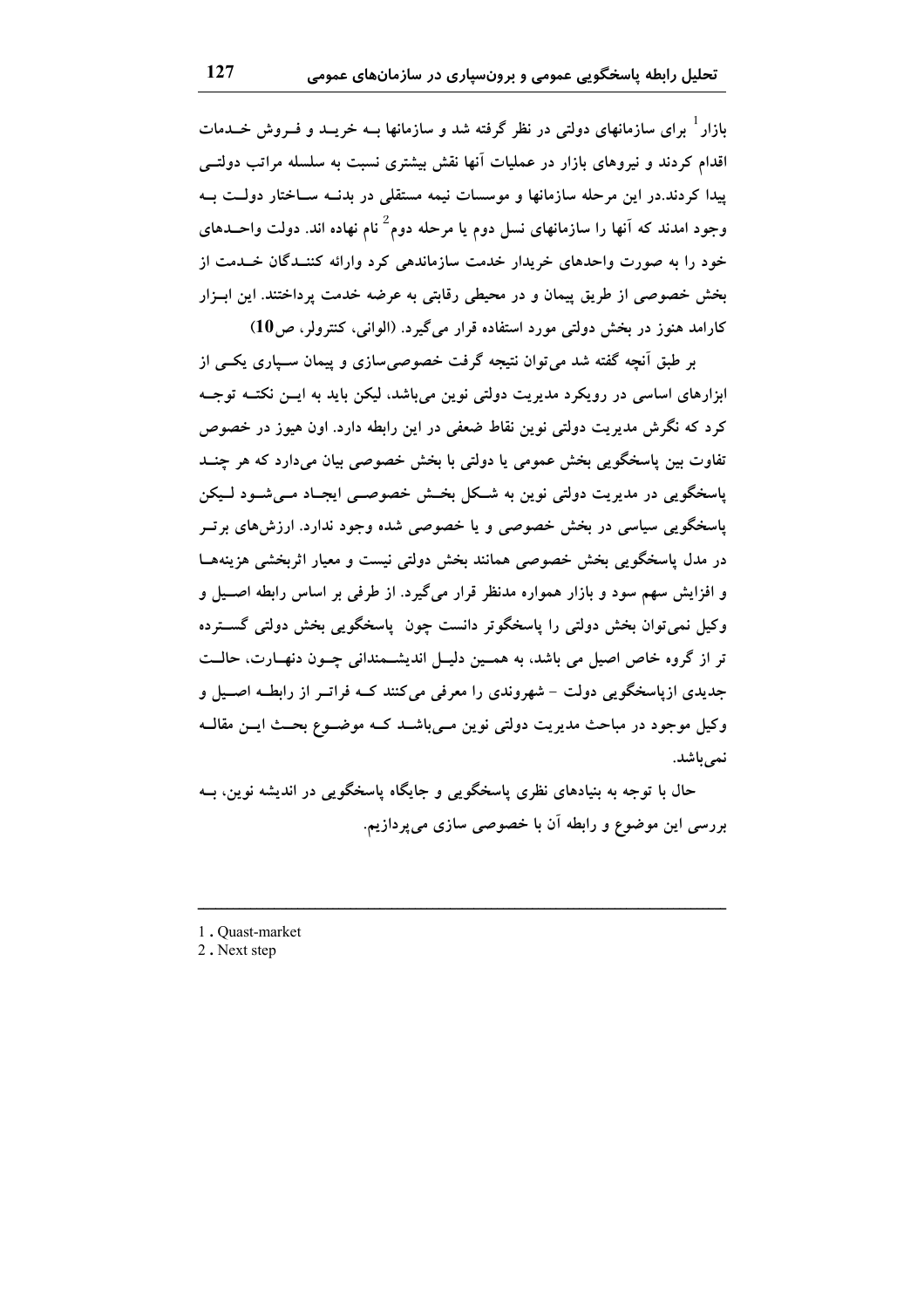خصوصی سازی

خصوصی سازی به معنای عــام بــاز گردانــدن داراییهــای متعلــق دولــت بــه بخــش خصوصی است و در معنای خاص تر می توان به کاهش دخالت دولت از طریــق کــاهش تولیدات، تامین، پارانه و مقررات و یا ترکیبی از ایـن چهـار ابـزار در بخـش خصوصــی دانست(اون هيوز، **1379**،ص **149**).

خصوصی سازی واژهای است که به انتقال دارائسی هــا از بخــش عمــومی بــه بخــش خصوصی به شکل مالکیت، مدیریت، مالی یا نظارتی، گفته میشود. در نگــاه خردتــر واژه خصوصی سازی برای تشریح فروش دارائیهای عمـومی دولـت بــه بخــش خصوصــی و کاهش نقش منظم دولت از بابت رهاسازی ومقررات زدائی اسـت. خصوصــیســازی بــه دامنهای ازاعمال که شامل مواردی چون فروش دارائیها، به مناقصــه گذاشــتن خــدمات. مشارکت دولت وبخش خصوصی و آزاد سازی اطلاق می گردد.(Batch.S, 2000)

دیوید سیدر ٔ برروی یک پیوستار میزان مسئولیت بخش خصوصی و عمومی را چنین نشان م<sub>ی</sub>دهد:

#### نمودار3: پیوستار میزان مسئولیت بخش خصوصی و عمومی

| · يبمانهاى خدماتى <del>--</del><br>مالكبت كامل دولتى<br>ییمانهای مدیریتی"  |
|----------------------------------------------------------------------------|
| SERVICE CONTERACT <-<br>MANAGEMENT CONTRACT <<br>FULL GOVERNMENT OWNERSHIP |
|                                                                            |
| بخشهاى كاملا مستقل خصوصى<br>دادن حق امتباز-<br>اجار ہ دادن                 |
| CONCESSION <sup>+</sup><br>PARTIAL/FULL DIVSTITURE<br><b>LEASE</b>         |
|                                                                            |
|                                                                            |

ديويد سيور

1. David .Seader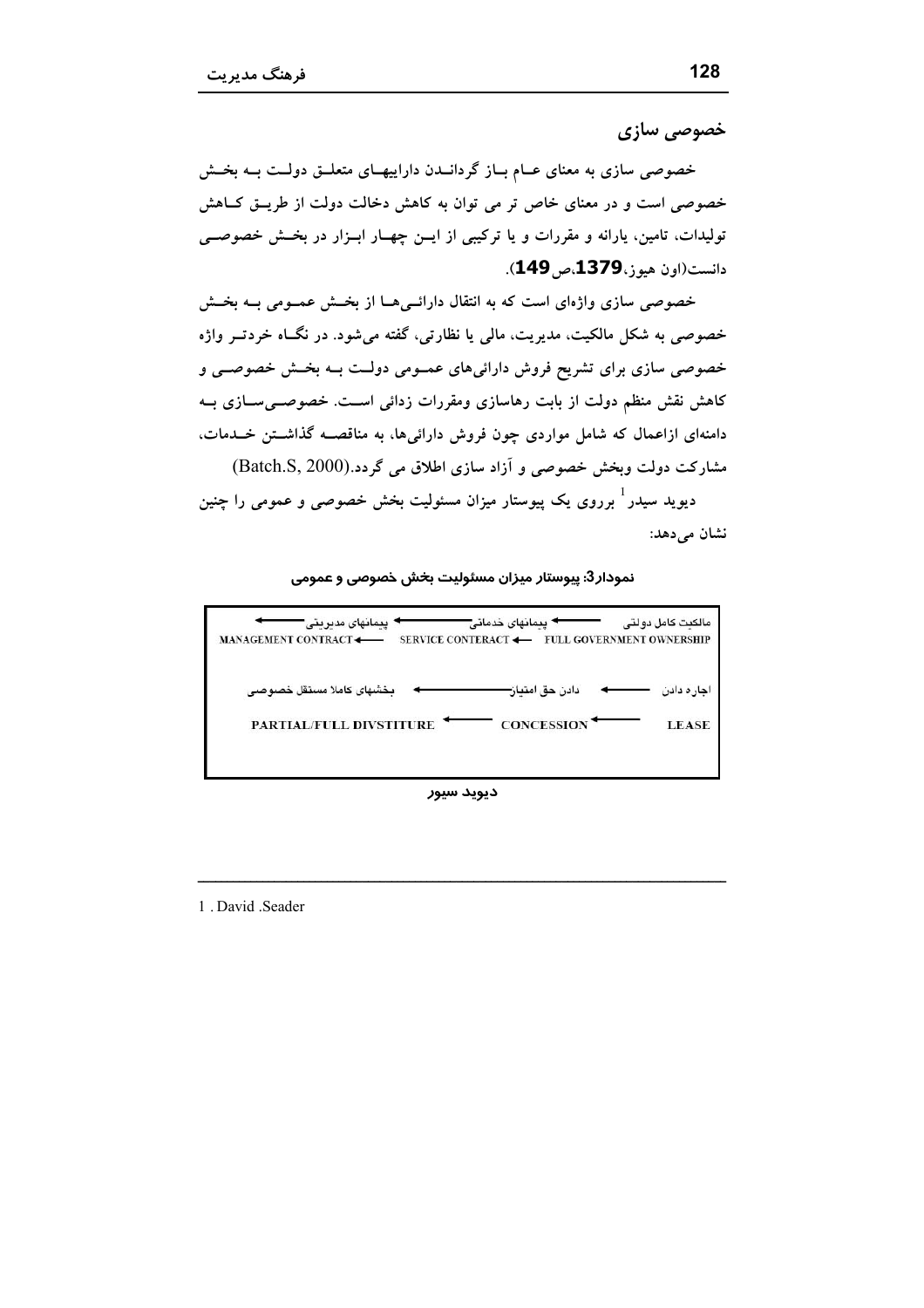$^2$ پيمان سياري ً و برون سياري

دو شیوه مهم در خصوصی سازی ، پیمان سپاری و برون سپاری مــیباشــد. ایــن دو واژه اغلب در ادبیات مدیریت به جای یکدیگر مورد استفاده قرار می گیرند.

برون سپاری در بخش عمومی، امروزه،یکی ازمکانیزمهای معرفی شده برای بخشهای خدماتی دولت ها است. در بسیاری از کشورها علیرغم تجربیات عملیاتی دولتهـا در همــه سطوح، هنوز بصورت نسبی توافق اندکی پیرامون سودهی یا تاثیر کاهنده آن بــر مخــارج دولتي وجود دارد(Pollite &Bouckaet,2000).

در دنیای امروز، مدیرانی که درجستجو برای محرکی که بتواند انهــا را بــه موفقیــت نزدیک کند، برون سپاری ًرا یکی از مهمترین روشها برای این هدف و قــرار گــرفتن در وضعیت رقابتی می دانند.(Weston.S, 1996).

برای برونسپاری تعریفهای متفاوتی ارائه شده است. از جمله آن که:

- برون سیاری، ارائه کار به یک عرضه کننده بیرونی بـرای تهیــه یــک خــدمات کــه معمولا در داخل سازمان یا شرکت انجام می شود،است(Laabs.c, 1997).
- انتقال وظایف روتین به منبع غیرداخلـی و یــا دادن همــه یــا قســمتی ازکارهــا بــه  $\overline{a}$ شرکتهای دیگر (Gibson, 1996).
- بسرون سـپاری تصــمیم فــراهم کــردن کالاهــا یــا خــدمات از خــارج شــرکت است (1996, Engelke, W.D)
- یافتن عرضه کنندگان جدید و راههای برای کسب منابع خام، کالاها، و خدمات بـا استفاده از دانش، تجربه وخلاقیت عرضه کنندگان جدید کــه قـبلا از انهــا اســتفاده نشده است (Kraker.F.1995)
- برون سپاری شیوهای از هدایت کامل برنامهریزی و مدیریت و اجرای وظایف تعیین شده بوسیله یک بخش سوم مستقل دیگر(Neale,P,1995)
- 1. Contract out

2. Outsourcing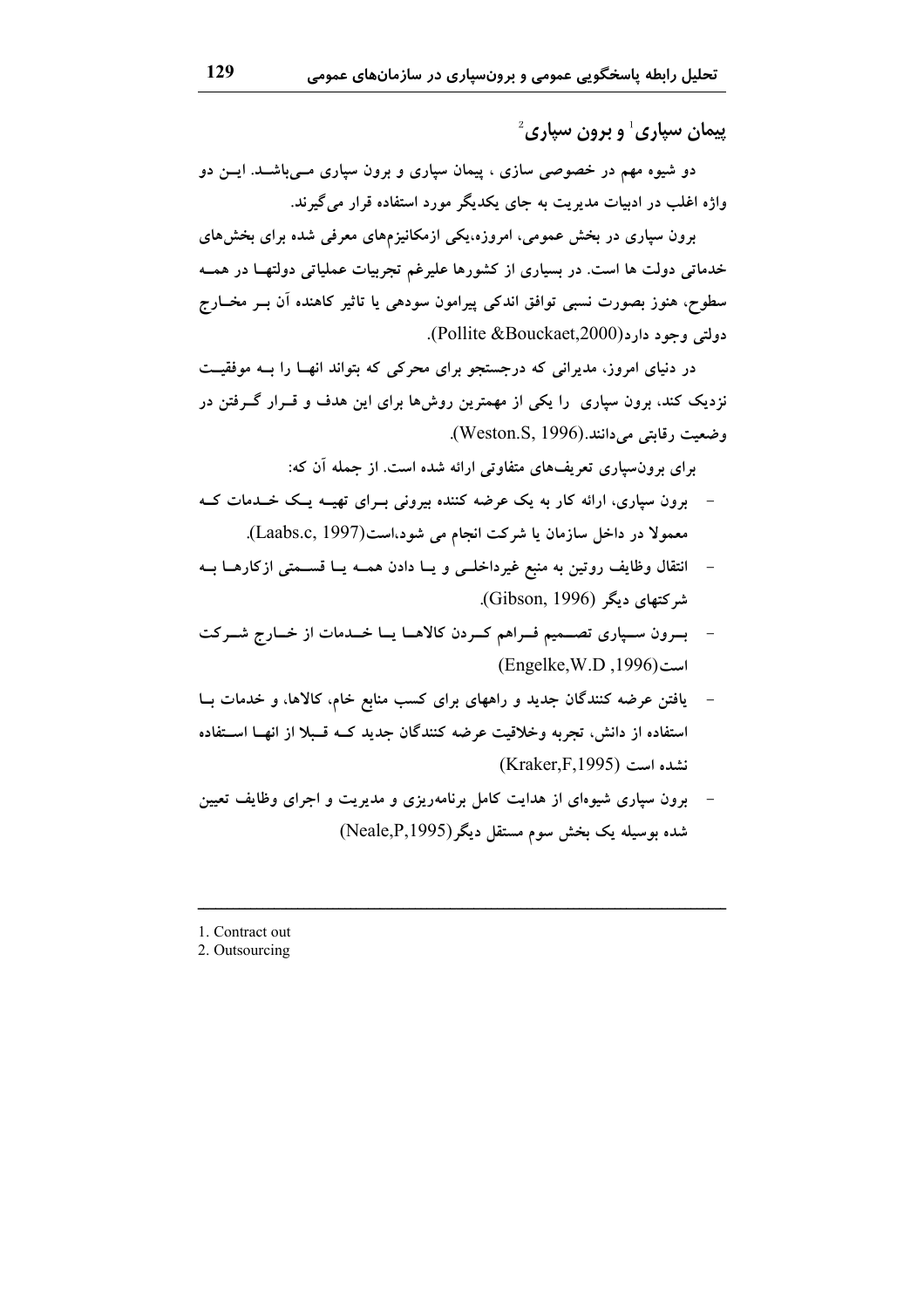برون سیاری یک رویکرد مدیریتی است که اجازه واگذاری مسئولیت عملیـاتی ب یک بخش بیرونی برای انجام فرایند یا خدماتی که قبلا به وسیله خود شرکت انجام می شده و یا می تواند بصورت خرید کالا یا خدماتی که قبلا بصورت داخلــی تهیــه میگردیده است، میدهد سازمان به وسیله این رویکرد می توانـد بـر فعالیــتهـای اصلی و بلند مدت و تهدیدات بیرونی و بالقوهاش تمرکز نماید.

با توجه به تمام تعریفهای فوق می توان برون سپاری را جســتجو بــرای تخصــص ویژه دانست که در بیرون از سازمان یافت میشود، و وظایف مشخصی از کسب وک)ر را اداره می کند. زمانی که به برون سپاری درسازمانی توجه میشود، فرایندهای تصمیم گیری بايد بر اساس فلسفه «خريد يا ساختن» تغييركند. مهمترين دلايل استفاده از بـرون سـيارى شـــامل: تغییــــــر تکنولــــــوژی، نیازبـــــه دانـــــش روز، خلاقیـــــت و کــــاهش هزینـــــه، می باشند (Embelton,Peter R .1998).

انواع متفاوتی از برون سپاری بر اساس روابط برون سـپار و تعهـد کننـده خـدمات میتوان تصور کرد که برای بررسی انها از دو شاخص تخصـص ٔ و ییچیــدگی ٔ اســتفاده می شود: تخصصی بودن به معنای میزان بهره برداری از محیط فیزیکی و مهارتهای منحصــر به فرد در تهیه کالاها و فرایندهای مورد نظر، و پیچیدگی بیـان کننــده میــزان نظــارت و تعریف شرایط و وضعیت قرارداد در فرایند برون سیاری می باشد. بر ایــن اســاس چهــار شکل مختلف از این روابط قابل تشخیص است که عبارتند از: ا. ۔ سازمانھای شبکه ای $^3$  یا پیچیدگی بالاوتخصص بالا . 2. واحد استراتژیک<sup>4</sup> با پیچیدگی بالا و تخصص پایین 3. روابط موقت<sup>5</sup> با پیچیدگی کم و تخصص بالا 4. عرضه سنتي<sup>6</sup> با پيچيدگي پايين و تخصص پايين

- 1. specificity
- 2. complexity
- 3. Network organization
- 4. Strategic union 5. Temporary relationship
- 6. Traditional vendor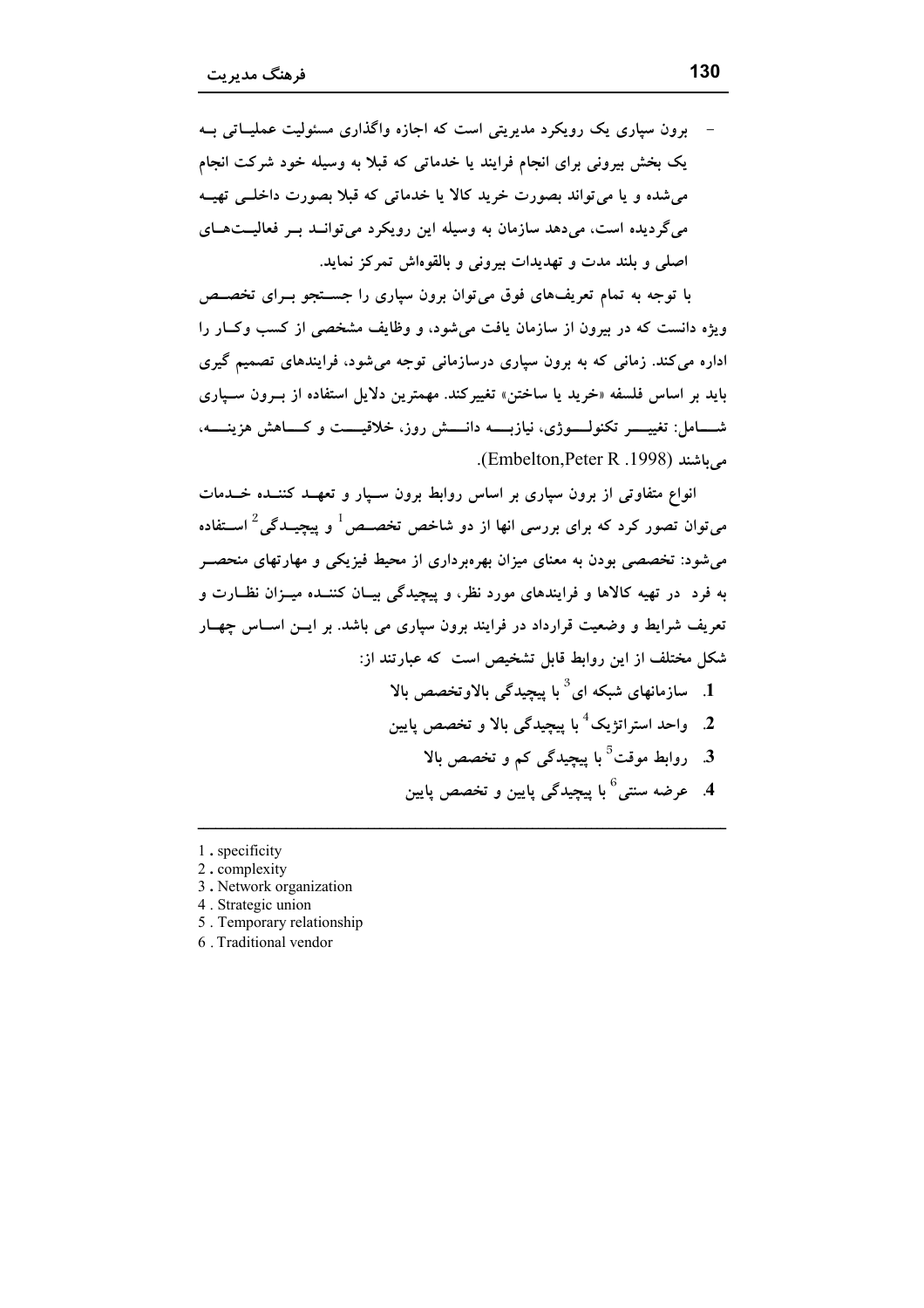می توان ویژگی های هرکدام از این شیوه از برون سپاریها را مطابق جدول شماره 2

مشاهده نمود.

| عرضه كنندگان سنتي<br>پیچیدگی کم ، تخصص پائین    | روابط ناپایدار<br>پیچیدگی کم، تخصص بالا                   | واحدهاي استراتژيك<br>پیچیدگی بالا ، تخصص پائین | سازمان شبکه ای<br>پیچیدگی بالا ، تخصص بالا |                    |
|-------------------------------------------------|-----------------------------------------------------------|------------------------------------------------|--------------------------------------------|--------------------|
| حل مسائل و مشکلات<br>بلندمدت                    | نائل شدن به مزیتهای بهتر                                  | ايجاد ارزشهاى<br>مشترک                         | ايجاد شرايط بهتربراي<br>بازاریابی آینده    | اهداف              |
| عرضه كننده (توليد)<br>مشتری                     | هيبريدي (پيوندي) بين<br>عرضه کنندگان و<br>مشتریان و شرکاء | مشاركتى                                        | مشاركتى                                    | نوع و مدل<br>روابط |
| كوتاه مدت                                       | زمان بلندمدت / ميان<br>مدت                                | بلند مدت                                       | بلند مدت                                   | زمان               |
| محدود و جزئی                                    | دستیابی به اهداف فرایند<br>برون سپار شده                  | تعقیب و پیروی از<br>استراتژی شرکت              | آرمان و بینش شرکت                          | استراتژي           |
| فاقد اعتماد<br>(غیرضروری)                       | در خصوص قابليتها ،<br>تواناییها و شایستگی ها              | اعتماد وسيع و بالا<br>(دوجانبه)                | بیشینه سازی و دو جانبه                     | مبناي اعتماد       |
| بهرهوري ، ارزان بودن و<br>واکنش ها در چانەزنىھا | اثربخشی ، بهبود فرایند                                    | مزیتهای رقابتی ، سود                           | نوآوریی و ایجاد بازارهای<br>جديد           | ارزيابي            |
| ارزانترين قيمت                                  | بر مبنای هزینه ها و<br>شراکت در ریسک                      | برد - برد                                      | برد - برد                                  | مدل قيمتي          |

#### جدول1: ویژگیهای شیوههای مختلف برون سپاری

به طور کلی برون سپاری دولت را قادر به کنترلهای لازم بر شـرایط ارائــه خــدمات (کیفیت)، مدیریت بر قرارداد و ارزیـابی عملکـرد خـدمات دهنـدگان طـرف قـرارد داد، مىسازد.

البته باید توجه داشت که برون سپاری متفاوت با پیمان دادن است. در پیمان سپاری کار واگذار شده به عرضه کننده خارجی بر مبنای شغل – در برابر – شغل<sup>1</sup> مــیباشــد کــه معمولا در برگیرنده یک توافق هزینه زا است. لیکن برون سپاری شامل یـک روابــط بلنــد

1. Job-to-Job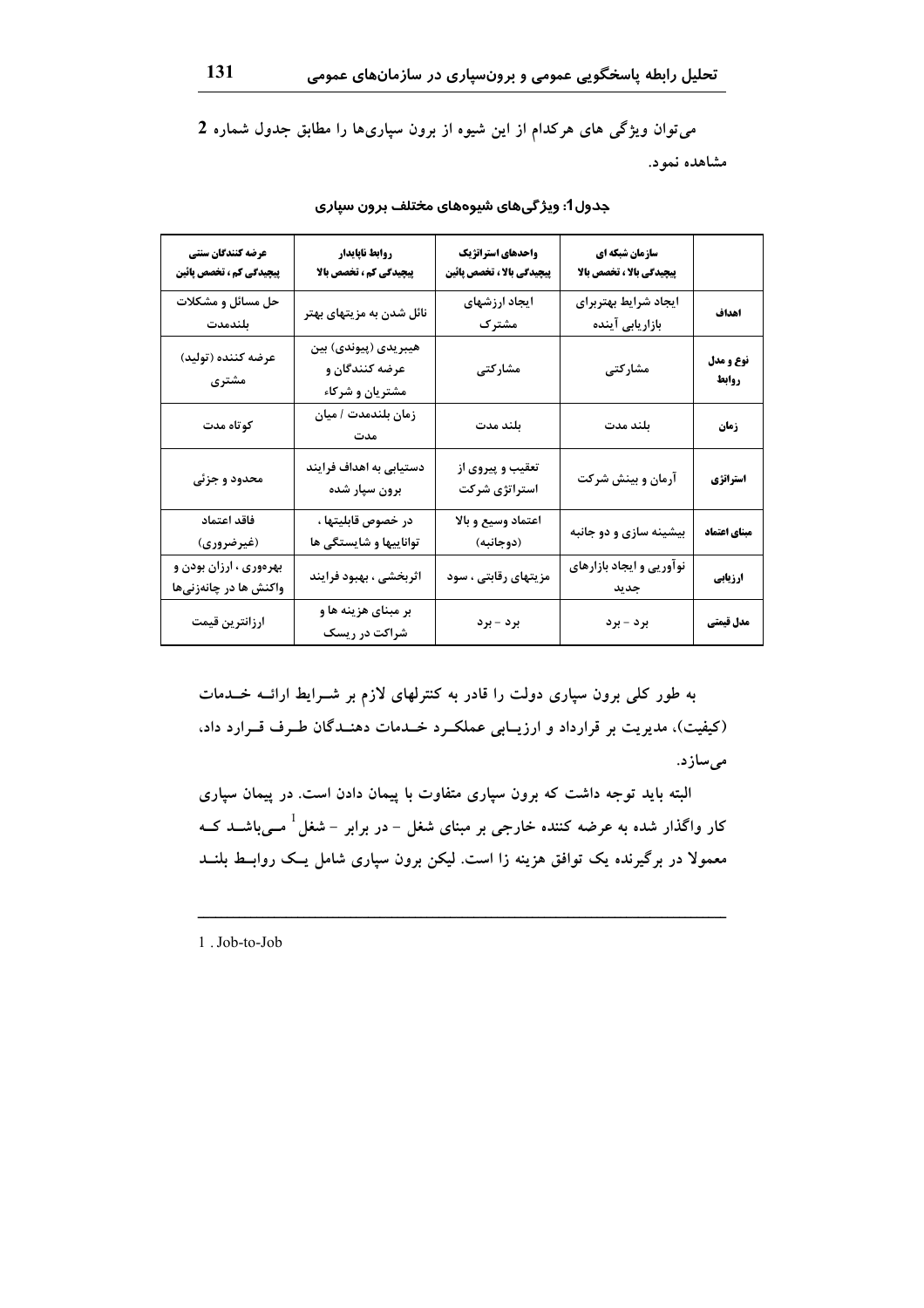مدت بین عرضه کننده خدمات یا کالا و بهره بردار(سازمان برون سیار) است که با درجــه بالایی از ریسک در سرمایهگذاری مشترک انجام میشود(Anon,1995). همچنین روشــن نبودن زمان و عدم تفکیک بین پیمان سپاری و برون سپاری از اشکالاتی است که می توان برای تفکیک بین این دو واژه مفروض دانست.

# پيمان سياري و پاسخگويې

در جایی که پیمان سیاری به کار گرفته می شود یک عامل دیگــربین اداره دولتــی و خدمات گیرنده ظهور می کند، که "مسئولیت" تحویل خدمات است، که مــی توانــد توســط فردی در همین سازمان، سازمان دیگری از بخش دولتی یا یک سازمانی خصوصی باشــد. اختلاف نظرهایی در مورد بسیاری از جنبههای تاثیر پیمان سیاری روی مسئولیت پذیری و پاسخگويي وجود دارد که به آنها پرداخته مي شود.

به طور سنتی، مسئولیتها در بخش دولتی بیشتر از طریق شــرح مســئولیتهــای غیــر روشن (قراردادهای ضمنی) بجای قراردادهای صریح و روشن مشخص شــدهانــد. مــوی <sup>۱</sup> معتقد است که این امر منجر به سطح پایینی از پاسخگویی میگردد.

در حالیکه عناصر غیرروشن در اکثر قراردادها وجود دارند، بخش دولتی توسط ایسن قراردادهای ضمنی شناخته می شود و عدم پاسخگویی و مسئولیت پــذیری کــه تقریبــا از اتکاء کامل به قراردادهای ضمنی ناشی می گردد عامل مهمی در توصیف سطح نسبتاً پایین کارآیی است که در متن بخش دولتی مشاهده میگردد. ایس در حـالی اسـت کـه پیمـان سپاری وقتی مورد استفاده قرار میگیرد، قرارداد ابزاری رسمی است کـه از طریــق ان مسئولیتهای مربوط به خریدار و ارائه کننده تخصیص داده می شوند. زمانی که قـراداد بــه طور مشخص تعیین مــیکنــد کــه ســازمان و پیمانکــار مســئول چــه چیزهــایی هســتند، مسئولیتپذیری و پاسخگویی تقویت خواهد شد. در چنین شرایطی برای همهٔ کسانی ک با خدمات درگیر هستند شناسایی شکستهای کاری و شـانه خـالی کـردن از مسـئولیت

 $1.$  Mov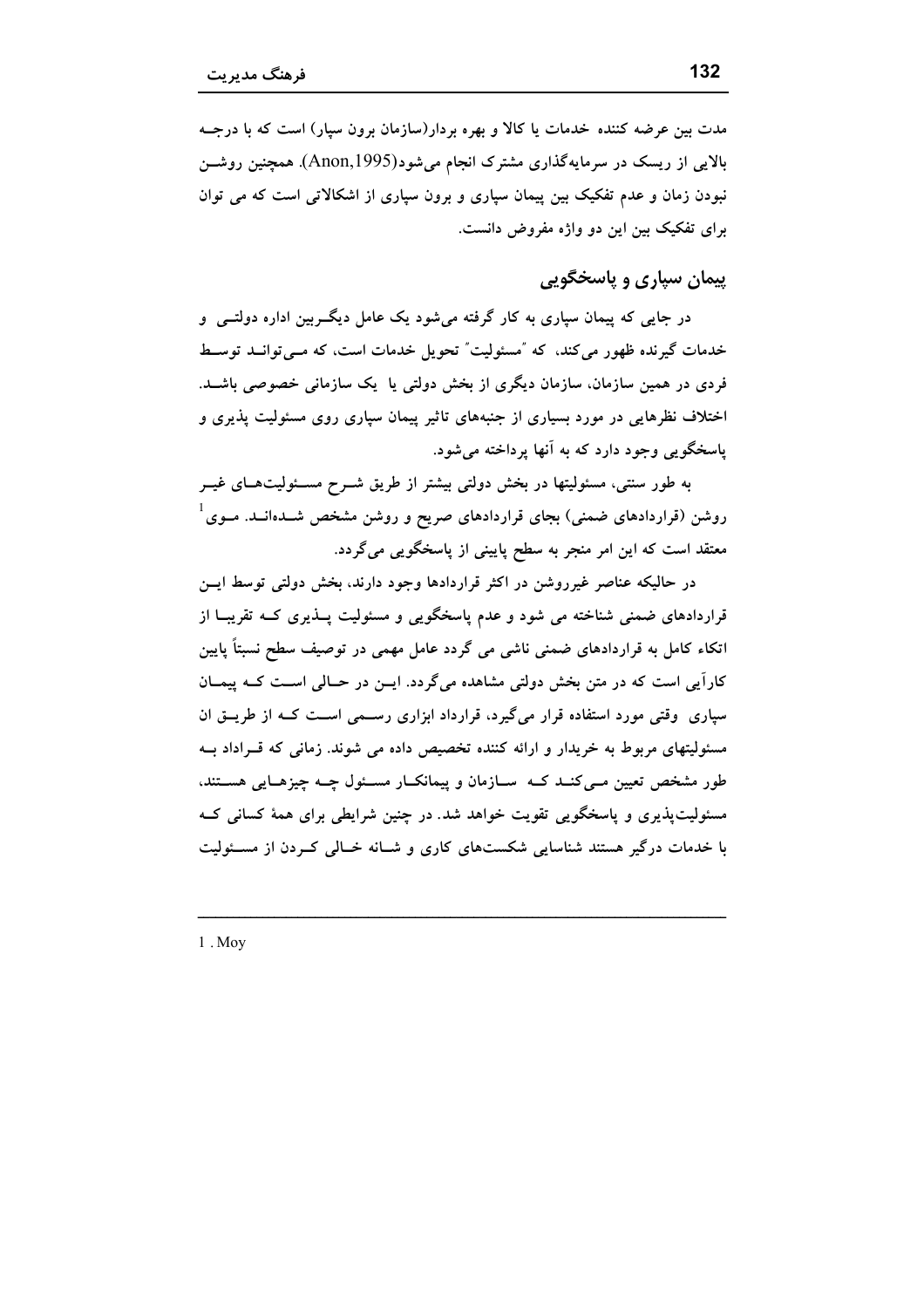محوله آسانتر می شود. برای نمونه موارد زیر نشان از شکستهای کاری در یک قرارداد را نشان مے دھد:

- پیمانکار، برای انجام ندادن اَنچه که لازم است انجام دهد. مانند زمان تعیین شــده برای انجام کار یا کیفیت انجام فعالیت مطابق با قرار داد.
- سازمان. برای اینکه بطور دقیق وظایف پیمانکـار را مشــخص نکــرده باشــد یــا پیمانکار نامناسبی را انتخــاب نمایــد و پــا نشــان نــدادن عملکــرد نادرســت بــه پیمانکاردر مواردی که تخلف دیده می شود.

در این باره پورت فلیپ معتقد است که به مزایده یا مناقصــههــای رقــابتی گذاشـــتن خدمات، به تنهایی کافی نیسـت و از مسـئولیت مـدیر در بیـان خواسـتههـا و مطالبـات نمی کاهد. برعکس، مدیر دولتی را تشویق می کند تا بطور مشخص و آشکاری خواستهها، نیازها و تمایلات خود را از طریق آماده سازی شاخصهای معین به پیمانکار بیان کند ک این امر مدیر دولتی را مسئول تر میسازد.

از طرف دیگــر، پیمــان ســپاری ممکــن اســت بــراَورد شاخصــهای پاســخگویی و مسئولیتپذیری را مشکل تر سازد. زیرا تخصیص مسئولیتهای دقیق در یک قــرارداد امــری مشکل است. اغلب مواردی دیده می شود که هم پیمانکار خارجی و هم سازمان مسـئولیت را با بی میلی قبول میکنند. نمونهٔ چنین امری موردی بود که یک تحویل دهندهٔ پستی تحت قرارداد پست استرالیا، خساراتی را برای جعبهٔ پستی مشتری بــه وجــود آورده اســت. هــم پیمانکار پستی و هم اداره پست استرالیا برای ارائه خسارت به مشتری خسارت دیده اکراه داشتند. این موارد مشکلاتی را منعکس می کند که نشان میدهد مسئولیت در قراردادها بـه درستی تعریف نشده است. هنگامیکه تعریـف خــدمات بــه ایــن صــورت در چــارچوب قرارداد قرار می گیرند نه تنها ممکن است خدمات دهندگان نــامعلوم باشــند (یعنــی اینکــه مشخص نباشد که چه کسی مسئول تحویل موثر و کیفیت خدمات است) بلکه ممکن است پیمانکاران نیز دربارهٔ حقوق و مسئولیت های خــود در زمــان تحویــل خــدمات از طــرف سازمان حکومتی مردد باشند. همچنین برای خدماتی که تعریف دقیق خدمات مـورد نیــاز است، برای مثال زمانی که خواسته های آیندهٔ مشــتری شــناخته شــده نیســت، تخصــیص مسئولیتهای دقیق ممکن است امری دشوار باشد. و البته اگــر تخصــیص مســئولیت بــدون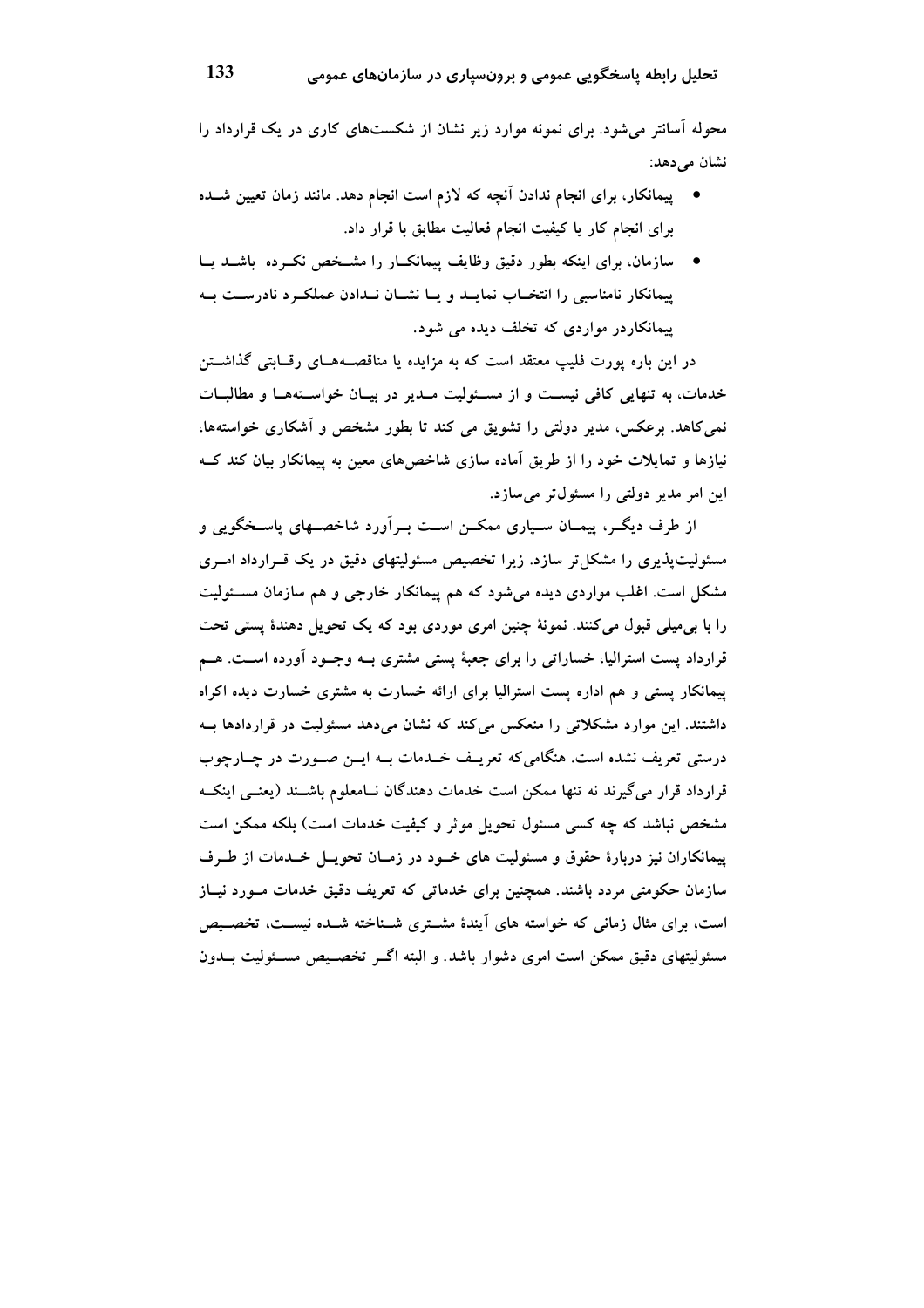توجه به شیوه ارائه خدمات باشد مشکل بیشتر خواهد بود . بنابراین مهـم ایــن اســت کــه قراردادها به وضوح مسئولیتهای دو طرف را تعریف کنند.

بنظر می رسد که پیمان سیاری می تواند بصورت کلی تاثیری مثبت روی پاســخگویی داشته باشد. این امر از طریق شفافیت بیشتر عملکـرد پیمانکـاران و سـازمانهـا صـورت میگیرد. زمانیکه عملکرد ارائه کنندهٔ و بخش دولتی شفاف باشد، مشــتریان قــادر خواهنــد بود هر جا که ناراضی باشند ادعای خسارت کنند. از این نگــاه مــیتــوان ادعــا نمــود در پیمانسپاری ظرفیتی وجود دارد که به تقویت پاسخگویی منجر میشود.

البته دادن اختیارات به پیمانکار برای تعیین بهتـرین راه بـرای ارائــه خــدمات، منبــع بسیاری از منفعتهایی است که باید مـدنظر قـرار گیـرد. دادن اختیـارات، بطـور بـالقوه، اختلاف بین اطلاعات موجود برای عملکردها وفعالیتهای حقیقی ارائه کنندهٔ خــدماتی را افزایش میدهد. درخدمات که در برگیرندهٔ پاسخگویی بیشتر هستند، مـوارد کنترلــی یــا اختیار در تصمیمگیری توسط حکومت باید به بهترین نحو به صورت داخلی حفظ شــوند. لذا هر چقدر درقرارداد قدرت مورد نیــاز پیمانکــاران از طــرف ســازمان گســتردهتــر در نظرگرفته شود، خطر بالقوهٔ همراه با سوء استفادههای ناشی از آن قویتراست. بطور تجربی خدمات اجرا شده توسط پیمانکار هر چقدر مکانیکی تــر باشــد، خطــر کمتــری در مــورد اختيارات تهديدآميز وجود دارد.

البته لازم است ضمن أن كه قدرت انتخاب خدمات را به مشتریان میدهنــد، اختیــار اعمال نظارت هم به او داده شود، تا از این طریق ظرفیت جبران خسارت افزایش پابد.

سوالی که باید دراینجا مدنظر قرار گیرد این است که آیا مــی تــوان وقتــی خــدمات توسط پیمانکار ارائه می شود در مقایسه با زمانی که دولت این خدمات را ارائه می کند از حریم اشخاص حمایت کرد؟

بعضی از اندیشمندان این نگرانی را ابراز داشتند که عقد قرارداد خطر سوء استفاده از اطلاعات شخصی را بالا می برد.احتمال سوء استفاده از اطلاعات محرمانه و مسائلی ماننــد اخلاقیات، محیط زیست از عوامل مهمی است که هنگام تعیین خدمات برای پیمان سپاری باید در نظر گرفته شود.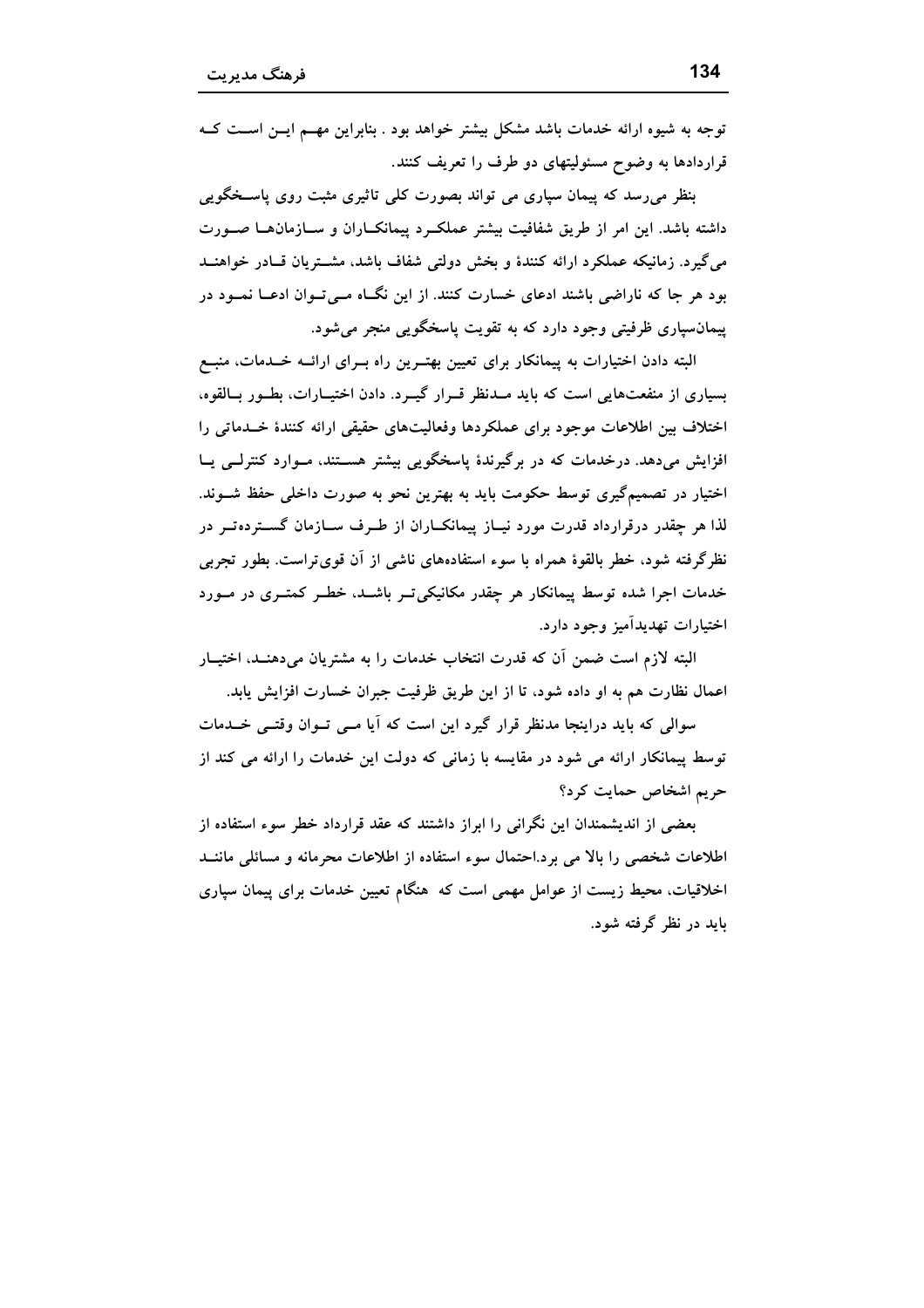در واقع، این بحث وجود داردکه ممکن است بخش خصوصــی نســبت بــه مســائل حقوق مصرف کننده و حریم اشخاص، پاسخگویی بهتـری داشــته باشــد. لــیکن حـریم اشخاص یکی از عوامل خطرزاست که سازمانهای دولتی هنگام استفاده یا عدم اســتفاده از پیمان سپاری باید آن را مدنظر قرار دهند. پس زمانی که موقعیتها ایجاب می کنندکه نیــاز به حمایت از حریم اشخاص وجود دارد، به نظرمی رسد که درج بندهای مربوط به حــریم اشخاص در قراردادها، روش موثری باشد.

بطور کلی دلایل استفاده از روش پیمان سپاری به منظور افزایش پاسخگویی عبارتند از:

- پیمان سپاری موسسات را وادار می کند تا دقیقاً اهداف خدمات را مشخص کنند و سپس مسئولیتهای ارائه کننده را تعیین نمایند. این امر باعـث تسـهیل در شناسـایی اینکه چه کسی مسئول جنبه های مختلف خدمات است، خواهد شد.
- \_ روند انعقاد یک قرارداد و ایجاد معیارهای عملکرد، هدف وانــدازه گیــری عملکــرد برپایه این معیارها، تحویل خدمات سازمانی را اسانتر می نماید.
- در نتیجهٔ ارتقاء سطح اطلاعات عملکردی و ایجاد فرصـتی بــرای جــایگزینی ارائــه كنندهٔ خدمات (یا در بعضی موارد انتخاب بین ارائه كنندههای مختلف خـدماتی)، ظرفیت اعمال تحریمهای موثر علیه اقدامات غیر عملکردی را افزایش میدهد.
- پیمان سپاری می تواند با الزام برای تعیین دقیق خدمات قابل ارائه و تخصیص دقیق مسئولیتها بین اداره و پیمانکار برای ارائه خدمات، قابلیت پاسخگویی را بالا ببرد به این طریق شناسائی نارسائیهای احتمالی در کار پیمانکار یا اداره آسانتر می شود.
- در پیمانسیاری میتوان با ملزم کردن سازمانهای دولتی بر عقد قراردادهائی که در آن شاخص هائی برای ارزیبابی عملک رد پیمانک ار گنجانسده شسده است، قابلیت یاسخگویی را بالا برد.
- \_ درییمان سیاری با ایجاد ظرفیت پرداخت خسارت به مشتریان و سازمان هنگام عقــد قرارداد ،قابلیت پاسخگویی قابل افزایش می باشد.

بر این اساس در مدیریت دولتی نوین ،پیمان سپاری روشی موثر بــرای دســتیابی بــه دو اصل مهم مشتری محوری و کوچک کردن حجم فعالیت های بخش دولتـبی و مشــارکت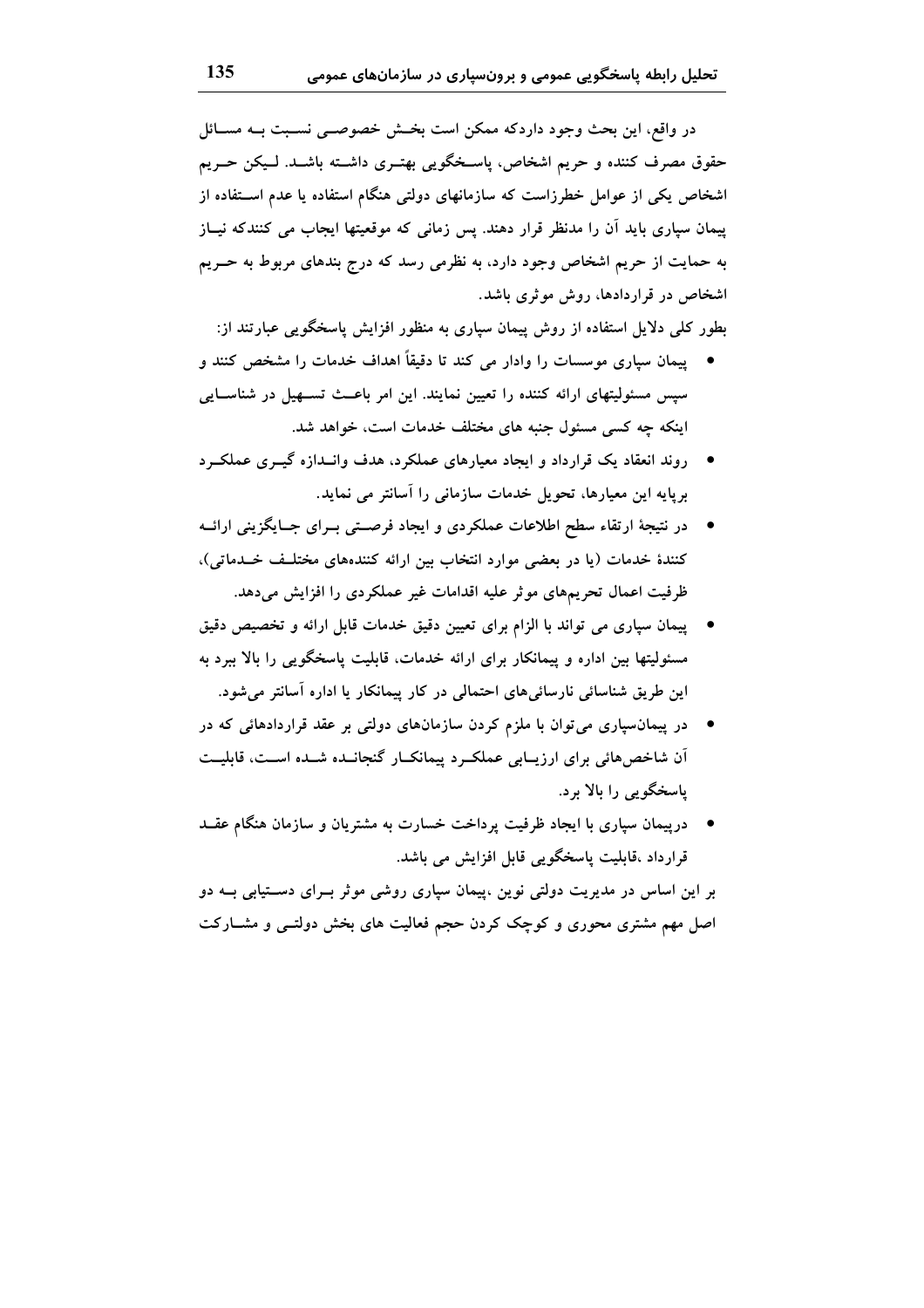دلایلی نیز وجود دارد که پیمان سیاری، پاسخگویی را کاهش می دهــد ایــن دلایــل عبارتند از:

- اگر جه ییمان سیاری محدوده پاسخگویی و مسئولیتپذیری راگسترش میدهد لیکن مرزهای آن نامشخص تر می شود. بنابراین برای افراد ذینفع مشکل می شود که تعیین کنند چه کسی مسئول انجام دادن خدمات است.
- برای خدماتی که تخصیص مسئولیت دقیق مشکل است، معرفی یک عامـل واسـط، حوزهٔ گستردهتری را برای طفره رفتن از مسئولیت و اشتباهات ارائه میدهد و جبران خسارات را مشکل تر می کند.
- در جایی که خدمات بصورت داخلی ارائه نشدهاند، تضــمین حقــوقی مشــتریان از جمله حق امور شخصی و حق تصمیمگیری حکومتی، بخصوص بــا عــدم حضــور مکانیسمهای مسئولیت پذیری بخش دولتی امری مشکل ساز است.

بطـور خلاصـه، پیمــان ســپاری شــامل تعریــف مجــدد مســئولیتها و روابــط بــین سهامداران(ذینفعها) و مدیران می شود و عامل جدیدی را (ارائه دهنده خدمات قراردادی) به زنجيرة قابليت ياسخگويي معرفي مي كند. بعضي از انديشمندان بحث كـرده انــد كــه معرفی این عامل جدید ممکن است باعث وارد آمدن خدشه بــه مســئولیت پــذیری ارائــه خدمات گردد. درمقابل گروهی معتقدند پیمان سیاری ایــن قابلیــت را دارد کــه بــه طــرق مختلف قابلیت پاسخگویی را بالا ببرد.

بنابراین هنوز بعد از گذشت چند دهه از فراگیر شدن این ابزار، مشخص نیست که ایا این روش به واقع توانسته به اهداف خود نائل آید یا خیر؟ نتیجه یافته های یژوهش که در ادامه به آنها اشاره می شود، پاسخ به این سوال در جامعه آماری مورد نظر است.

بررسی رابطه پاسخگویی و پیمان سیاری در جامعه هدف (مطالعه موردی)

همانطور که گفته شد در این پژوهش میدانی، تلاش شده است تا را بطــه پــاد شــده مورد بررسی قرار گیرد. برای این منظور پرسشنامهای بین مشترکین شرکت گاز و مخابرات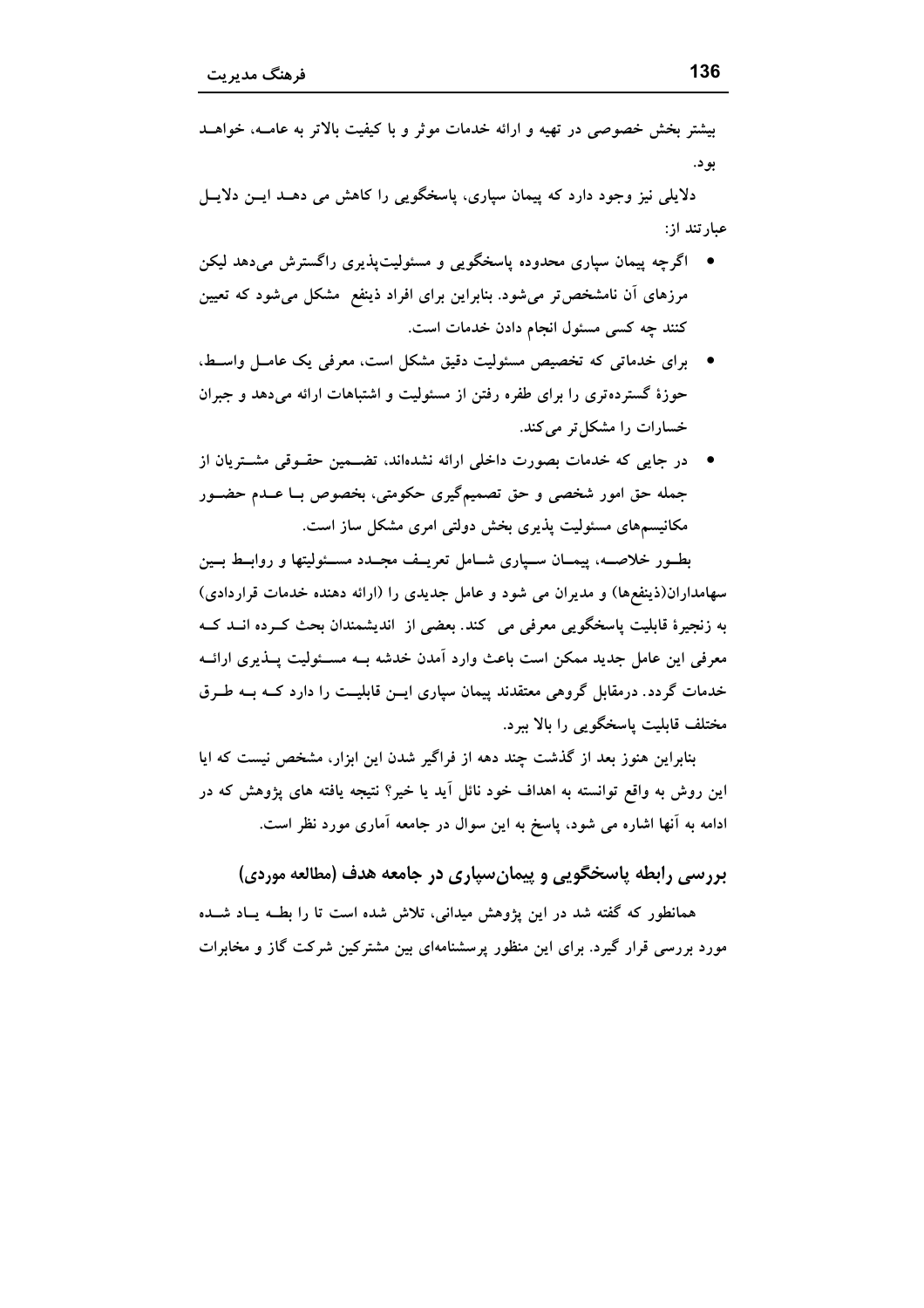توزیع شده است که اطلاعات جمعیت شناختی نمونه آماری به شرح جدول زیر میباشد.

|                  | متغير                   |          | تعداد   | تعداد کل | در صد  |
|------------------|-------------------------|----------|---------|----------|--------|
|                  |                         | شركت گاز | مخابرات |          |        |
|                  | مر د                    | 90       | 92      | 182      | /86/7  |
|                  | زن                      | 15       | 13      | 28       | 13/3   |
|                  | ديپلم و زير ديپلم       | 36       | 32      | 68       | 1/32/4 |
|                  | فوق ديپلم و ليسانس      | 59       | 62      | 121      | 7.57/6 |
| تحصيلات          | فوق ليسانس و بالاتر     | 10       | 10      | 20       | 7.9/5  |
|                  | بدون جواب               | 1        |         | 1        | 0/5    |
|                  | 2یا کمتر از 2 باردر سال | 22       | 16      | 38       | 7.18/1 |
| میزان مراجعات به | بین 2 تا بار در سال     | 11       | 22      | 33       | 7.15/7 |
| سازمانها         | بین 5 تا 10 بار در سال  | 50       | 52      | 102      | 7.48/6 |
|                  | بالاتر از 10 بار در سال | 20       | 13      | 33       | 7.15/7 |

جدول شماره 2– وضعيت جمعيت شناختى نمونه

بررسی متغیرهای مورد نظر تحقیق مطابق جدول شماره 3 نشــان مــیدهــد میــانگین متغییر پاسخگوئی اخلاقی قبل از پیمان سپاری و پاسـخگویی عملکـردی بعــد از پیمــان سپاری بالاتر از سایر متغیرهای مورد بحث بوده است.

جدول 3– بررسی وضعیت متغیرهای تحقیق بر اساس شاخصهای آماری

| یاسخگوئی       | یاسخگوئی      | یاسخگوئے     | پاسخگوئی       | پاسخگوئی      | یاسخگوئی      |              |                          |
|----------------|---------------|--------------|----------------|---------------|---------------|--------------|--------------------------|
| عملکردی بعد از | قانونی بعد از | اخلاقى بعداز | عملكردي قبل    | قانونی قبل از | اخلاقی قبل از | آماره مورد   | $\hat{v}$<br>$\cdot a^2$ |
| پیمان سپاری    | پیمان سپاری   | پیمان سپاری  | از پیمان سپاری | پیمان سپاری   | پیمان سپاری   | بررسى        |                          |
| 3/57           | 3/29          | 3/37         | 2/78           | 2/99          | 3/01          | ميانگين      |                          |
| 3/37           | 3/14          | 3/42         | 2/87           | 3             | 3/14          | مىانە        | $\mathcal{P}$            |
| 1/83           | ./52          | ./65         | ./8            | .158          | .163          | انحراف معيار | 3                        |

أزمون فرضيات:

الف) ازمون فرضیات مربسوط بــه مقایســه وضــعیت موجــود و مطلــوب متغیرهــای پاسخگوئی در هر دومقطع زمانی به منظور بررسی فرضیات اول و دوم تحقیق که خود شــامل 6 فرضــیه مــی شــوند،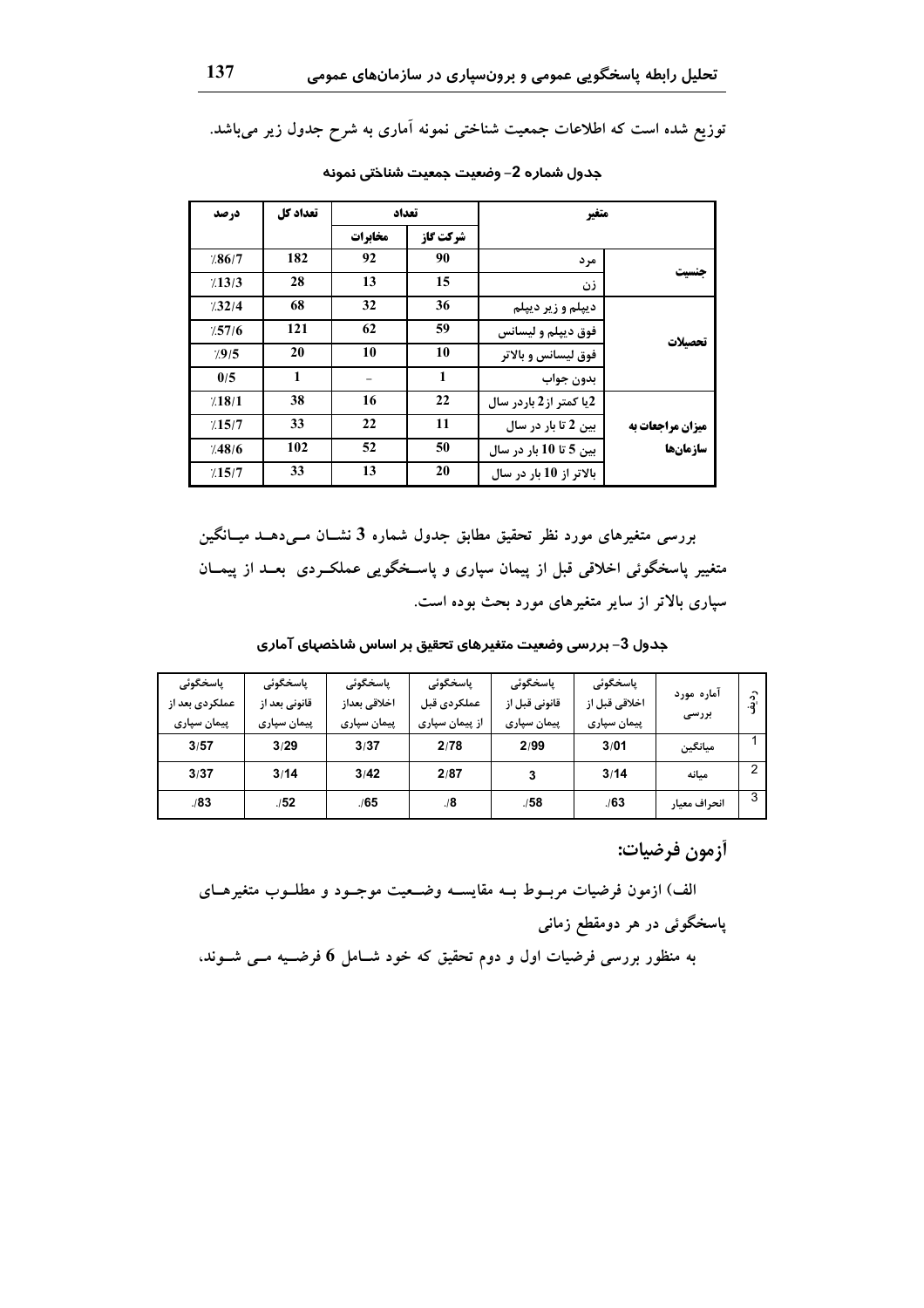ازآزمونt استفاده شده است.این فرضیات به بررسی وضعیت موجود با وضـعیت مطلــوب می پردازد. هدف محقق در این فرضیات بررسی تفــاوت وضــعیت موجــود بــا وضــعیت مطلوب می باشد.که در اینجا نمره <u>4</u> و بالاتر به عنوان وضعیت مطلوب در نظر گرفته شده است. به عبارت دیگرآزمون فرضیات عبارت است از:

تقیض ادعا:میانگین وضعیت موجود بیشتر یا مساوی وضعیت مطلوب است.  
\n
$$
H_0 : \mu_1 \ge 4
$$
  
\nادعا : میانگین وضعیت موجود کمتر از وضعیت مطلوب است.  
\n $H_1 : \mu_1 \pi_4$ 

براین اساس  $H_1$ در دنباله چپ توزیع نمونه گیری قرار خواهد گرفت و آزمــون یــک دنباله چپ می باشد.مقادیر پٔ بدست آمـده در صـورتی کــه بزرگتــر از t بحرانــی باشــد  $1-1$  درمنطقه قبول  $H_0$  قرار خواهند گرفت. تحت فرض  $H_0$  اَماره  $^*$  از توزیــع t بــا درجه آزادی پیروی می کند.نتایج حاصل از آزمون فرضیات در جدول 4 نشــان داده شده است.

| تائيد يا<br>رد فرضیه | P-<br>VALUE<br>ىك ط فه | درجه<br>آزادي df | سطح<br>خطا | مقدار<br>بحراني | مقدار آماره<br>ازمون | فو ضيه                                                                                | $\hat{\sigma}$<br>$\cdot a$ |
|----------------------|------------------------|------------------|------------|-----------------|----------------------|---------------------------------------------------------------------------------------|-----------------------------|
| تاسد                 | صفر                    | 209              | 0/0.5      | $t = -1/64$     | $t = -22/48$         | وضعيت ياسخگوئي اخلاقي (قبل<br>از خصوصی سـازی) از وضـعیت<br>مطلوب آن پایین تر است.     |                             |
| تاسد                 | صفر                    | 209              | 0/05       | $t = -1/64$     | $t = -13/85$         | وضعیت یاسخگوئی اخلاقی (بعد<br>از خصوصی سـازی) از وضـعیت<br>مطلوب آن پایین تر است.     | $\mathfrak{D}$              |
| تاييد                | صفر                    | 209              | 0/05       | $t = -1/64$     | $t = -24/92$         | وضعيت ياسخگوئي قانوني (قبــل<br>از خصوصی ســازی) از وضــعیت<br>مطلوب آن پایین تر است. | $\mathcal{E}$               |
| تاسد                 | صفر                    | 209              | 0/05       | $t = -1/64$     | $t = -19/63$         | وضعيت ياسخگوئي قانوني (بعــد<br>از خصوصی ســازی) از وضــعیت<br>مطلوب آن پایین تر است. | $\overline{4}$              |

جدول 4– نتايج آماري بررسي فرضيات 1 تا 6 تحقيق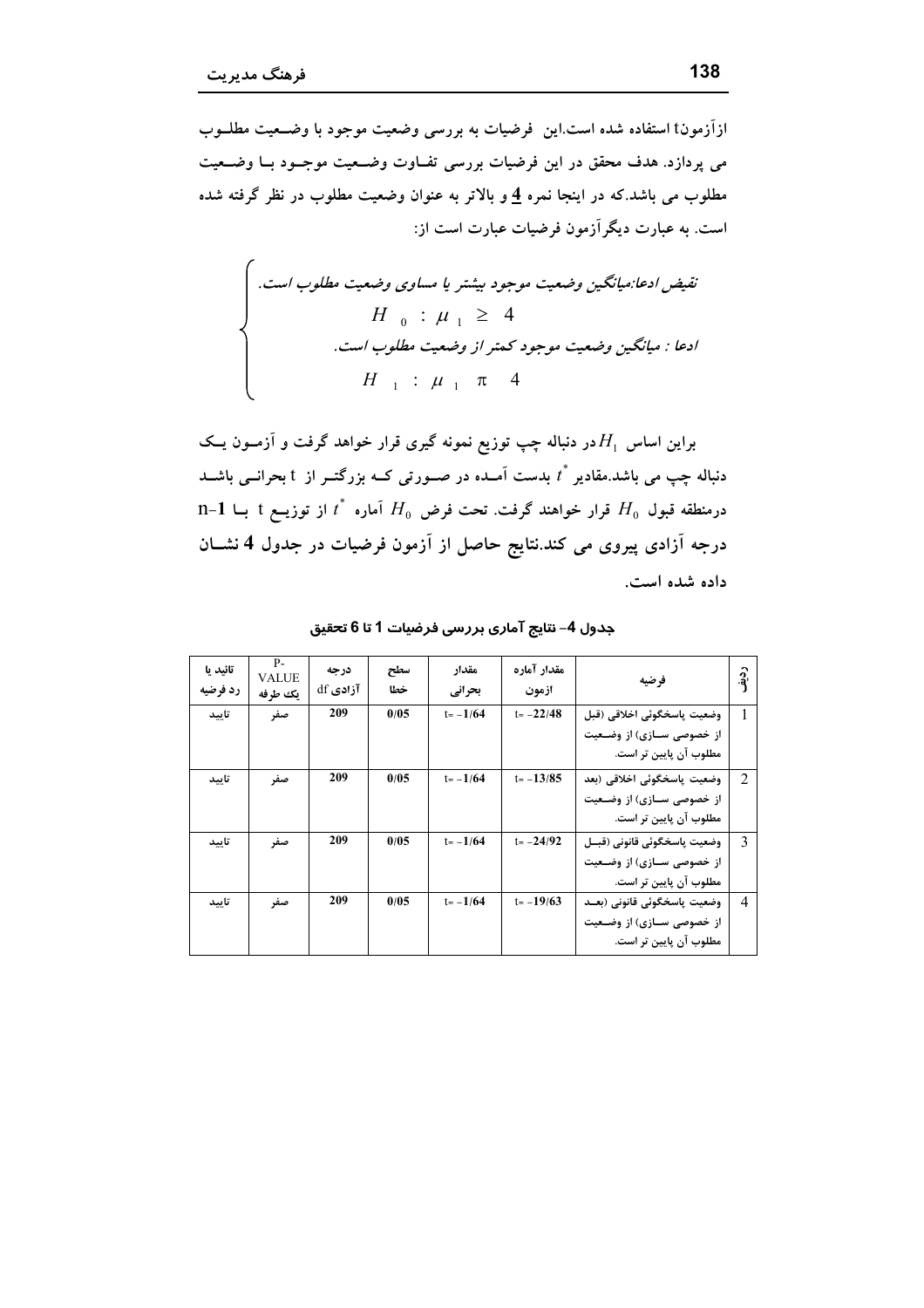| تاييد | صف | 209 | 0/05 | $t = -1/64$ | $t = -21/80$ | وضعیت پاســخگوئی عملکــردی      |   |
|-------|----|-----|------|-------------|--------------|---------------------------------|---|
|       |    |     |      |             |              | (قبـــل از خصوصـــی ســـازی) از |   |
|       |    |     |      |             |              | وضعیت مطلـوب آن پـایین تـر      |   |
|       |    |     |      |             |              | است.                            |   |
| تاييد | صف | 209 | 0/05 | $t = -1/64$ | $t = -7/33$  | وضعیت پاسخگوئی عملک ردی(        | 6 |
|       |    |     |      |             |              | بعــد از خصوصـــی ســـازی) از   |   |
|       |    |     |      |             |              | وضعیت مطلـوب آن پـایین تـر      |   |
|       |    |     |      |             |              | است.                            |   |

همان طور که در جدول شماره 4 مشاهده می شود در تمــام فرضــیات بــالا، آمــاره بدست آمده در منطقه رد فرض صفر قرار می گیرد. به عبارت دیگر فرضیه مقابل مبنی بــر پایین بودن وضعیت پاسخگوئی در مقایسه با وضعیت مطلوب قبل و بعد از پیمــانســپاری در تمام متغیر های مورد بحث، تائید می شود.

ب)اَزمون فرضیات مربوط به مقایسه متغیرها قبل و بعد از پیمان سیاری

بر اساس فرضیه اصلی و فرضیه فرعی سوم که شامل 3 فرضیه می شــود، پژوهشــگر در نظر داشت که متغیرهای مورد نظر در دو مقطع زمانی قبــل و بعــد از پیمــان٠ســپاری را مورد بررسی قرار دهد.آزمون مورد استفاده آزمون t زوجی برای مقایسه میانگین ها در دو جامعه وابسته می باشد.

بر اساس این آزمون اگر اختلاف بین هر زوج داده را به صورت  $\rm d_i$  -  $\rm d_i$  تعریف نماییم، و با فرض نرمال بودن توزیع  $\,{\rm d}_{\rm n}\,$  ها (اختلافها) آماده آزمون به صــورت ذیــل در نظر گرفته مي شود. (جندقي، 1384، ص158)

 $t^* = \frac{d}{s_d}$ 

که در آن:

$$
s_d^2 = \frac{n \sum d_i^2 - (\sum d_i)^2}{n (n - 1)} \qquad \qquad g \qquad \bar{d} = \frac{\sum d_i}{n}
$$

با فرض:

$$
H_0 = \mu_d \leq 0
$$
  
ادعا: وضعیت پاسخگوئی بعد از پیمانسپاری بهبود یافته است.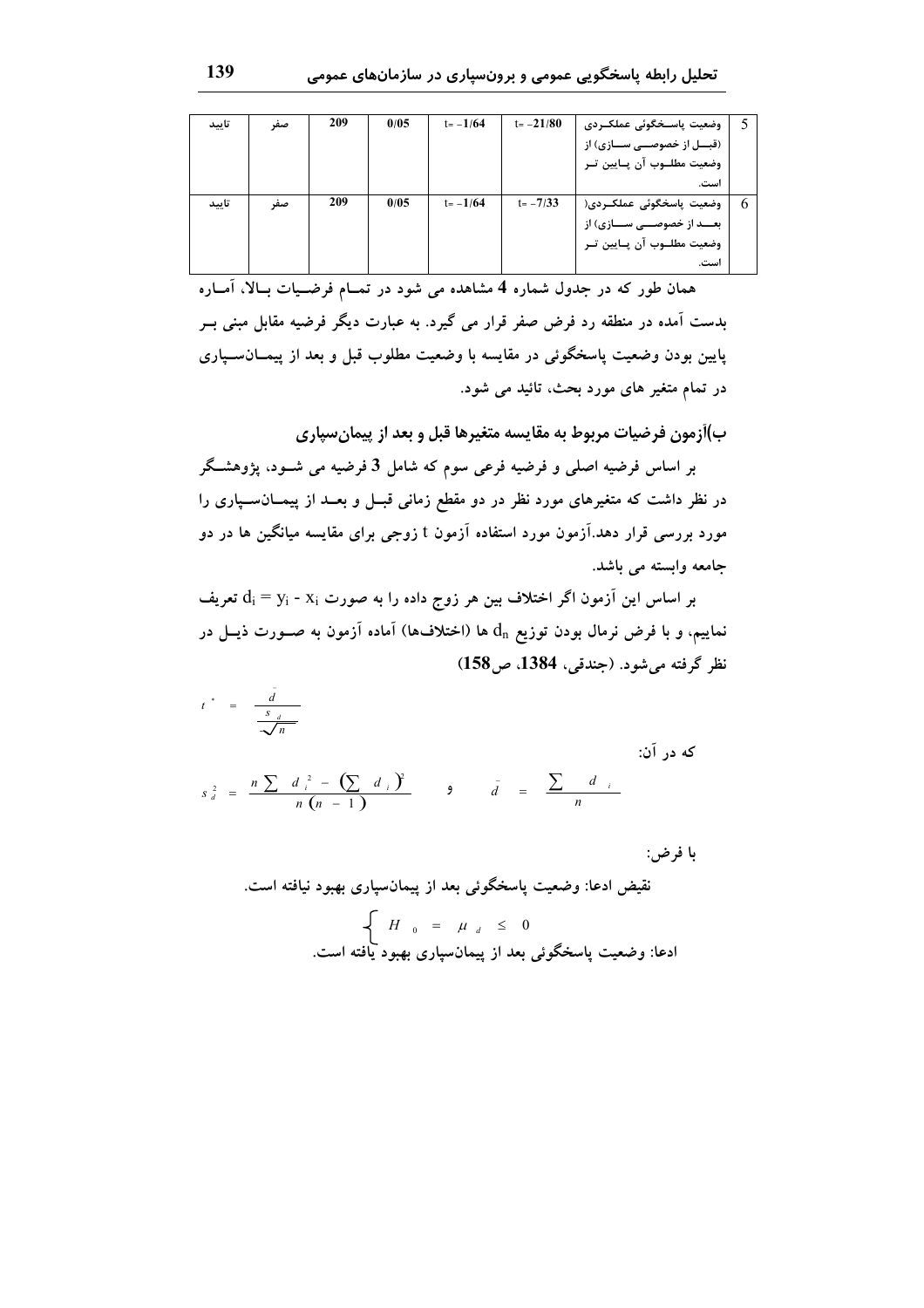$H_{-1} = \mu_d \phi_0$ 

در این جا  $\mu_d$  میانگین اختلاف بین میانگین داده های مقطع بعد از پیمان $u_d$  و قبل از پیمان سیاری خواهد بود. تحت فرض  $H_0$  اَماره  $t^*$  از توزیــع t بــا n−1 درجــه آزادی پیروی می کند. آماره بدست آمده در سمت راست منحنی توزیع قرار مــیگــِـرد و اگر آماره ازمون  $t$  بیش از  $t_{\alpha. df}$  بحرانی باشد، $H_0$  را در سطح خطای  $\alpha$  رد می $\epsilon$ نــد. بــه عبارت دیگر فرضیه مقابل یعنی ادعای محقق مبنی بر بهبود وضــعیت پاســخگویی بعــد از پیمانسپاری تایید میشود. نتایج حاصل از آزمون این فرضیات درجدول 5 قابل مشــاهده می باشد.

| تائید یا ,د | <b>P-VALUE</b> | د, جه | سطح  | مقدار بحرانى | مقدار آماره | فر ضيه                   |       |
|-------------|----------------|-------|------|--------------|-------------|--------------------------|-------|
| فرضيه       | یک طرفه        | آزادى | خطا  |              | ازمون       |                          | ردية. |
|             |                | df    |      |              |             |                          |       |
| تاييد       | صفر            | 209   | 0.05 | $t = 1/64$   | $t = 6/74$  | فرضـيه اصـلى : وضـعيت    | ż.    |
|             |                |       |      |              |             | یاسخگوئی اخلاقی بعــد از |       |
|             |                |       |      |              |             | خصوصــی ســازی بهبــود   |       |
|             |                |       |      |              |             | ىافته است.               |       |
| تاسد        | صفر            | 209   | 0.05 | $t = 1/64$   | $t = 6/24$  | وضعيت ياسخگوئي قانوني    | 7     |
|             |                |       |      |              |             | بعدازخصوصی سازی بهبود    |       |
|             |                |       |      |              |             | ىافته است.               |       |
| تاييد       | صفر            | 209   | 0.05 | $t = 1/64$   | $t = 9/64$  | وضـــــعيت ياســـــخگوئى | 8     |
|             |                |       |      |              |             | عملکردی بعد از خصوصی     |       |
|             |                |       |      |              |             | سازی بهبود یافته است     |       |
| تاسد        | صفر            | 209   | 0.05 | $t = 1/64$   | $t = 9/21$  | وضعیت پاسخگوئی بعـد از   | 9     |
|             |                |       |      |              |             | خصوصــی ســازی بهبــود   |       |
|             |                |       |      |              |             | ىافته است.               |       |

جدول 5 – بررسی فرضیات آماری 7 تا 9 و فرضیه اصلی تحقیق

بر اساس اطلاعات آماری جدول. تمام فرضیات مبنی بر بهبود پاسـخگوئی بعــد از پیمان سپاری مورد تایید قرار گرفته است. به بیان دیگر آماره به دست آمــده در منطقــه رد فرضیه صفر مبنی بر عدم بهبود پاسخگویی قرار میگیرد و فرضیه مقابل تایید میشود.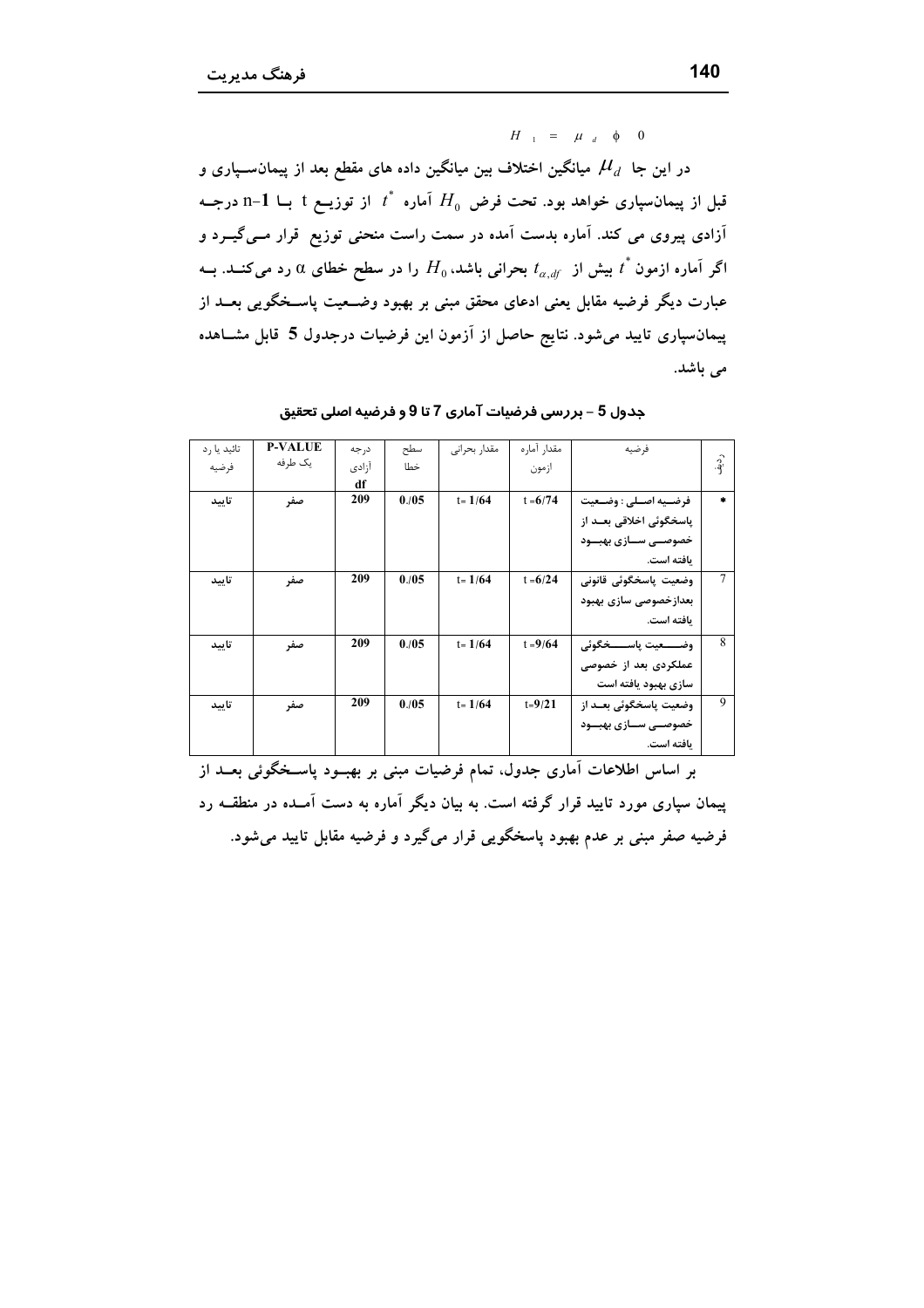ج) آزمون مقايسه وضعيت پاسخگوئی در دو سازمان: بر اساس فرضیه چهارم که خود به 4 فرضیه فرعی تقسیم میشود، به مقایسه وضعیت پاسخگوئی در دو سازمان مورد مطالعه یعنی مخابرات و گاز پرداخته شد. برای این منظور از آزمون مقایسه میانگینها برای مقایسه میانگینهای دو جامعه مستقل استفاده شده است.

نقیض ادعا: بین پاسخگوئی در سازمان گاز و مخابرات تفاوت وجود ندارد.  
\n
$$
H_0 : \mu_1 = \mu_2
$$
  
\nادعا: بین پاسخگوئی در سازمان گاز و مخابرات تفاوت وجود دارد.  
\n $H_1 : \mu_1 ≠ \mu_2$   
\n $\mu_2$   
\n $\mu_3 = \mu_4$   
\n $\mu_1$   
\n $\mu_2$   
\n $\mu_3$   
\n $\mu_4$   
\n $\mu_5$   
\n $\mu_6$   
\n $\mu_7$   
\n $\mu_8$   
\n $\mu_9$   
\n $\mu_1$   
\n $\mu_2$   
\n $\mu_3$   
\n $\mu_6$   
\n $\mu_7$   
\n $\mu_8$   
\n $\mu_9$   
\n $\mu_9$   
\n $\mu_9$   
\n $\mu_9$   
\n $\mu_9$   
\n $\mu_9$   
\n $\mu_9$   
\n $\mu_9$   
\n $\mu_9$   
\n $\mu_9$   
\n $\mu_9$   
\n $\mu_9$   
\n $\mu_9$   
\n $\mu_9$   
\n $\mu_9$   
\n $\mu_9$   
\n $\mu_9$   
\n $\mu_9$   
\n $\mu_9$   
\n $\mu_9$   
\n $\mu_9$   
\n $\mu_9$   
\n $\mu_9$   
\n $\mu_9$   
\n $\mu_9$   
\n $\mu_9$   
\n $\mu_9$   
\n $\mu_9$   
\n $\mu_9$   
\n $\mu_9$   
\n $\mu_9$   
\n $\mu_9$   
\n $\mu_9$   
\n $\mu_9$   
\n $\mu_9$   
\n $\mu_9$   
\n $\mu_$ 

| تائید یا رد | <b>P-VALUE</b> | درجه     | سطح  | مقدار بحرانى   | مقدار آماره | فرضيه                    | رديف           |
|-------------|----------------|----------|------|----------------|-------------|--------------------------|----------------|
| فرضته       | یک طرفه        | أزادي df | خطا  |                | ازمون       |                          |                |
| تاسد        | 0/001          | 208      | 0/05 | $t = \pm 1/96$ | $t = -3/49$ | بین پاسخگوئی درسازمان    | $\ast$         |
|             |                |          |      |                |             | گساز و مخسابرات تفساوت   |                |
|             |                |          |      |                |             | وجود دارد.               |                |
| تاسد        | 0/015          | 208      | 0/05 | $t = \pm 1/96$ | $t = -2/45$ | بین پاســخگوئی اخلاقــی  |                |
|             |                |          |      |                |             | درسازمان گاز و مخـابرات  |                |
|             |                |          |      |                |             | تفاوت وجود دارد.         |                |
| تاسد        | 0/005          | 208      | 0/05 | $t = \pm 1/96$ | $t = -2/85$ | بيين ياســخگوئي قــانوني | $\overline{2}$ |
|             |                |          |      |                |             | درسازمان گاز و مخـابرات  |                |
|             |                |          |      |                |             | تفاوت وجود دارد.         |                |
| تاسد        | 0/00           | 208      | 0/05 | $t = \pm 1/96$ | $t = -3/63$ | بین پاسخگوئی عملکردی     | 3              |
|             |                |          |      |                |             | درسازمان گاز و مخـابرات  |                |
|             |                |          |      |                |             | تفاوت وجود دارد.         |                |

جدول 6 – بررسی فرضیه 10 و سایر فرضیات پیرامون مقایسه دو سازمان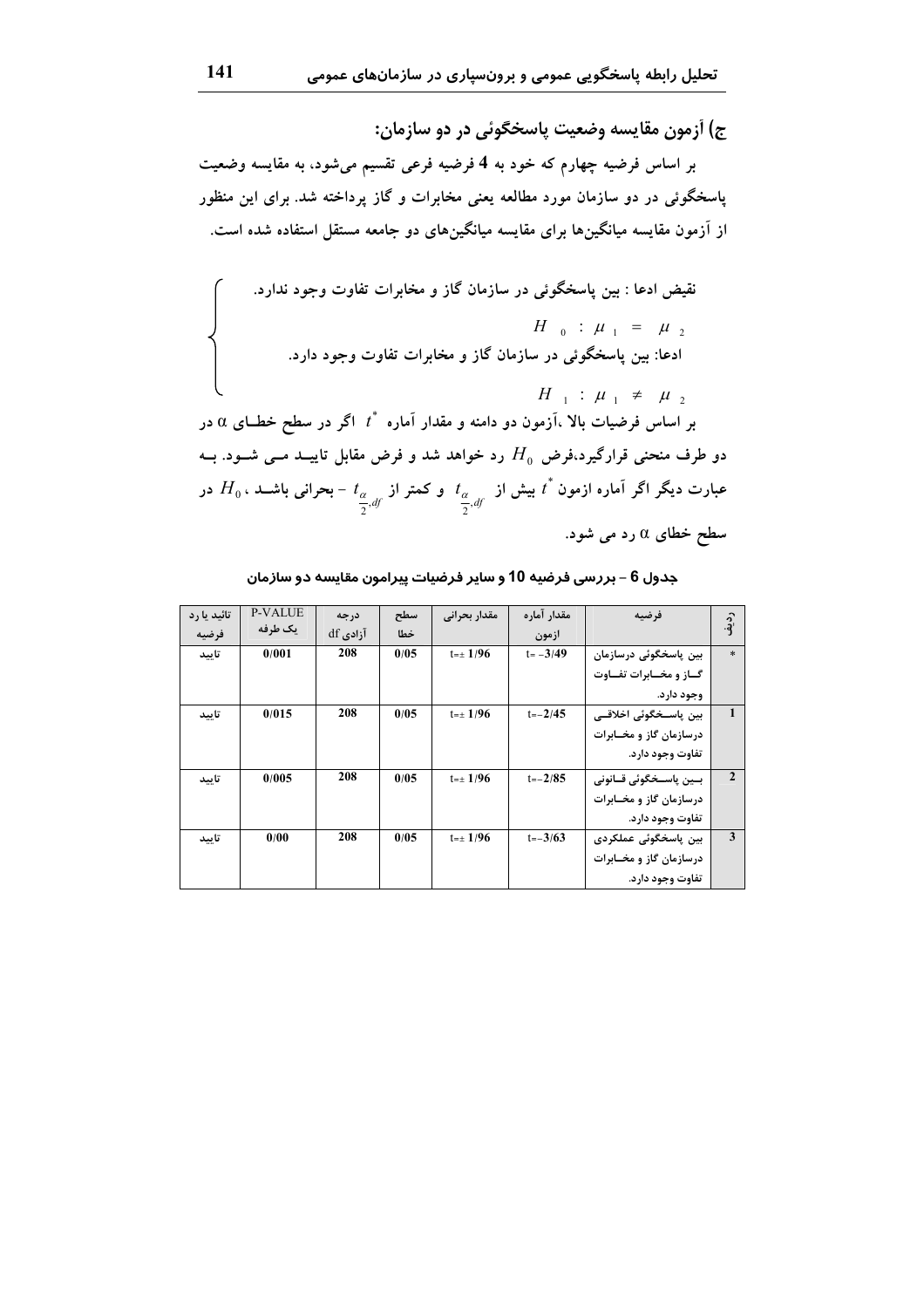اطلاعات جدول فوق نشان می دهـد کـه آمـاره ازمـون (بـا فـرض مسـاوی بـودن واریانس ها) بدست آمده برای هر یک از فرضیه ها در ناحیه رد فرضیه صـفر قـرار دارد و فرضيه مقابل مورد تائيد قرار مي گيرد.به عبــارت ديگــر بــين پاســخگوئي در دو ســازمان تفاوت وجود دارد.

نتايج حاصل از أزمون فرضيات فرعي

# فرضيه فرعي 1

بر اساس این فرضیه وضعیت پاسخگویی اخلاقی قبل از خصوصی سازی از وضعیت مورد نظر یا مطلوب مشتریان سازمان پایین تر بوده است. پس از بررسی و تجزیه و تحلیــل دادهها این فرضیه مورد تأیید قرار گرفت و این نکته در مصاحبهها نیز کاملاً مشخص بوده است. مصاحبه شوندگان از عدم رضایت ارباب رجــوع در مقابــل رفتارهــای نامناســب و غیراخلاقی کارکنان دولتی که اغلب به صورت رسمی مشغول به کار بودنــد، صــحبت بــه بيان مي آوردند.

# فرضيه فرعي 2

بر اساس این فرضیه که مورد تأیید نیز قرار گرفت حتی وضعیت پاسخگویی اخلاقی بعد از خصوصی سازی نیز با وضعیت مورد قبول ارباب رجوع سازمان فاصـله دارد. کــه این نشان از سطح بالای انتظارات مشترکین در شرکت گاز و مخابرات استان قم دارد. هــر چند که در مصاحبهها نیز تا حدودی به این امر اشاره شد لیکن برخی از کارشناسان معتقد بودند که در بعضی موارد کنترل زیادی بر بعضی از نیروهای پیمانکاری از لحاظ اخلاقبی نمی توان داشت و این امکان بروز مشکلاتی مانند عدم پاسـخگویی اخلاقـبی را در برخـبی موارد ایجاد می کند. زیرا این افراد در صورتی که به شکل موقت به کار گرفتــه شــوند بــه راحتی نمی توانند خود را با فرهنگ سازمان شان تطبیق دهنــد و امکــان تعــارض وجــود خواهد داشت.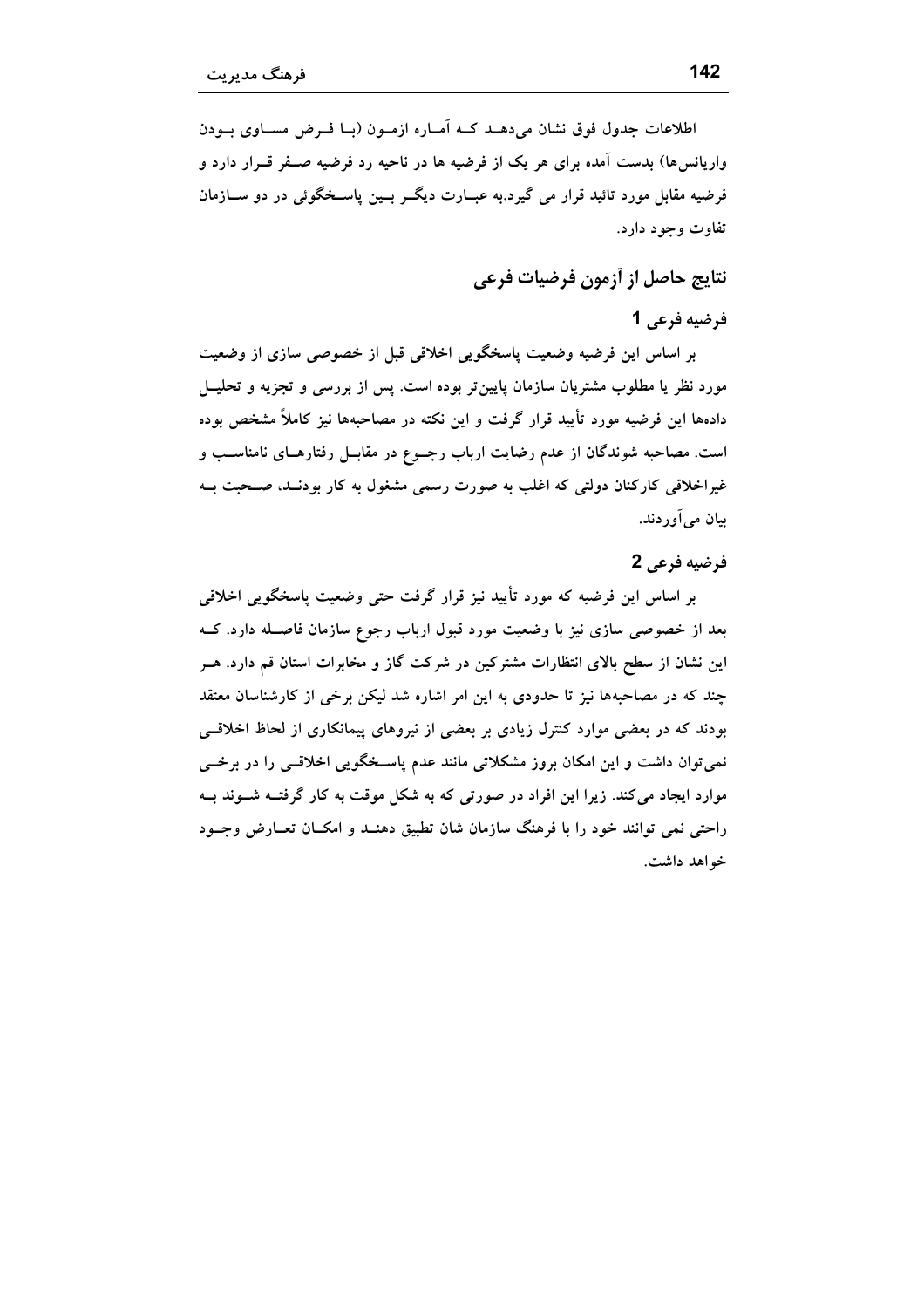## فرضيه فرعي 3

وضعیت پاسخگویی قانونی قبل از خصوصی سازی از وضعیت مطلوب آن پایین تــر است. بر اساس یافته های پژوهشی این فرضیه نیز مورد تأیید قرار گرفت . به عبارت دیگر این نوع از پاسخگویی نیز حتی قبل از استفاده از پیمانکار نتوانسته است رضـایت اربــاب رجوع را جلب كنند.

## فرضيه فرعي4

وضعیت پاسخگویی قانونی بعد از خصوصی سازی از وضعیت مطلوب آن پایین تــر است. شواهد و تحلیل ها نشان می دهد هر چند بهبود وضعیت پاسخگویی قانونی بعــد از خصوصی سازی دیده می شود لیکن هنوز ایــن وضــعیت بــا وضــعیت ایــده آل مراجعــه کنندگان فاصله دارد. بر اساس آنچه در مصاحبه با کارشناسان این سازمان بدسـت آمـد ؛ ایشــان وضــعیت پاســخگویی قــانونی و توجــه بــه قــوانین در انجــام امــور را قبــل از خصوصی سازی و بعد از خصوصی سازی یکسان میدانستند. حتی گروهی معتقد بودند که وضعیت فعلی، باعث افزایش یاسخگویی قانونی شده است و دیگر مانند گذشته کارکنــان عدم اطلاع رسانی قانونی را به دلیل ترس از کاهش قدرت مـورد توجـه ندارنــد و بــرای ایشان (کارمندان پیمانی فعلی) بیشتر کسب محبوبیت مدنظر است تا ترس از دسـت دادن قدرت أن هم به واسطه قدرت اطلاعات و تسلط بر قوانين.

#### فرضيه فرعي 5

وضعیت پاسخگویی عملکردی قبـل از خصوصـی سـازی از وضـعیت مطلــوب آن پایین تر است. این فرضیه مطابق با نتایج بدست آمـده تأییــد شــد. وضــعیت پاســخگویی عملکردی مطابق با مصاحبه ها و آنچه از تجزیه و تحلیل دادهها و شـاخصهـای موجــود بدست آمده نشان می،دهد قبل از خصوصی سازی عملکرد کارکنان ســازمان و پاســخگویی پیرامون عملکردشان بسیار ضعیف بوده است، و اختلاف چشمگیری بین وضعیت مطلــوب از دیدگاه مراجعین و وضعیت موجود، به زعم مصاحبه کنندگان و پاسخگویان وجود دارد.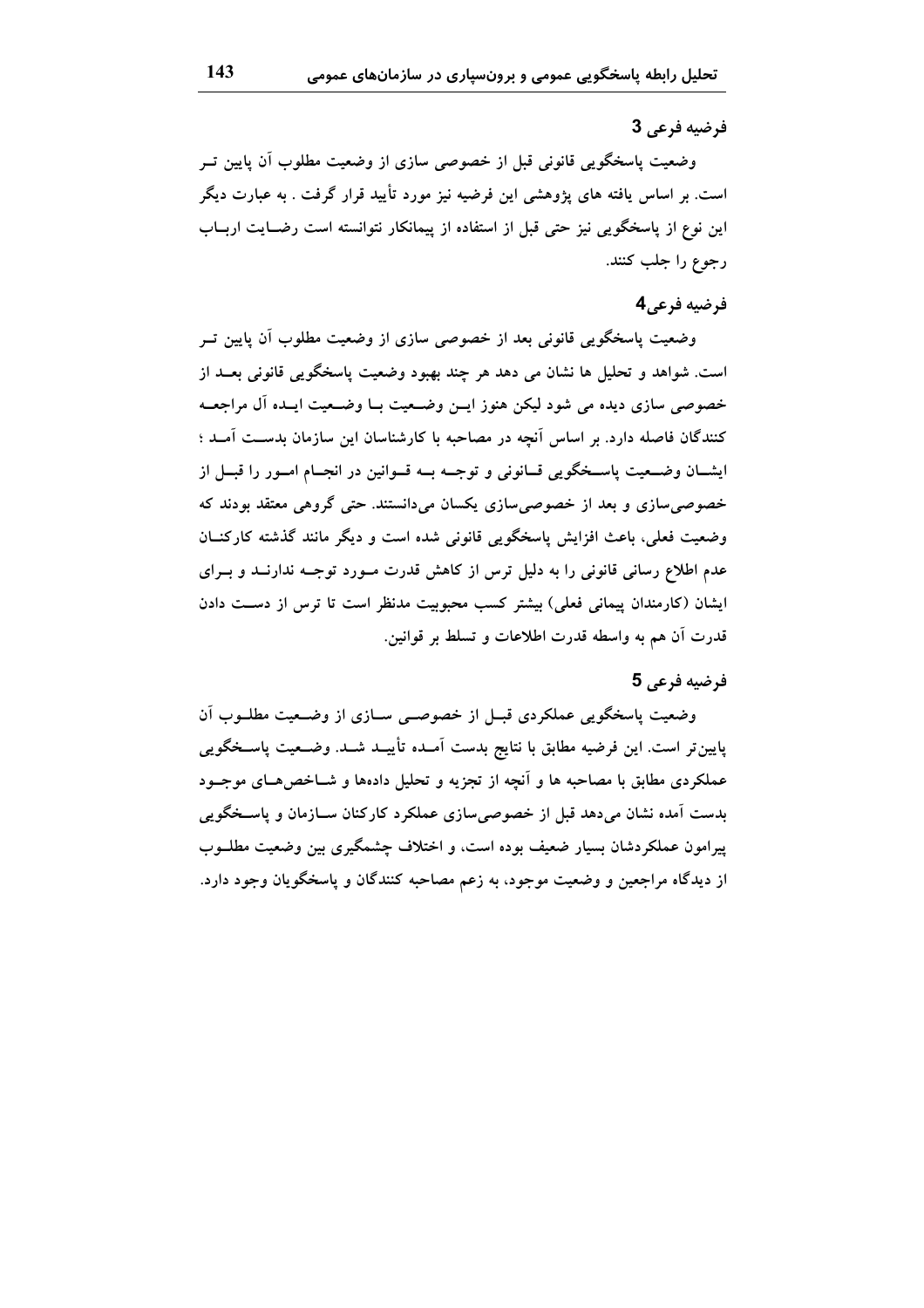#### فرضيه فرعي 6

وضعیت پاسخگویی عملکردی (بعد ازخصوصی سازی) از وضعیت مطلوب آن پایین تر است.هر چند که وضعیت پاسخگویی عملکردی بعد از خصوصی سـازی بهتـر از قبــل میباشد، لیکن هنوز با وضعیت ایده آل مشتریان فاصله دارد.

# فرضيه فرعي7

وضعیت پاسخگویی اخلاقی بعد از خصوصی سازی بهبود یافته است.فرضــیه فرعــی فوق نیز مورد تأیید قرار گرفت. همچنین نتایج حاصل از مصاحبه ها نشان داد اکثر قریــب به اتفاق مصاحبه شوندگان معتقد بودند که پیمــان ســیاری باعــث ورود افــرادی بــا دیــد متفاوت به سازمان هایشان شده است که دیگر مانند سابق به مسائل نگاه نمی کنند و اغلب سعی در بهبود روابط با ارباب رجوع و حسن اخلاق در این روابط دارند.

#### فرضيه فرعي8

وضعیت پاسخگویی قانونی بعد از خصوصی سازی بهبود یافته است.آنچه از تحلیــل مصاحبه ها و پرسشنامه ها بدست اَمده است، نشان دهنده تأیید فرضــیه فــوق مــی باشــد. بهبود و شفافیت در اطلاع رسانی قانونی به ارباب رجوع، مورد توجه کارکنــان پیمــانی و پیمانکاران بوده است، زیرا در بیشتر قراردادها (به گفتــه کارشناســان) شــناخت کــافی از قوانین و تخصص پیمانکار شرط اساسی میباشد پس پیمانکار یا بخش خصوصی مکلـف به آگاه نمودن افراد زیرمجموعه خود از قوانین و گاهی اوقات آموزش۵ای فشرده قبــل از شروع کار بوده است.

#### فرضيه فرعي 9

وضعیت پاسخگویی عملکردی بعد از خصوصی سازی بهبود یافته است. بررســیهــا نشان میدهد توجه به بهبود فرایندها به خصوص بـرای کــاهش هزینــههــا مــورد توجــه پیمانکارها و بخش خصوصی بوده است. از این رو نتایج حاکی از تأییــد ایــن فرضــیه در مصاحبهها و تحلیل آماری پرسشنامهها است.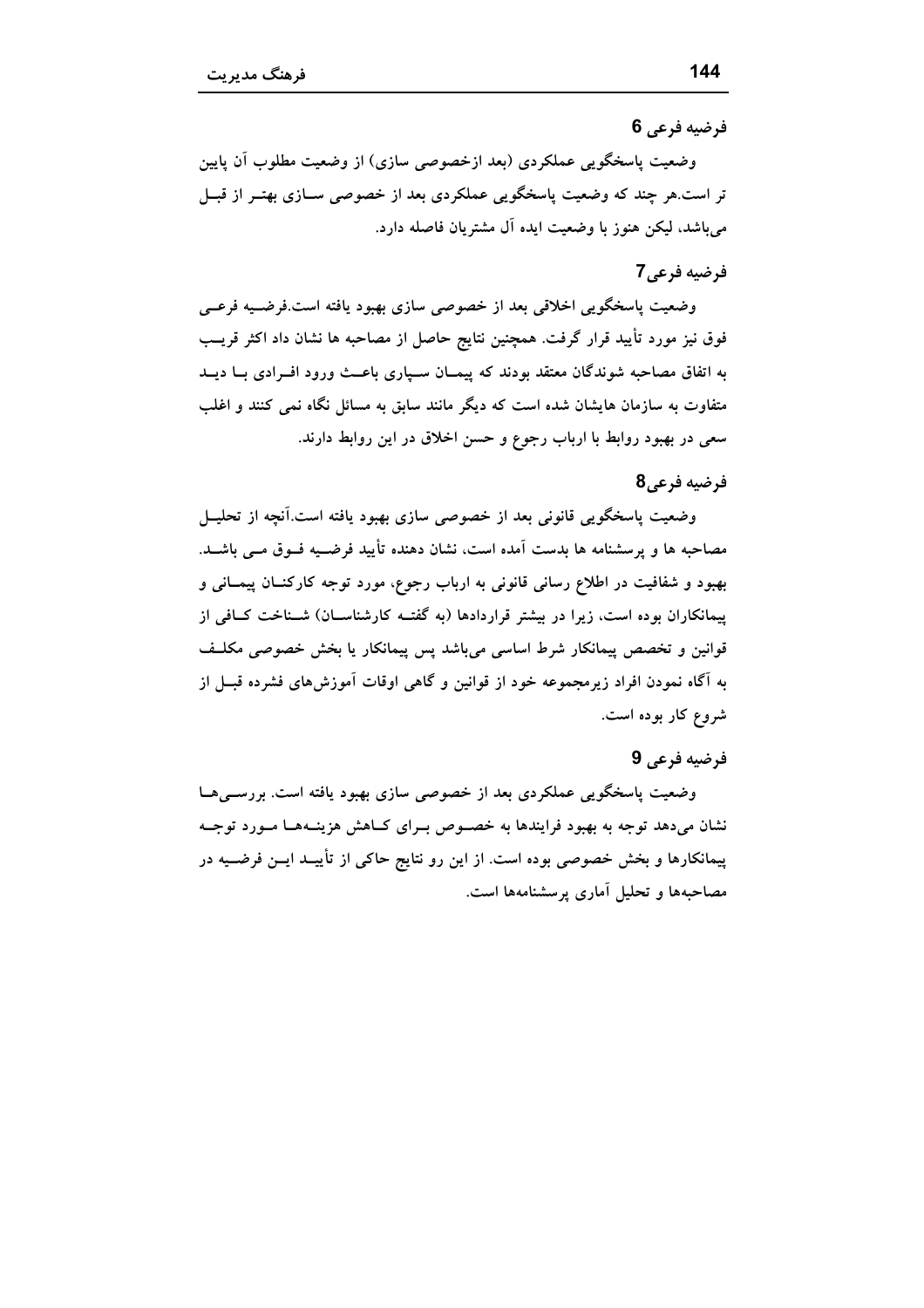## فرضيه اصلى تحقيق

وضعیت پاسخگویی بعد از خصوصی سازی بهبود یافته است. با توجه بــه 3 فرضــیه قبلي و بررسي دادهها، اطلاعــات بدســت أمــده بهبــود وضــعيت ياســخگويي را بعــد از خصوصی سازی نشان میدهد. لذا فرضیه فوق مورد تأیید می باشد. تمام مصاحبه شوندگان نیز در پاسخ به این سوال که در کل آیا خصوصی سازی (یا پیمان سپاری) توانسته است یاسخگویی بیشتری به همراه داشته باشد؟ جواب مثبت دادهاند.

# فرضيات فرعى ديگر

بررسی و تحلیل داده ها حاکی از تفاوت 3 بعد پاسخگویی و در کل پاسخگویی بــه عنوان یک متغیر کلان در دو شرکت گاز و مخابرات استان قم دارد. مصاحبه ها نیز حاکی از تفاوت این دو سازمان در پاسخگویی به اربــاب رجــوع دارد. زیــرا نــوع و گســـتردگی خدمات دو سازمان متفاوت است و بر اساس این مصــاحبه هــا وضــعیت پاســخگویی در سازمان گاز بهتر از مخابرات می باشد و این با میزان بیشتر پیمان ها در شرکت گاز نسـبت به مخابرات همخوانی دارد.

# نتيجه گيري

بر اساس آنچه گفته شد، همزمان با تغییر پارادایم مدیریت دولتی و رویکرد مــدیریت گرایی، که دربرگیرنده تغییراتی مانند خصوصی سازی وکاهش فعالیت دولتی بــه ویـــژه در تهیه و تولید کالا و خدمات و افزایش مشارکت بخش خصوصی بوده اسـت، پاسـخگویی عمومی سازمانهای عمومی شکل و قالب دیگری به خود می گیرد. لیکن این پارادوکس در اکثر متون به جای مانده است که آیا نتیجه این عمل یعنبی مشــارکت بخــش خصوصــی، باعث افزایش پاسخگویی بخش دولتی به عامه خواهد شد یا خیــر؟ برخــی معتقدنــد ایــن تغييرات باعث افزايش ياسـخگويي خواهــد شــد زيــرا بخــش خصوصــي بــا اســتفاده از مکانیزمهای خاص خود مانند مشتری محوری، رقابتی بودن، همیشه سعی در جلب مشتری خود داشته است، پس همانند قبل که ادعا می شود پاسخگوتر از بخش دولتی اســت،بعد از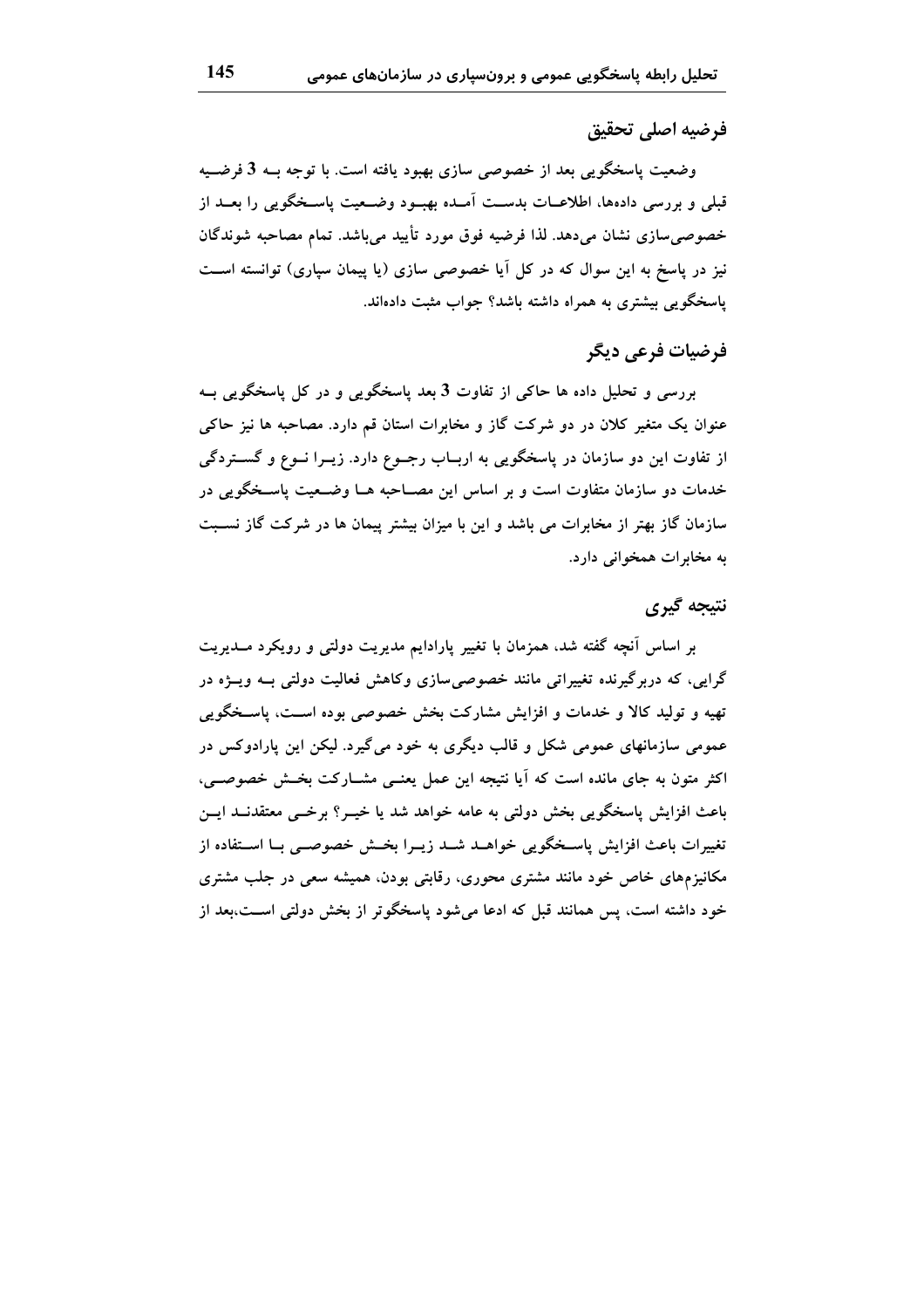خصوصی سازی و بدست آوردن حق تصدی بعضی از فعالیتهای دولتــی بــه ایــن شـــیوه یاسخگو بے خود ادامه مے دهد.

از طرفی برخی از اندیشمندان این حوزه، معتقدند بخـش خصوصــی نمــی توانــد در بخش خدمات دهی به عامه پاسخگو باشد زیرا این بخش همواره به دنبال کسب سود خود میباشد و خدمات دهی به عامه بخشی از وظایف اصلی دولت اســت کــه نبایــد واگــذار گردد. به هر حال اکنون بعد از گذشت چند دهه از این بحث، هنوز این ابهام وجــود دارد که چه کارهایی باید واگذار گردد و تا چه حد میïوان بر پاسـخگویی بخــش خصوصــی متکی بود، اما اَنجه مشخص است روند مثبتی در اکثر کشورها در مورد خصوصــی ســازی شکل گرفته و در کشور ما نیز هر چند که این روند کند است اما رو به رشد می باشــد. در دو دولت قبلی و جدید، تلاش برای افزایش واگذاری فعالیتها بــه بخــش خصوصــی در حال انجام می باشد. اما هنوز مشخص نشده است که آیــا ایــن تــلاشهــا باعــث افــزایش رضایت ارباب رجوعهای سازمانهای دولتی به ویژه در سازمانهای خــدمات رســان ماننــد سازمانهای مورد مطالعه در این تحقیــق شــده اســت و آپــا پاســخگویی بهتــری صــورت می پذیر د؟ یافته این تحقیق نشان داده است که واگذاریها (به ویژه پیمانسپاری در بخـش خدماتدهی) با پاسخگویی رابطه مثبت دارد. به عبارت دیگــر پاســخگویی عمــومی ایــن سازمانها به خصوص پاسخگویی عملکردی آنها به اعتقاد ارباب رجوع بعد از پیمانسپاری بهبود یافته است هر چند که با خواستههای آنها هنوز فاصله زیادی وجــود دارد کــه امیــد است، مدیران و سیاستگذاران با اتخاذ تــدابیر و سیاســتهــای مناسـب در جهــت بهبــود یاسخگویی، گامهای بیشتری بردارند.

#### ييشنهادها

در راستای بهبود وضعیت پاسخگوئی بــر اســاس نــوع ســازمانهای مــورد مطالعــه و فرضیات تحقیق می توان پیشنهادات ذیل را ارائه نمود.

بررسی و توجه به خواستههای مراجعین در یک دوره زمانی مشخص و بصـورت $1$ دورهای که البته این کار در قالب ایجاد نظام جــامع کیفیــت در دو ســازمان امکـــان۱یــذیر خواهد بود.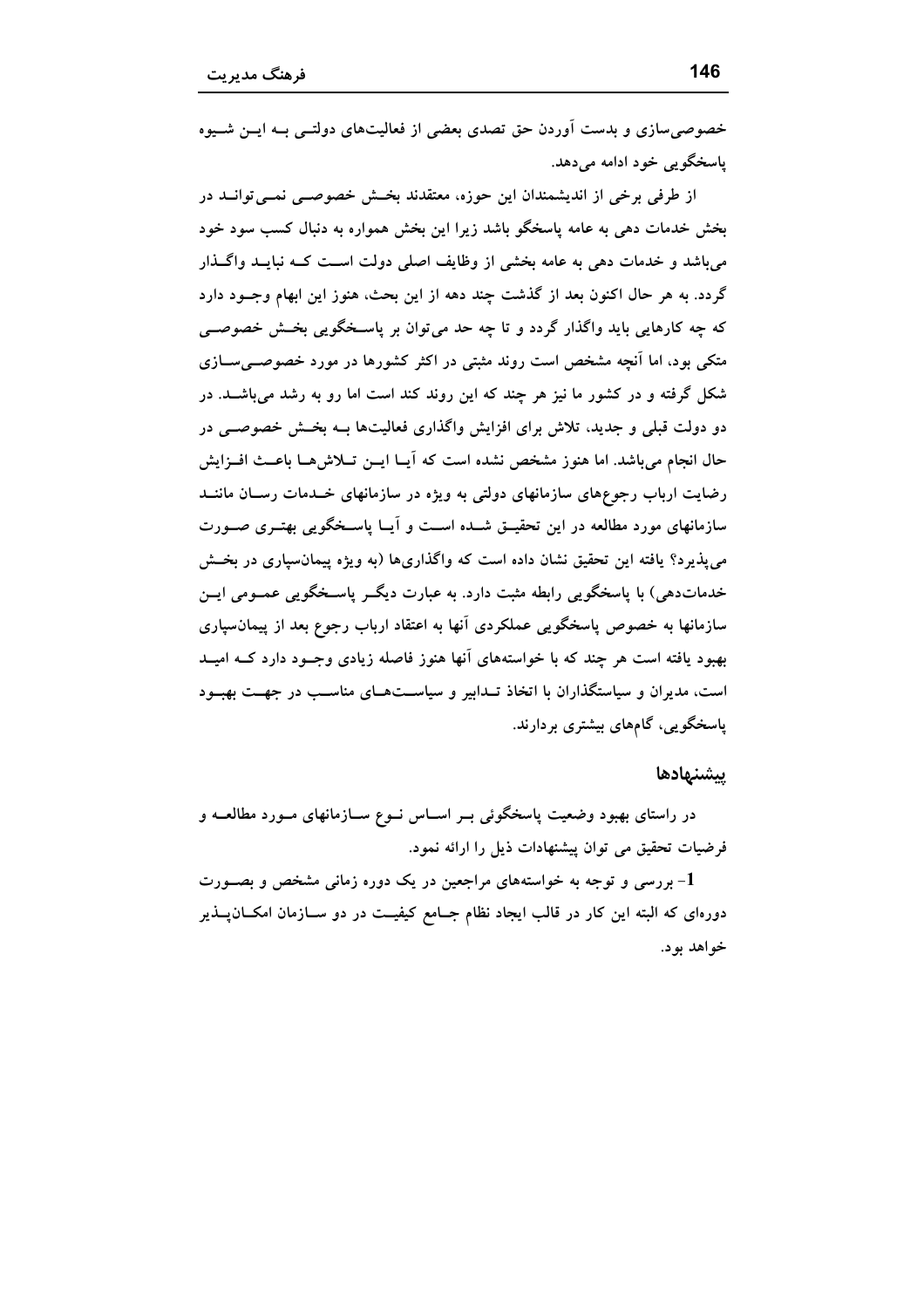2- سازمان قبل از بستن هر قرارداد باید آموزش افراد قراردادی به منظور آشنایی بــا فرهنگ سازمان را از پیمانکار بخواهد، حتی اگر دوره قراردادکو تاهسدت باشــد.چــرا کــه ضررهای ناشی از رفتارهای نابجای احتمالی افراد تحت نظر بخش خصوصی ممکن است در ذهن مراجعه کننده به عنوان نمودی از سازمان طرف قرارداد، بماند.

3- ارزیابی مستمر و نامحسوس اخلاقی و قانونی افراد پیمانی در حین کــار توســط ناظرين سازمان.

4- ارائه منشور اخلاقی برای مشخص نمودن چارچوب رفتارهای نیروی انسانی بــه پیمانکار قبل از شروع به کار.

5– فرهنگ سازی و آموزش قوانین سازمان از طریق بروشر و کاتالوگ و روزنامــه هــای محلی به مراجعین جهت جلوگیری از سوء استفاده بخش خصوصی از ناآگاهی ارباب رجوع.

شناسائی شاخصهای عملکردی و ارائه آن به پیمانکار و ارزیــابی ماهانــه وی بــر $6\,$ اساس این شاخص ها از طرف سازمان

7- مهمترین ضمانت اجرائی برای بهبود پاسخگوئی بعد از خصوصی سازی، نوشــتن موادی در متن قرارداد مبنی برلغو یا کاهش پرداخت بخشــی از هزینــه هــای پیمانکــار در صورتی که در مقابل ارباب رجوع پاسخگوئی کم یا عدم پاسخگوئی مشاهده شود.

8- تشکیل کمیتههائی مرکب از متخصصین و کارشنــاسان و مدیران سازمان بــرای تعیــین پیمانکاران اصلح به جای انتخاب انفـرادی و سلسـله مراتبــی وی در ســازمانها و جلــوگیری از روابط پشت پرده که احتمالا موانعی را برای پاسخگو بودن پیمانکار ایجاد می کنند.

9- ایجاد محیطی که در آن کارکنان نه آنچنان احساس امنیت کننــد کــه از کارهــای محوله به ایشان شانه خالی کنند و نه آنقدر ترس از اخراج و تنبیه سرپرست داشـته باشـد که از هرگونه خلاقیت و ابتکار عمل فرار نمایند.

10 . افزايش دامنه انتخاب خدمات توسط مشتريان

11 . قرار دادن بندهایی در قراردادها به منظور جبران ضرر و زیان احتمــالی کــه بــه مشتریان وارد می شود، و مجازاتهایی برای عملکرد نادرست پیمانکاران

12- کمک به سهــولت در روبروئی با مسئــولین سازمــــان بــرای طــــرح مشــکلات احتمالی ارباب رجوع با کارکنان و فعالیت های پیمانکاران.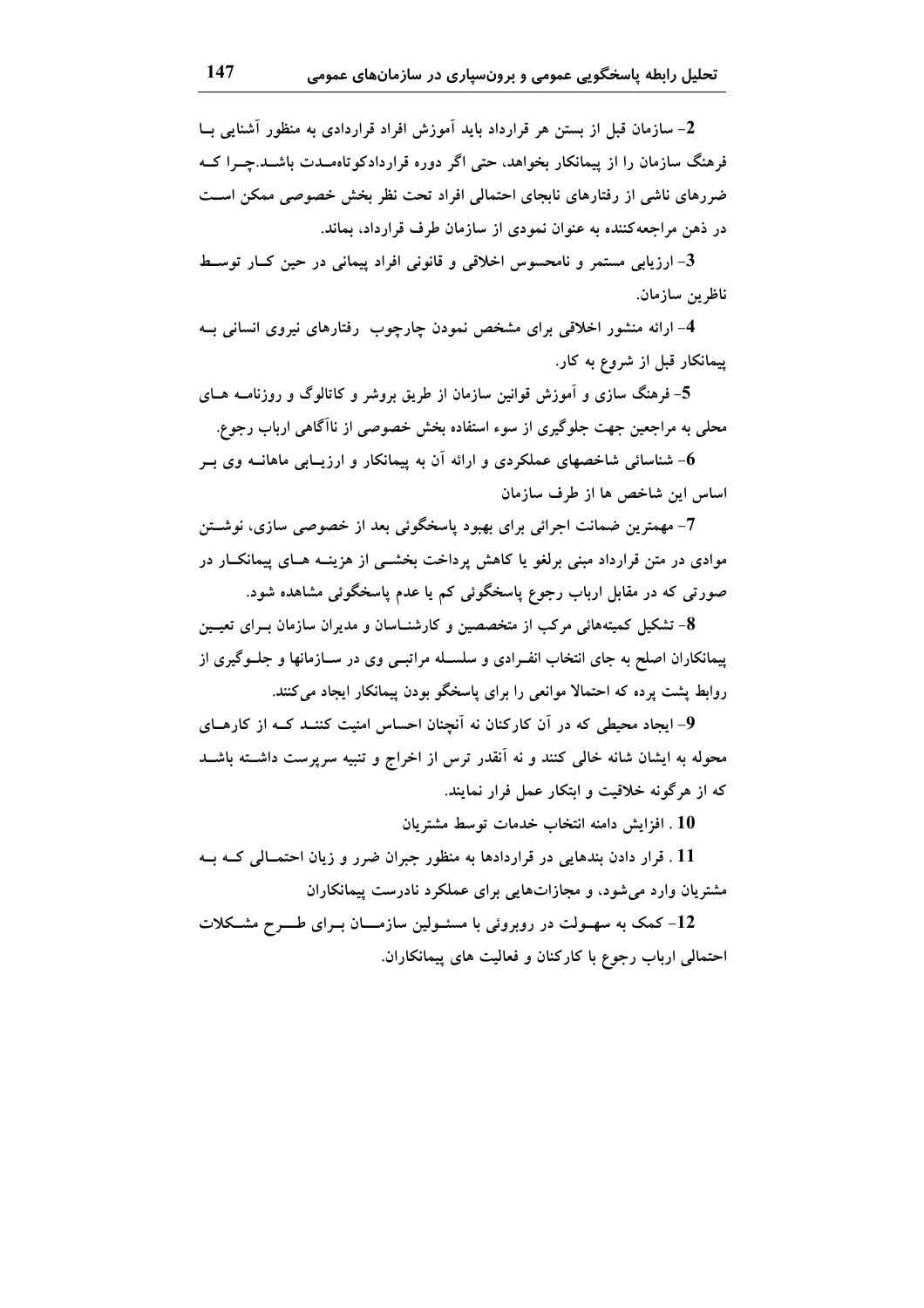#### منابع و ماخذ:

- 1. هيوز، آون، (1379) «مديريت دولتي نوين، نگرش راهبردها، سير انديشه هــا مفــاهيم و نظريـــههــا»، مترجمین: سید مهدی الوانی و همکاران، چاپ دوم، تهران، انتشارات مروارید
- ژوزف، پرکوپنکو، (1380) «مدیریت خصوصی سازی تجـاری از بخشــهای صــنعتی و خــدماتی».  $\boldsymbol{\mathcal{L}}$ مترجمین : دردانه داوری، حسین اکبری، تهران، آتنا
	- 3. پاکدامن، رضا، (1374) «جنبه های کاربردی خصوصی سازی»، مجمع علمی و فرهنگی مجد.
		- رزاقی، ابراهیم، (1376) «نقدی بر خصوصی سازی ایران»، تهران، خدمات فرهنگی رسا.  $\mathcal{A}$
- دنهارت، رابرت بي، (1380) «تئوريهاي سازمان دولتي»، مترجمين : سيدمهدي الواني، حسن دانبايي - 5 فرد، تهران، نشر صفار، چاپ اول
- الواني، سيد مهدي و دانايي فرد، حسن (1380) «گفتارهايي در فلسفه تئوريهــاي ســازمان دولتــي»، .6 تھران، نشر صفار، چاپ اول.
- 7. درویش،مهدی (1378)،طرح پاسخگویی در دستگاههای اجرائی کشور،مرحله یکم، سازمان مدیریت و برنامه ریزی کشور
- وزیری کرمانی،سـروراعظم،(1383)، پاسـخگویی ســازمانهای خــدمات دولتــی اســتان هرمزگــان.  $\boldsymbol{.8}$ (پایاننامه دکتری) دانشکده مدیریت و حسابداری دانشگاه علامه طباطبائی.
- دانائی فرد ،حسن(1382)،اعتماد عمومی به سازمانهای دولتی: طراحی مـدلی بــرای تقویــت اعتمــاد  $\boldsymbol{9}$ عمومی (پایاننامه دکتری) دانشکده مدیریت و حسابداری دانشگاه علامه طباطبائی.
- 10. رضائی،عبدالله،(1383)،بررسی تطبیقی عملکرد شرکت کشتیرانی جمهوری اسلامی ایران قبل و بعــد از خصوصی سازی، (پایاننامه کارشناسی ارشد) پردیس قم-دانشگاه تهران.
- 11. الوانی، سید مهدی، «مدلهای پاسخگویی در ساختار مدیریت دولتی ایــران»، فصــلنامه کنترلــر، ســال سوم، شماره 9 و 10، صص 12-5
- 12. فقیهی، ابوالحسن، «نظامهای پاسخگویی در بخش دولتــی: دیــدگاهی تطبیقــی»، فصــلنامه مطالعــات مديريت، شماره 29 و 30، بهار و تابستان، 1380، صص 70-53
- 13. زارعي، محمدحسين، «فرايند مردمي شدن، ياسخگويي و مديريت دولتي»، فصلنامه مجتمــع اَمــوزش عالمی قم، سال سوم، شماره نهم، بهار و تابستان 1380، صص 155–121
- 14. وارث، سيد حامد، «نگرش فراپارادايمي به مديريت دولتي»، فصلنامه دانــش مــديريت، شــماره 55. زمستان 1380، صص 83-51
	- 15. مجموعه مقالات پاسخگویی، ویژه نامه پاسخگویی، تحول اداری، پائیز 1383
- 16. بررسیهای بازرگانی 184-183،نگاه متفاوت به پدیده خصوصی سازی بزرگترین تحولی که باید رخ دهد ــ گفتگو با دکتر نیکنام.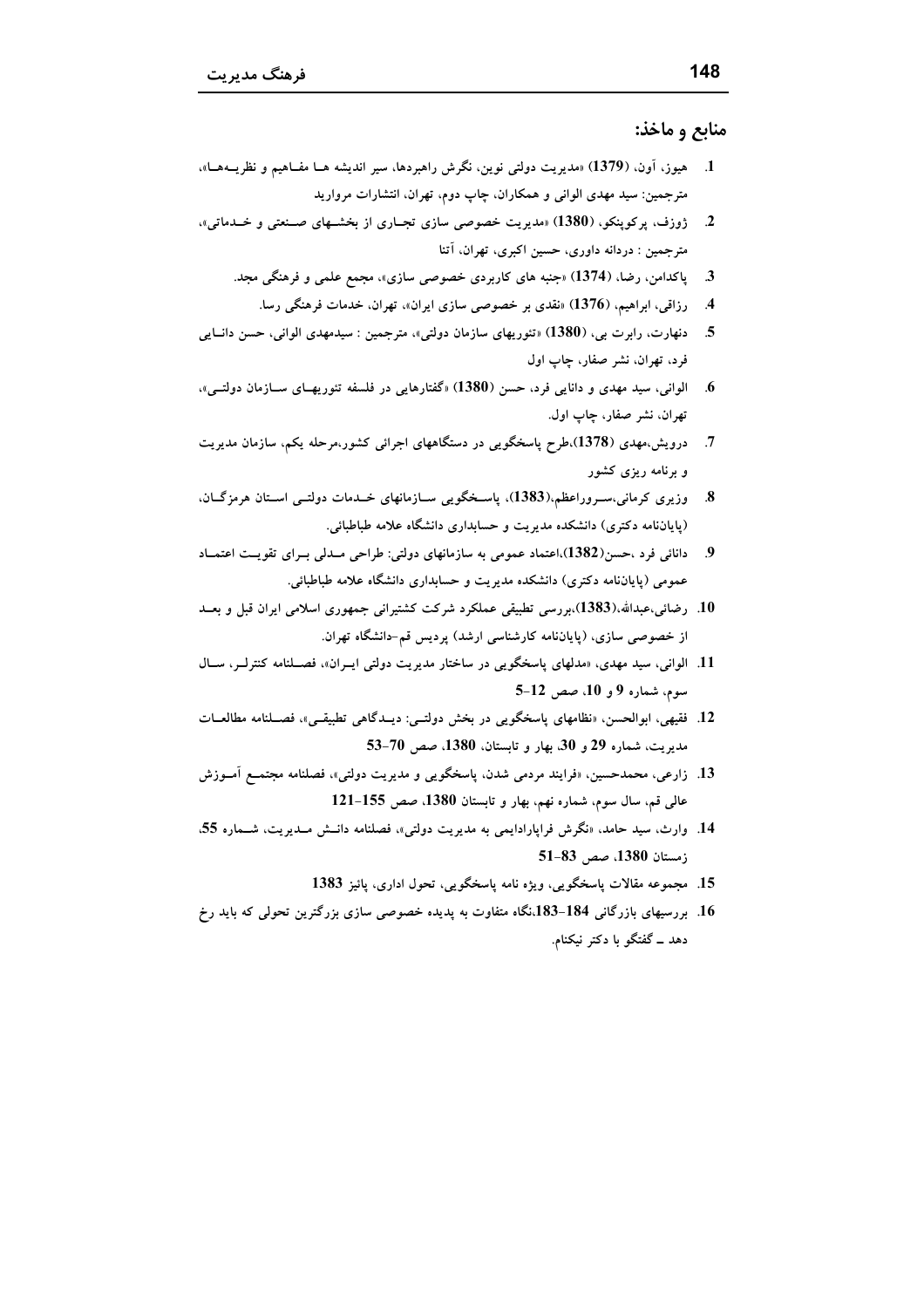17. نکاتی اساسی در مورد خصوصی سازی،عباس شاکری، اطلاعات سیاسی، اقتصادی 51 ص94

- 18. رئيس دانا، فريبرز، نقدى بر خصوصى سازى در ايران، ابرار 81/6/25
- 19. اکباتانی، علی اصغر، تصمیم گیری اقتصادی (بخش دوم) ،خصوصی سازی و باورهای مربوط بــه آن، ييام مديران ــ 3
	- 20. Anon.ymous.(1995) "what can be outsourced, Technology in Government", vol. 2 (s). February, PP.1-30
	- 21. Batch. S (2000), "Decentralization and Privatization on municipal Services", international labor organization
	- 22. Behn, Robert D. (2001),"Rethinking Democratic Accountability", Washington DC. Brookings Institution Press
	- 23. Cutt J. and Murray V (2000),"Accountability and effectiveness **Evaluation in Non - Profit organization"**, London: Rout ledge
	- 24. David L, Seader, "the unites states experience whit outsourcing", privatization and public- private partnerships. www.ncppp.org
	- 25. Embelton, peter R. (1998), "A Practical guide to successful *outsourcing"*, Empowerment in organization
	- 26. Engelke, W. D. C. (1996),"The virtual times, outsourcing perspectives", www.hsv.com/writers/engel.soul.html
	- 27. Gibson, V. M. (1996), "outsourcing can save money and increase efficiency" Benefits administration, March, P.19
	- 28. Gary A & Jenkis Bill (1993), "Codes of Accountability in the new *public sector, Accounting"*, Auditing Accountability journal, Vol.6, No.3. PP.22-67
	- 29. H. George Frederickson. "The linage of new public Administration" in. cj. Belone (Eds). "Organization theory and the new public Administration." (PP.32-50), London.
	- 30. John J. Glynn, Michael p. Murphy. (1996),"Public management (failing accountabilities and failing performance review)", International Journal of public sector management, vol.9, PP.125137
	- 31. Kraker, F, (1995),"The truth about Outsourcing Brian Roherty and **Ian Robertson".** Gower, Alders hot and Brookfield VT.
	- 32. Laabs, J. C. (1997) "Why HR is turning to outsourcing", Work force on-line Research center, www. Workforceonline .com /men/Polices and Procedures/2529/html
	- 33. Moy, P. (1993), "Why Measure Performance?" Paper delivered to conference on measuring the economic performance of government enterprises, Convenor — Swan Consultants Pty Ltd, Sydney 1993.
	- 34. Mulgan, Richard, (2000), "Accountability: an Everex pending *concept?"*, Public administration, PP.  $555 - 73$
	- 35. Neale P, (1995), "The truth about Outsourcing, Brian Roherty and Ian Robertson", Gower, Aldershot and Brookfield VT.